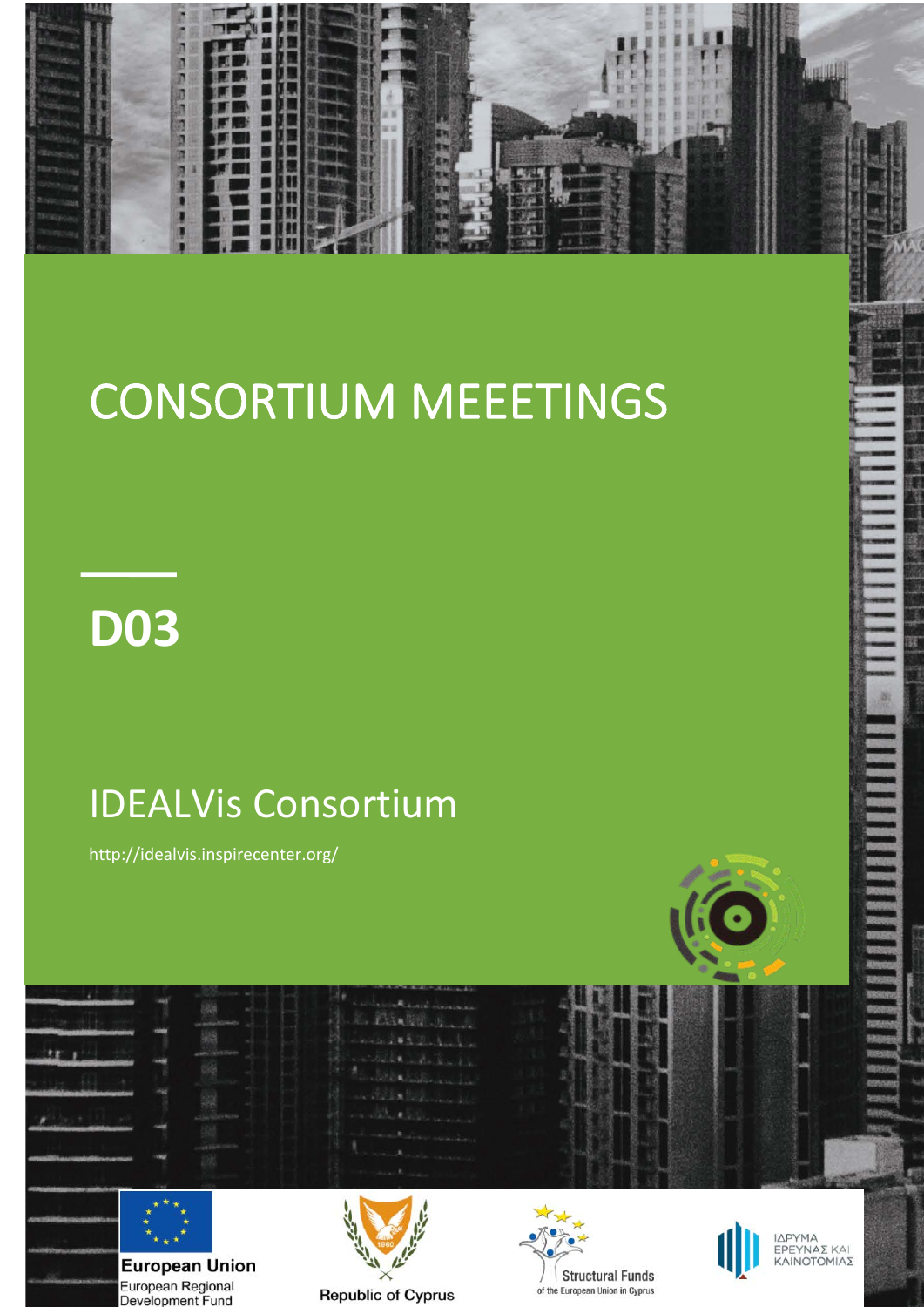## **Kickoff Meeting 2nd September 2019**

#### **Participants:**

- PA: Panayiotis Andreou (InSPIRE)
- MH: Milto Hadjikyriakou (InSPIRE)
- LP: Lilia Psalta (InSPIRE)
- PG: Panagiotis Germanakos (InSPIRE)
- IP: Irene Polycarpou (InSPIRE)
- CK: Christos Karpasitis (InSPIRE)
- GN: Gerasimos Ntouskas (KPMG)
- VR: Vanja Radivojevic (KPMG)
- CM: Cristina Michael (RAI Consultants)

#### Discussion Topics

Presentation of Project

#### **Project Kickoff Presentation**

During the kick off presentation all the members of the consortium were informed about the project's goals, plan, and excepted outcomes.

Moreover, all consortium members / partner organizations were introduced, ensuring that all members are familiar with each other, for further operating in a friendly environment.

Towards the end of the presentation all Work Packages were presented detailing the approach towards starting and successfully finalizing the IDEALVis project.

At the very end of the presentation a Questions and Answers session was available for ensuring that everyone is up to speed with the project's aims / timeline etc.

#### **Next Meeting:**

The next meeting should take place on: 9th October 2019

| <b>Next Action Points</b>                                 | Responsible/Deadline                      |
|-----------------------------------------------------------|-------------------------------------------|
| Discuss with potential PhD candidates and technical staff | PA: Provide update<br>during next meeting |
| Consider the project's website design                     | CK: Provide update<br>during next meeting |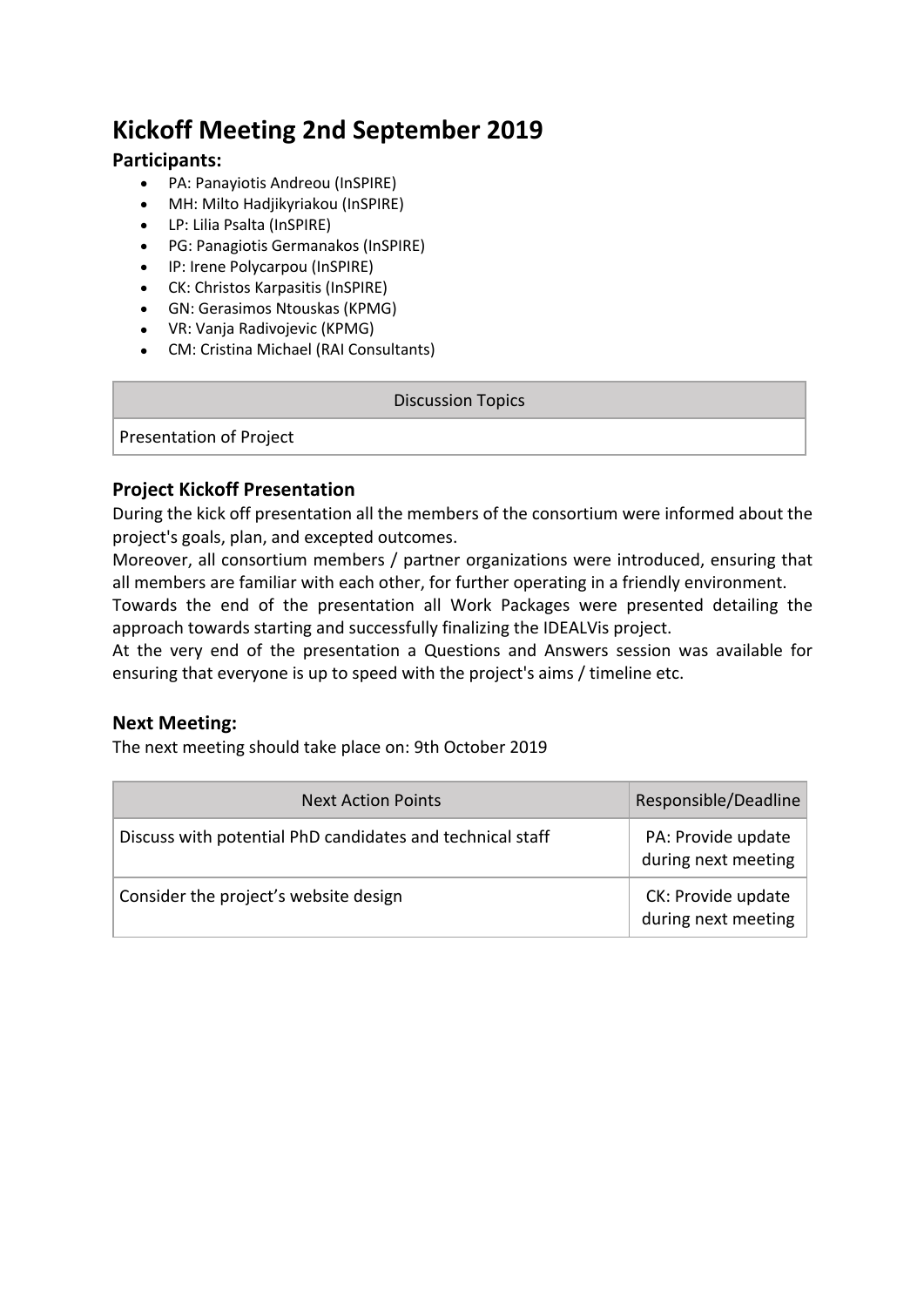## **Meeting 9th October 2019**

#### **Participants:**

- PA: Panayiotis Andreou (InSPIRE)
- PG: Panagiotis Germanakos (InSPIRE)
- CK: Christos Karpasitis (InSPIRE)
- CA: Christos Amyrotos (InSPIRE)
- GN: Gerasimos Ntouskas (KPMG)
- OT: Olympios Toumazou (RAI Consultants)
- CM: Cristina Michael (RAI Consultants)

#### Discussion Topics

Introduce the new PhD student, his responsibilities and next steps.

D05: Project's website

Task 3.1: Research on state of the art for data visualizations techniques for Business Data **Analytics** 

Task 3.3: End-user Requirements Analysis

#### **New PhD recruit:**

Introduce CA and discussed his involvement in the project. CA brings a lot of value to the team as he has a very strong technical background and will support both research and development tasks.

#### **D05: Project's Website**

Discussed website requirements: The website should contain project objectives, working packages, project activities, outcomes, publications, the team members, and the news of the project.

Main website sections: Home, Overview, Partners, Publications, News and Contact information.

- Find an appropriate single page template.
- Collect the team and partner details e.g., names and images.
- Write down the project objectives that will serve as the overview sections.
- Create a subdomain on the inspirecenter.org website and host the IDEALVis website
- Create appropriate graphics for the website e.g., logo in different sizes and colours to accommodate various website sections.

#### **Task 3.1: Research on state of the art for data visualizations techniques for Business Data Analytics**

#### **Task 3.2: Research on state of the art for adaptive personalization techniques for Business Data Analytics**

#### **Task 3.4: Elements of Data Visualizations**

We need to create a pool of relevant literature that will aim as the source of information for conducting further research.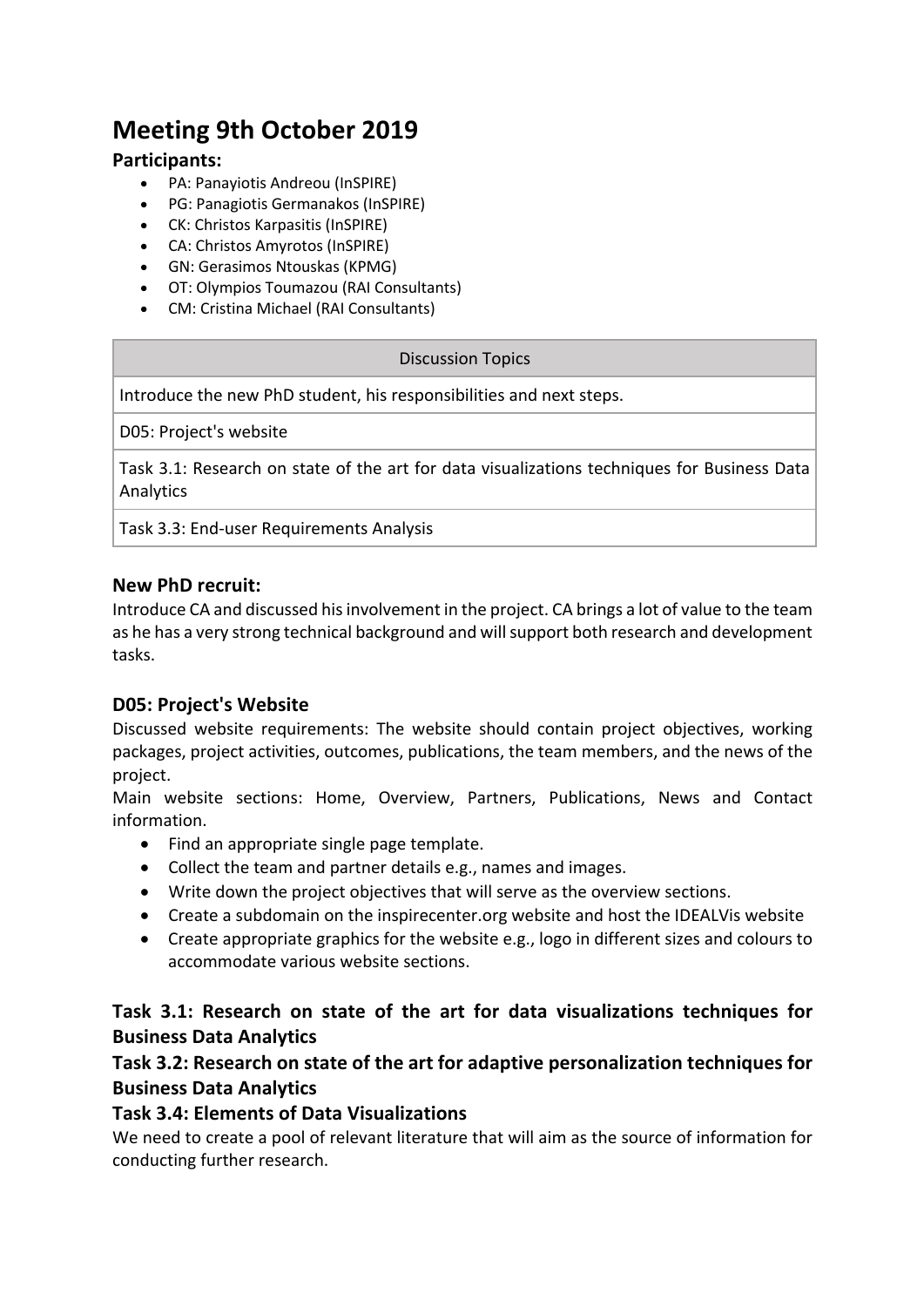- Go through relevant conferences and journals and collect relevant papers. Some prominent sources are:
	- o ACM User Modeling, Adaptation and Personalization
	- o ACM Conference on Human Factors in Computing Systems
	- o ACM Intelligent user Interfaces
	- o ACM Transactions on Interactive Intelligent Systems
	- o IEEE Computer Graphics and Applications
	- o IEEE Information Visualization
	- o IEEE Transactions on Visualization and Computer Graphics
	- o IEEE Conference on Visual Analytics Science and Technology
- Start writing summaries for relevant research papers forming the backbone of upcoming research / deliverables

#### **Task 3.3: End-user Requirements Analysis**

Discussed how the analysts operate in their environment.

RAI Consultants: Retail and Consumer Analytics

KPMG: diverse group of analysts, such as Audit, Risk Assessment, Fraud Detection

Main steps in the process: Data Collection/Integration, Data Pre-processing, Data Selection, Modelling, Reporting. All steps are supported by appropriate visualizations besides data collection – typically done by data/software engineers.

Software used: RAI: InfoStar, Excel, PowerBI, KPMG: SAS, SPSS, R-Studio, (many other custom software and development tools)

Languages used: RAI: VBA, SQL, R, KPMG: SAS, R, Python (varies per department)

| <b>Next Action Points</b>                                            | Responsible/Deadline                                 |
|----------------------------------------------------------------------|------------------------------------------------------|
| Task 3.1-2: Create pool of papers                                    | CA, PA, PG: Provide<br>update during next<br>meeting |
| Task 3.3: Arrange individual meetings with organizations             | PA: Provide update<br>until next meeting             |
| Task 3.4: Identify key elements from T3.1-2 (this should be ongoing) | CA: Provide update<br>during next meeting            |
| D05: Finalize the design of the website                              | CK: Next week                                        |
| D05: Collect content for website                                     | All partners: Two<br>weeks                           |
| D05: Finalize website                                                | CK: End of October                                   |

## **Next Meeting:**

The next meeting should take place on: 30th October 2019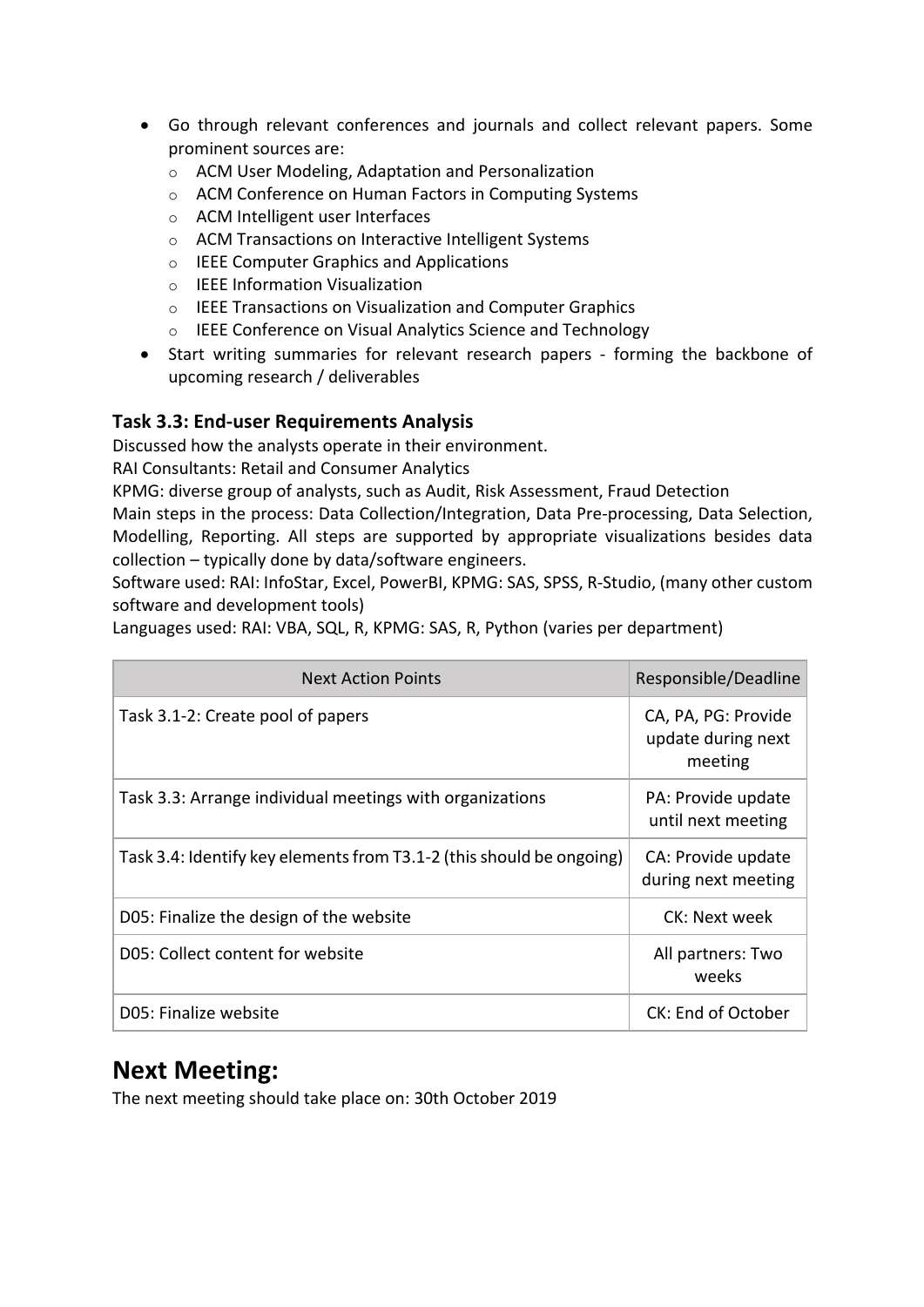## **Meeting 30th October 2019**

#### **Participants:**

- o PA: Panagiotis Andreou (InSPIRE)
- o PG: Panagiotis Germanakos (InSPIRE)
- o LP: Lilia Psalta (InSPIRE)
- o CA: Christos Amyrotos (InSPIRE)
- o CK: Christos Karpasitis (InSPIRE)
- o ES: Eliana Stavrou (InSPIRE)
- o GN: Gerasimos Ntouskas (KPMG)
- o CM: Cristina Michael (RAI Consultants)

| <b>Discussion Topics</b>                                                                                      |
|---------------------------------------------------------------------------------------------------------------|
| D05: Project's website                                                                                        |
| Task 7.1: Platform Architecture                                                                               |
| Task 7.2 KnowledgeBase Design and Development                                                                 |
| Task 7.3 Algorithms Repository                                                                                |
| Task 7.4 Security and Data Protection infrastructure                                                          |
| Task 7.5 Complete platform integration                                                                        |
| Task 3.1-2, 4: Research on state of the art for data visualizations techniques for Business<br>Data Analytics |

Task 3.3: End-user Requirements Analysis

#### **D05: Project's website**

The website was reviewed and found to be of high-quality and fulfills the requirement. Decision to deploy the website publish it through appropriate media.

#### **WP7: Discuss the platform's technology stack and development methodology**

#### **(Task 7.1: Platform Architecture, Task 7.2: KnowledgeBase Design and Development, Task 7.3: Algorithms Repository, Task 7.4: Security and Data Protection infrastructure)**

The envisioned architecture was discussed. It was decided to follow a Service-oriented Architecture (SOA) approach, where every major component of the platform is a separate service. SOA will allow for highly interoperable decoupled data/knowledge base services, algorithms, etc. that can interact with minimum errors. Moreover, for the first phase of the development (User Modelling) some development frameworks were discussed, and the consensus was to use the SQL Server and ASP.NET webforms since most members had prior experience using it. Discussion from ES about security and data privacy by design and how it can be incorporated.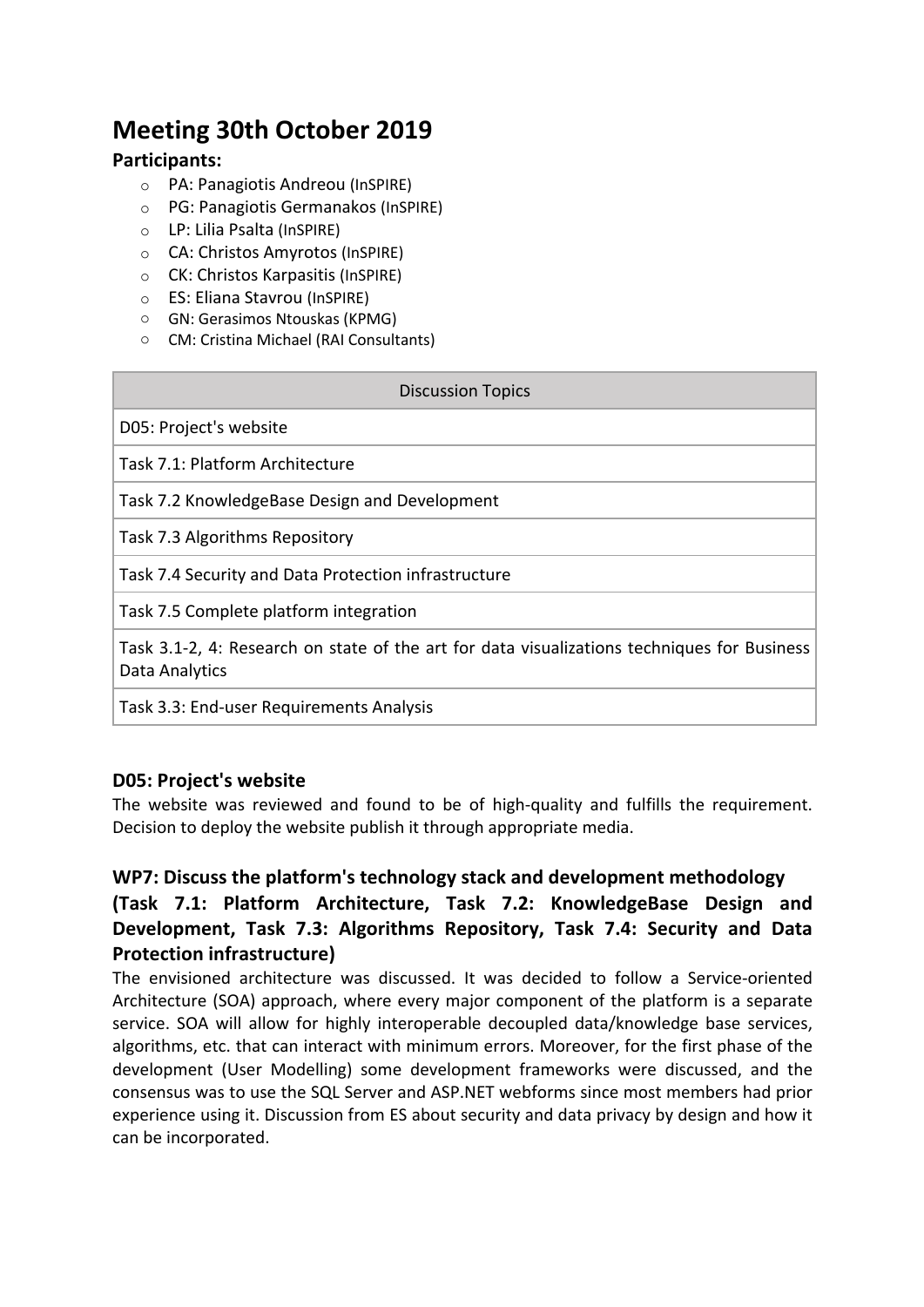#### **Task 7.5: Complete platform integration**

The platform development must begin early in the project life cycle. Therefore, the goal in the next two weeks is to find the appropriate tools needed for development and start building the basic building blocks of the web platform. The following should be considered:

- o Build the authentication mechanism e.g., register, login, forgot password.
- o Allow for different roles of users e.g., Admin, Researcher, Participant etc.
- $\circ$  Setup basic CRUD (edit, view, list, create components) that will aid as the base for building other forms later.

#### **Task 3.1-2, 4: Research on state of the art for data visualizations techniques for Business Data Analytics**

The literature collected since the last meeting was examined and found to be useful. Appropriate comments were provided to CA for how to move on with reviewing and summarizing the relevant papers.

#### **Task 4.1: Identification of Cognitive Factors**

Discussed possible psychometric tests related to the project goals. PG/LP had some suggestions ready about possible psychometric tests, that would likely be used as means for collecting more of the user's "intrinsic" characteristics. Several tests were discussed such as Control of Attention, Speed of Processing and Working Memory.

#### **Task 3.3: End-user Requirements Analysis**

The meetings should be setup with the users for requirements collection. The questionnaires will need to be setup accordingly.

| <b>Next Action Points</b>                                                                                                                 | Responsible/Deadline                                 |
|-------------------------------------------------------------------------------------------------------------------------------------------|------------------------------------------------------|
| WP7: Search for appropriate tools that will aid the development<br>processes e.g., a theme that we can use, a suitable hosting solution.  | PA,CA: Provide<br>update during next<br>meeting      |
| WP7: Decide on the software stack and build platform structure                                                                            | PA, ES, CA: Provide<br>update during next<br>meeting |
| Task 3.1-2,4: Discuss progress                                                                                                            | CA: Provide update<br>until next meeting             |
| Task 4.1: Detect literature that justifies the usage of those<br>psychometric tests and their correlation with information<br>processing. | LP, PG, CA: Provide<br>update during next<br>meeting |

#### **Next Meeting:**

The next meeting should take place on: 15th November 2019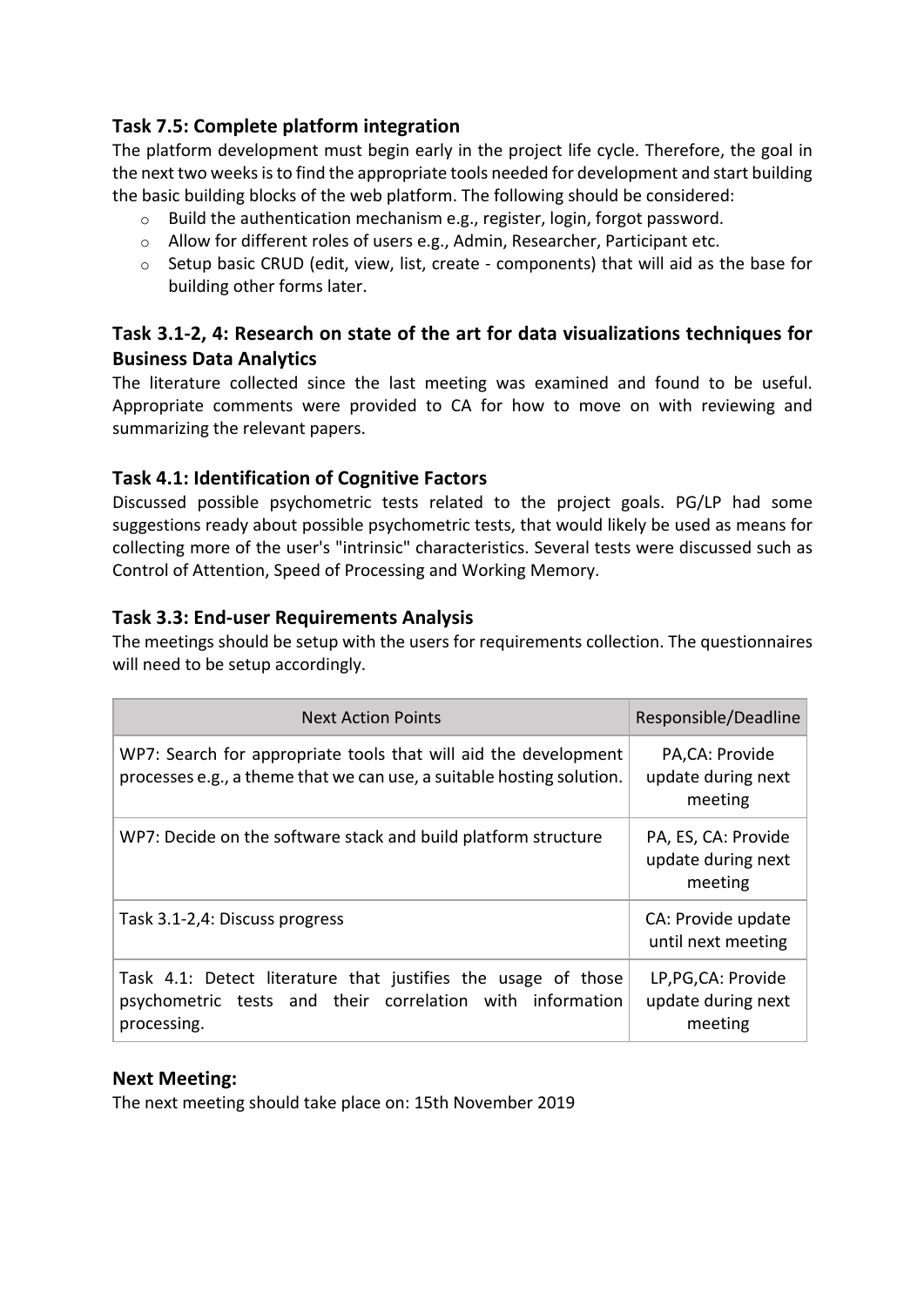## **Meeting 15th November 2019**

#### **Participants:**

- o PA: Panagiotis Andreou (InSPIRE)
- o CA: Christos Amyrotos (InSPIRE)
- o PG: Panagiotis Germanakos (InSPIRE)
- o ES: Eliana Stavrou (InSPIRE)
- o IP: Irene Polycarpou (InSPIRE)
- o MH: Milto Hadjikyriakou (InSPIRE)
- o LP: Lilia Psalta (InSPIRE)

| <b>Discussion Topics</b>                                                             |
|--------------------------------------------------------------------------------------|
| WP7: Review the platform architecture and components                                 |
| D18, D18.1: Platform Architecture and Security                                       |
| D10: Requirements Analysis and Specification                                         |
| D09: A survey on adaptive data visualizations techniques for Business Data Analytics |
|                                                                                      |

D04: Dissemination Strategy and Plan

#### **WP7: Review the platform architecture and components**

The first architectural platform components and user interface were validated by the team and comments regarding the next steps were provided.

- o Extend the login page with a remember me feature
- $\circ$  In the register page the user should be able to select a role type e.g., Participant
- o We need to create the several policies for when a user is about to register e.g., terms of service, privacy policy etc.
- o The platform must accommodate for multiple languages i.e., English and Greek.
- $\circ$  Study some of the cognitive tests that exists in the literature and come up with a software architecture (component) that can accommodate the implementation of any of those (most relevant) tests by following easy steps.
- o Create the form components needed for when it's the time to develop the questionnaires.

#### **D18: Platform Architecture and Security**

Decision to create the structure of D18 until the next meeting

#### **D10: Requirements Analysis and Specification**

For the purposes of this project, we need to extract information for the user that will help us identify data analyst personas (roles / experience levels). To achieve that we need questionnaires that capture the user's business role tasks, experience with various types of visualizations and data analysis tasks. Decisions to have the questionnaires and the cognitive tests ready for implementation until next meeting.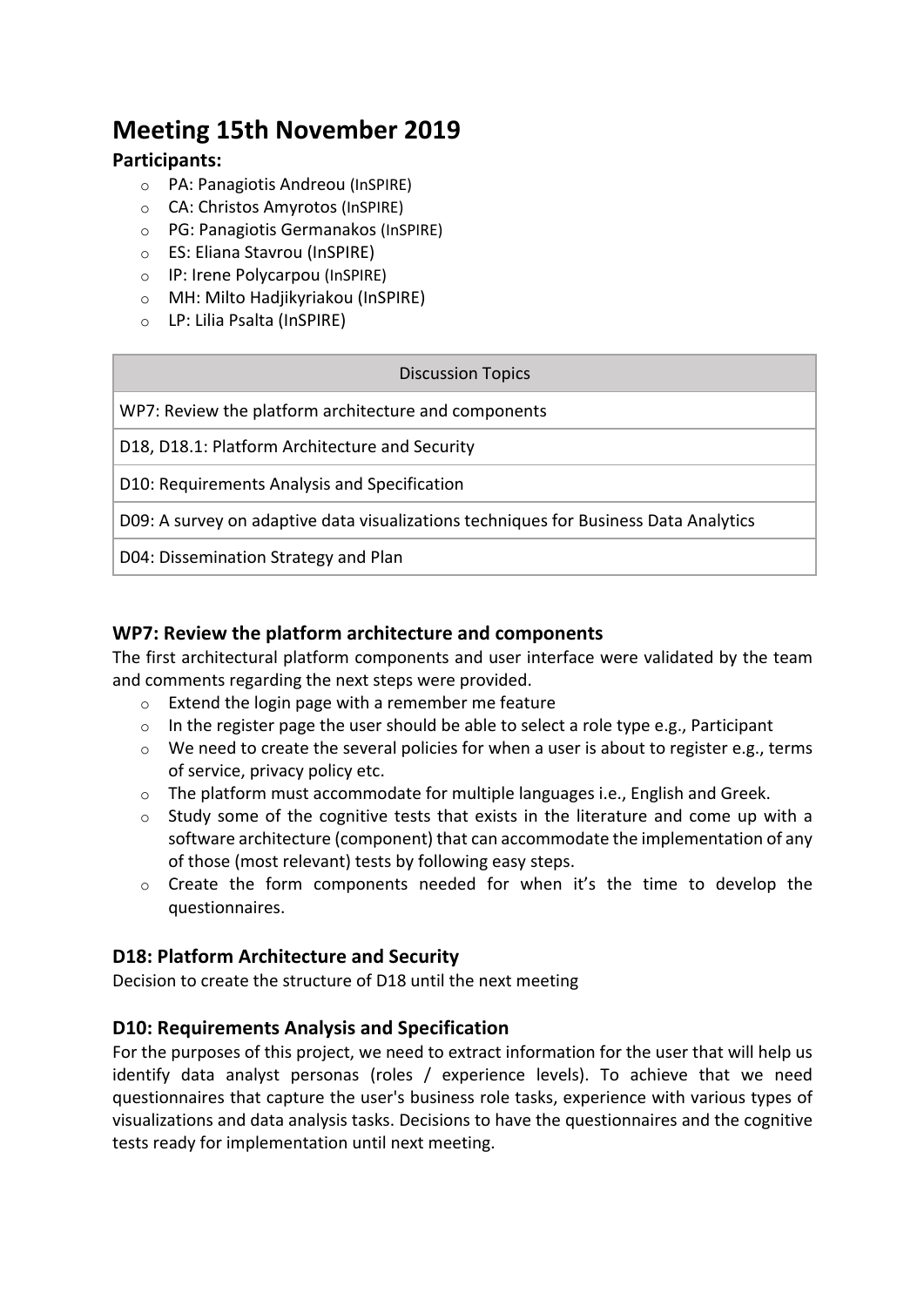#### **D09: survey on adaptive data visualizations techniques for Business Data Analytics:**

This deliverable contains valuable knowledge that is essential for the team to progress with the project therefore it needs to start early in the project's lifecycle.

- o Investigate other DA/BI platforms and detect what are their adaptive / personalized / state of the art visualization techniques.
- o Start writing a review about the importance of individual differences in information processing.

#### **D04: Dissemination Strategy and Plan**

Discussion about deliverable objects, sharing of previous experience. Discussion about the difference of D04 with D08: Exploitation Plan. Decision to create the structure of D04.

| <b>Next Action Points</b>                                                                                                                | Responsible/Deadline                                             |
|------------------------------------------------------------------------------------------------------------------------------------------|------------------------------------------------------------------|
| WP7: Search for appropriate tools that will aid the development<br>processes e.g., a theme that we can use, a suitable hosting solution. | PA, CA: Provide<br>update during next<br>meeting                 |
| D18, D18.1: Create structure of deliverables                                                                                             | PA, ES, CA: Provide<br>update during next<br>meeting             |
| D10: Prepare the questionnaires for end-user requirements<br>analysis                                                                    | PA, MH, PG, LP, CA,<br>IP: Provide update<br>during next meeting |
| investigate other DA/BI platforms and<br>their<br>D09:<br>assess<br>personalization capabilities                                         | CA: Provide update<br>until next meeting                         |
| D04: Create structure of deliverable                                                                                                     | PA, PG: Provide<br>update during next<br>meeting                 |

#### **Next Meeting:**

The next meeting should take place on: 16th December2019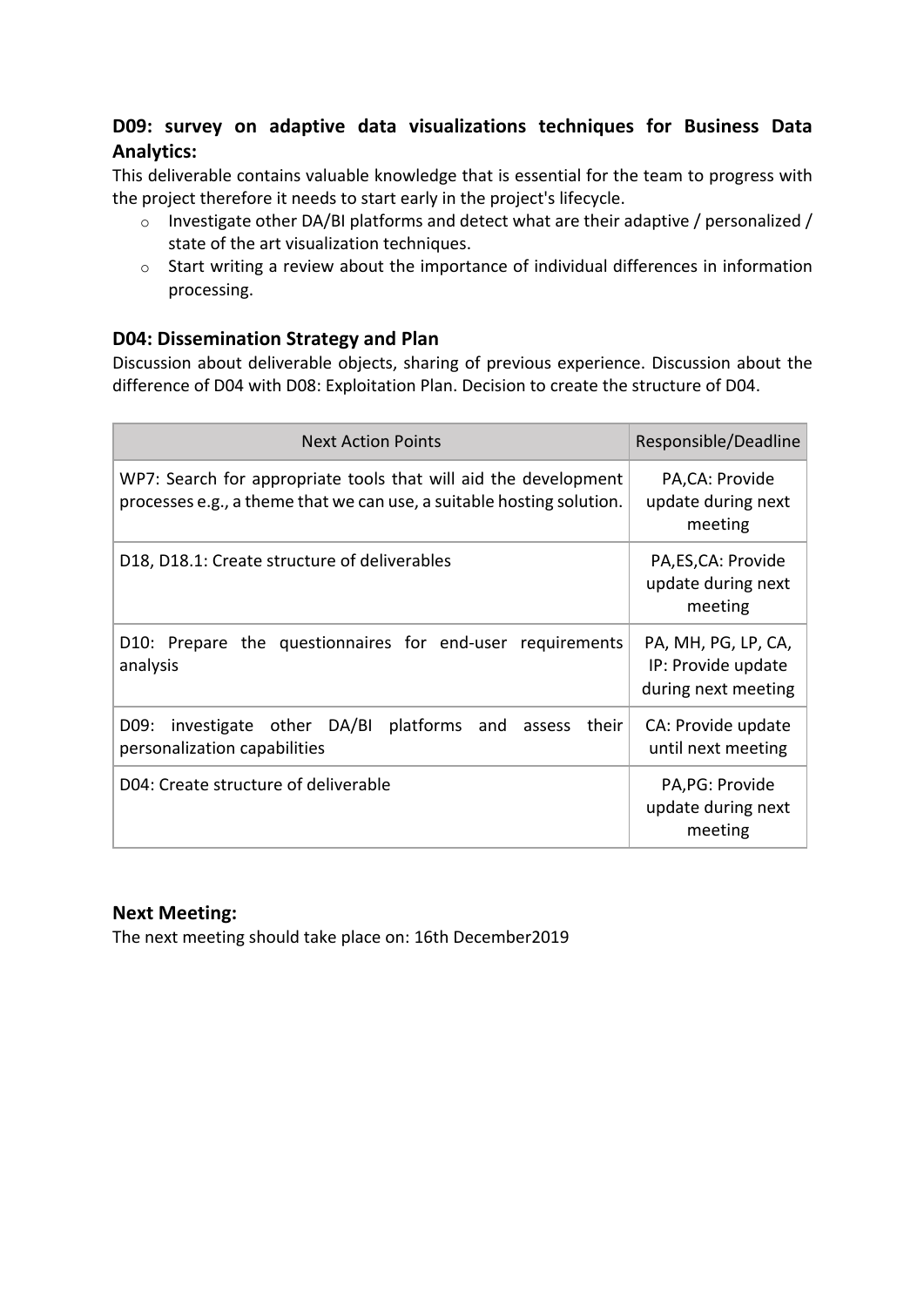## **Meeting 16th December 2019**

#### **Participants:**

- o PA: Panagiotis Andreou (InSPIRE)
- o IP: Irene Polycarpou (InSPIRE)
- o ES: Eliana Stavrou (InSPIRE)
- o PG: Panagiotis Germanakos (InSPIRE)
- o CA: Christos Amyrotos (InSPIRE)
- o GN: Gerasimos Ntouskas (KPMG)
- o OT: Olympios Toumazou (RAI Consultants)

#### Discussion Points

WP7: Review the platform architecture for cognitive tests and questionnaires

D18, D18.1: Structure of deliverables

D10: Discuss and validate the final questionnaires and cognitive tests

D09: DA/BI platforms and their personalization capabilities

D04: Dissemination Strategy and Plan

#### **WP7: Review the platform architecture for cognitive tests and questionnaires**

The architecture for the cognitive tests and questionnaires was reviewed and comments were provided:

- o Move all the question strings into the RESOURCE\_MANAGER table.
- $\circ$  Make sure that the times being submitted by the cognitive test component are exact.
- o Add an intro page for showing a task brief to the user before the initiation of a questionnaire / cognitive task.
- $\circ$  Add a finish page that will show statistics and results upon the completion of a cognitive test.

## **D18: Specification of overall platform architecture**

#### **D18.1: Security and Data Protection infrastructure**

The structure of the deliverables was decided.

#### **Task 3.3: End-user Requirements Analysis**

The final questionnaires and cognitive tests were discussed. The following questionnaires will be added into the platform:

- o Business Role Questionnaire
- o Data Analysis Tasks Questionnaire
- o Data Visualization Experience Questionnaire
- o Emotion Regulation Questionnaire
- o Eysenck Personality Questionnaire
- o Decision Making Questionnaire
- o Problem Solving Style Questionnaire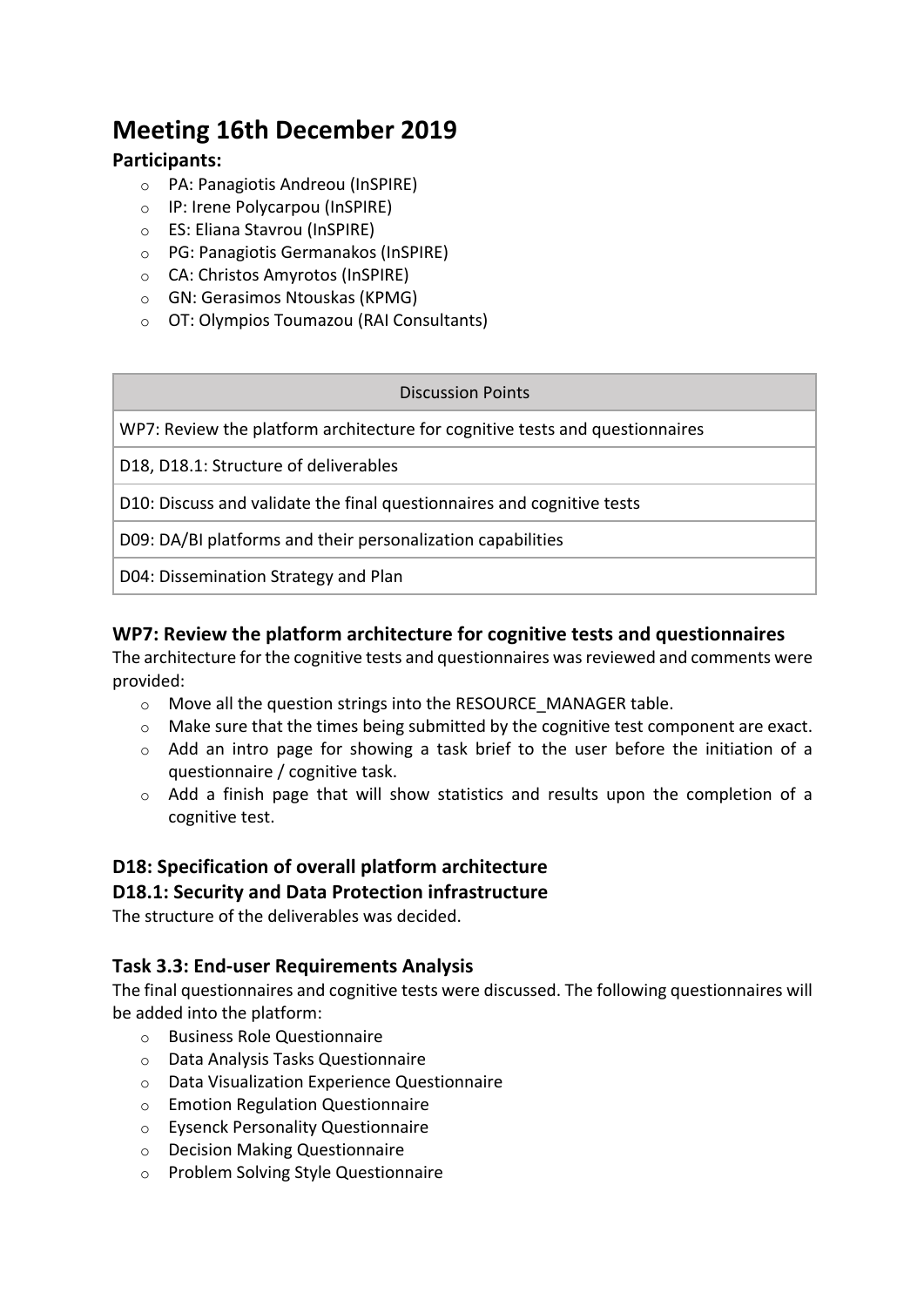o Executive Skills Questionnaire

The following psychometric tests / cognitive tests will be added into the platform:

- o Working Memory
- o Speed of Processing
- o Control of Attention
- o FDI Field Dependent Independent
- o Digit Memory Span (to be sued for checking the platform's flexibility)

#### **D09: DA/BI platforms and their personalization capabilities**

Several platforms, such as Power BI, Tableau, Oracle Analytics Cloud and Sisense, MicroStrategy were investigated. The main findings are that Automation, Customization, Summarization and Expandability are some key aspects that summarize the visualization techniques incorporated by DA / BI Platforms. Our analysis revealed that the majority of tools can automatically generate multiple types of visualizations using a variety of data formats, but without considering human factors in the visualization process.

#### **D04: Dissemination Strategy and Plan**

Structure finalized. The deliverable will distinguish between communication and dissemination activities.

| <b>Next Action Points</b>                                                 | Responsible/Deadline                                  |
|---------------------------------------------------------------------------|-------------------------------------------------------|
| WP7: Implement the questionnaires into the platform and<br>validated them | CA: Finalize until<br>5/1/20                          |
| D18, D18.1: Finalize deliverables                                         | PA, ES, CA: Finalize<br>deliverables until mid<br>Feb |
| D04: Dissemination Strategy and Plan                                      | PA, IP: Finalize<br>deliverable until mid<br>Feb      |

#### **Next Meeting:**

The next meeting should take place on: 10th January 2020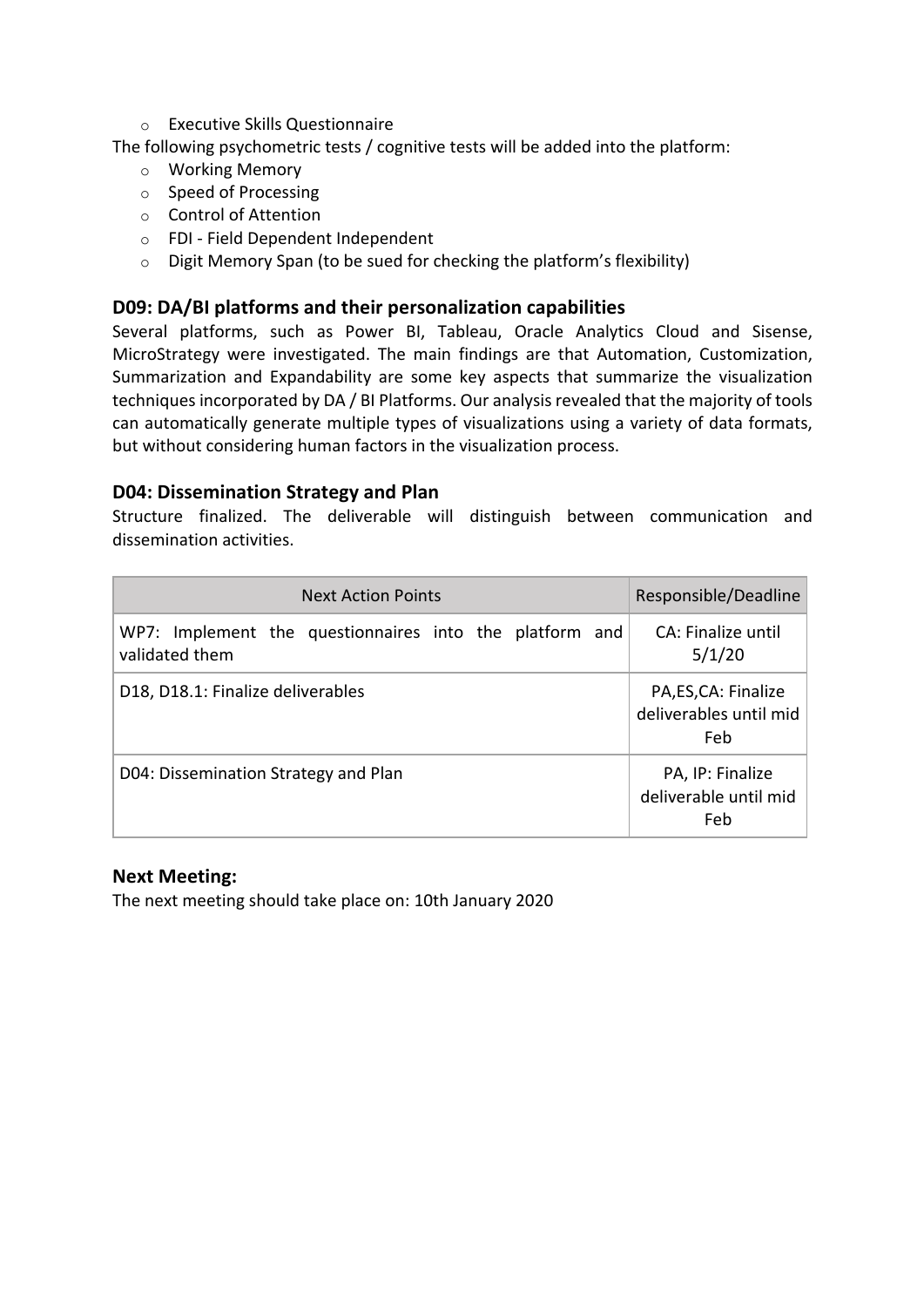## **Meeting 10th January 2020**

#### **Participants:**

- o PA: Panagiotis Andreou (InSPIRE)
- o CA: Christos Amyrotos (InSPIRE)
- o PG: Panagiotis Germanakos (InSPIRE)
- o IP: Irene Polycarpou (InSPIRE)
- o CK: Christos Karpasitis (InSPIRE)
- o MH: Milto Hadjikyriakou (InSPIRE)
- o LP: Lilia Psalta (InSPIRE)
- o CM: Cristina Michael (RAI Consultants)
- o OT: Olympios Toumazou (RAI Consultants)
- o VR: Vanja Radivojevic (KPMG)

#### Discussion Points

Overall project progress

Preparation for the first study

Tasks 8.1-2: Trial Design, Setup and Support

WP7: Review the platform architecture for cognitive tests and questionnaires

#### **Overall project progress**

All the material that was added to the platform was reviewed, such as new questionnaires and cognitive tests that were added to the platform:

- $\circ$  Setup a notifications system that will inform the participants e.g., they were invited to a study
- $\circ$  Create a mechanism where a researcher can publish a research study
- $\circ$  Allow participants to join a research study create an appropriate interface where participants can select whether to join a study.

#### **Preparation for the first study**

#### **Tasks 8.1-2: Trial Design, Setup and Support**

Industry partners provided their availability for testing the platform for the first study. Discussion on how the testing sites will need to be prepared.

- $\circ$  Participants will need their laptop with a mouse (no trackpads should be used)
- $\circ$  Sites will require a proper internet connection to accommodate 10 15 laptops
- o Laptop screen sizes should be more than 14 inches and preferably with a 1920 by 1080 resolution to ensure that all participants have the same user experience

After a discussion with the team members, it was decided that a suitable date (for the majority) for testing the version 1.0 of the platform was on the 29 January 2020. Any member that cannot make it to the testing event will receive a link with instructions on how to test the platform and how to provide comments.

#### **D09: Survey on adaptive data visualizations techniques for Business Data Analytics:**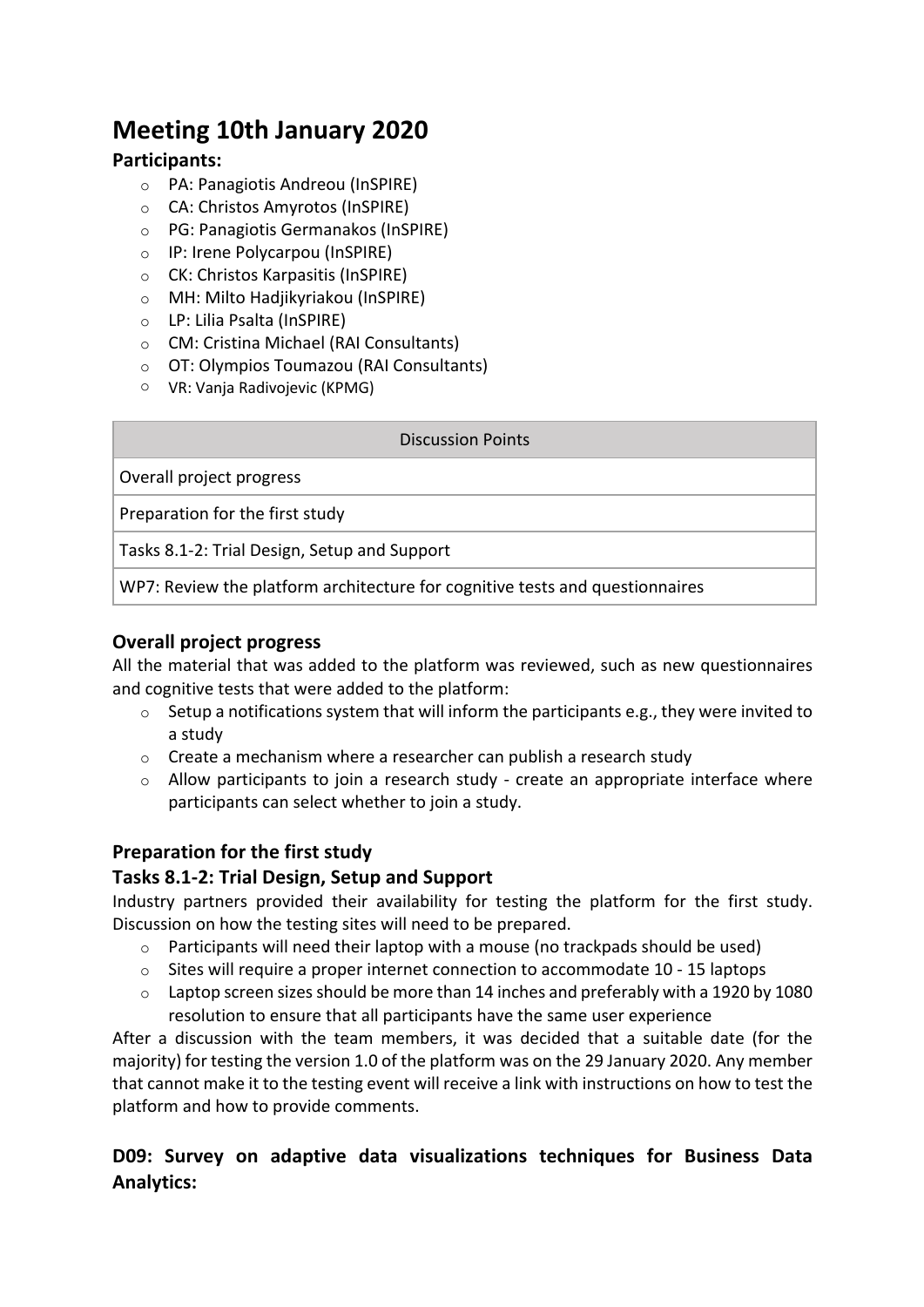Discuss suggestions on how to enhance:

- o Review the comments provided in the document and make changes where appropriate.
- o Extend the list of DA/BI platforms according to Gartner this list should probably contain at least 13 platforms.
- o Start reading literature related to adaptive systems / adaptive visualizations etc.

#### **D04: Review the draft version of the Dissemination Plan and activities**

The following dissemination activities should be performed:

- $\circ$  Register new accounts on scientific digital publishing libraries such as ACM.
- o Create social media accounts and share the projects aims and goals. Moreover, publish every major event that took place by now. Future events will also have to be published accordingly. Social media platforms to use include Facebook and Twitter.
- o Note that the project's website will also have to receive the same updates as the social media accounts.

| <b>Next Action Points</b>                                                             | Responsible/Deadline                                          |
|---------------------------------------------------------------------------------------|---------------------------------------------------------------|
| Finalize days for user study 1                                                        | PA, OT, GN: Decide<br>until next meeting<br>within February   |
| D18, D18.1: Finalize deliverables                                                     | PA, ES, CA: Finalize<br>deliverables until mid<br>Feb         |
| D04: Dissemination Strategy and Plan                                                  | PA, IP: Finalize<br>deliverable until mid<br>Feb              |
| D09: Survey on adaptive data visualizations techniques for Business<br>Data Analytics | CA: Provide update in<br>March after study 1 is<br>completed. |

#### **Next Meeting:**

The next meeting should take place on: 29th January 2020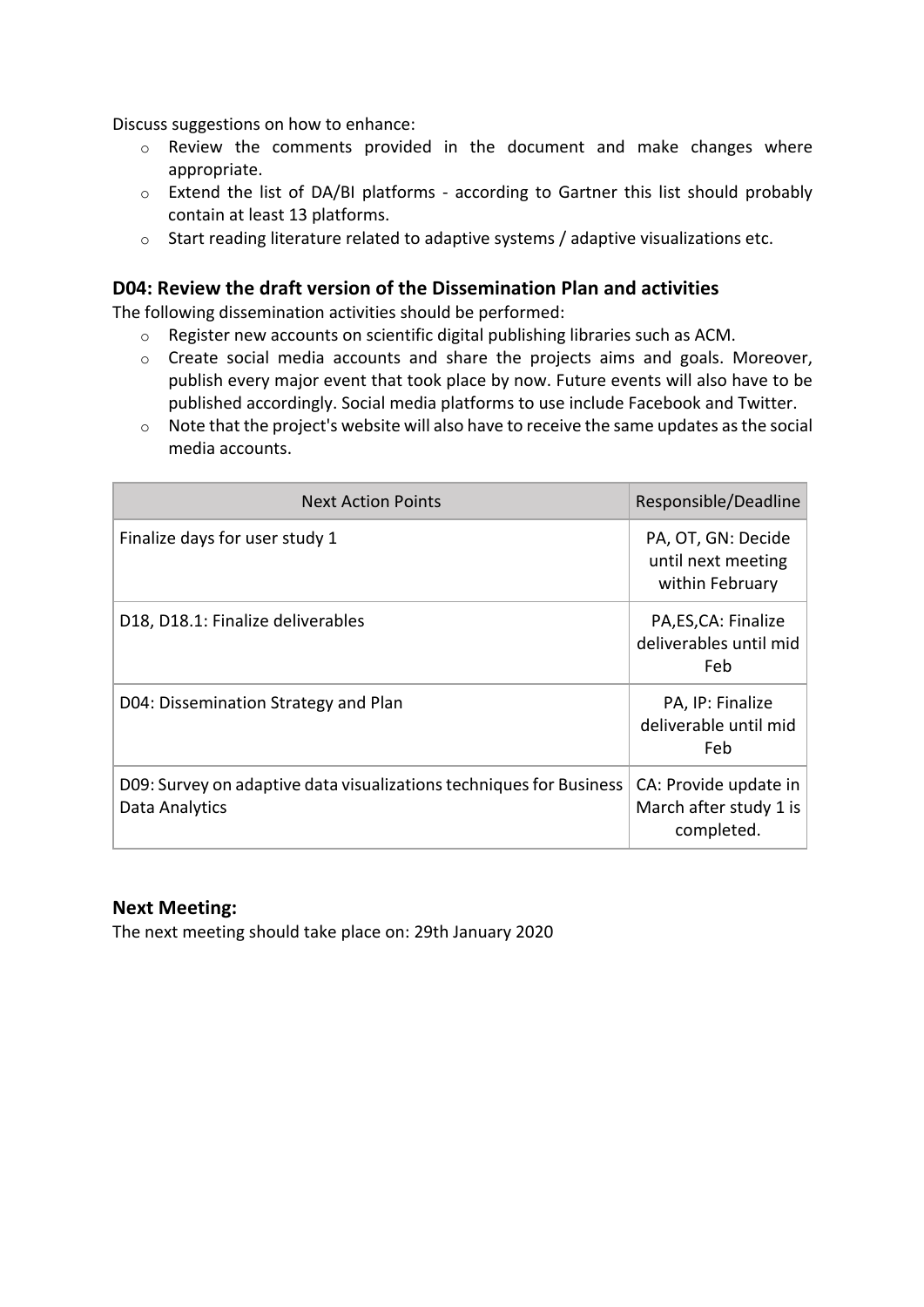## **Meeting 29th January 2020**

#### **Participants:**

- o PA: Panagiotis Andreou (InSPIRE)
- o CA: Christos Amyrotos (InSPIRE)
- o PG: Panagiotis Germanakos (InSPIRE)
- o IP: Irene Polycarpou (InSPIRE)
- o CK: Christos Karpasitis (InSPIRE)
- o MH: Milto Hadjikyriakou (InSPIRE)
- o LP: Lilia Psalta (InSPIRE)
- o ES: Eliana Stavrou (InSPIRE)

#### Discussion Points

Tasks 8.1-2: Trial Design, Setup and Support

Preparation for the first study: final tests, feedback and launch date

D22: Trials and Evaluation Design

#### **Tasks 8.1-2: Trial Design, Setup and Support**

Final test of the platform by completing all the questionnaires and cognitive tests. All the team members tested the platform and comments were provided.

- Notes for improvements and bugs that are detected through testing were taken D21
- Plan to enhance the platform according to team member comments D20
- D18: Finalize deliverable according to updates (22/02/20)

#### **User Study 1 launch**

- o RAI Consultants 5th February 2020
- o KPMG Cyprus 10th February 2020

#### **D22: Trials and Evaluation Design**

D22 should be updated with the initial study setup, study design, and also examine issues like how the trial sites will be organized, what kind of training will be needed and detail how the evaluation data will be collected etc.

| <b>Next Action Points</b>                      | Responsible/Deadline                                     |
|------------------------------------------------|----------------------------------------------------------|
| D18: Finalize deliverable according to updates | PA, CA: 22/02/2020                                       |
| User Study 1                                   | RAI Consultants - 05/02/2020<br>KPMG Cyprus - 10/02/2020 |
| D22: Trials and Evaluation Design              | IP, CA, PA: Provide update in<br>March                   |

#### **Next Meeting:**

The next meeting should take place on: 3rd February 2020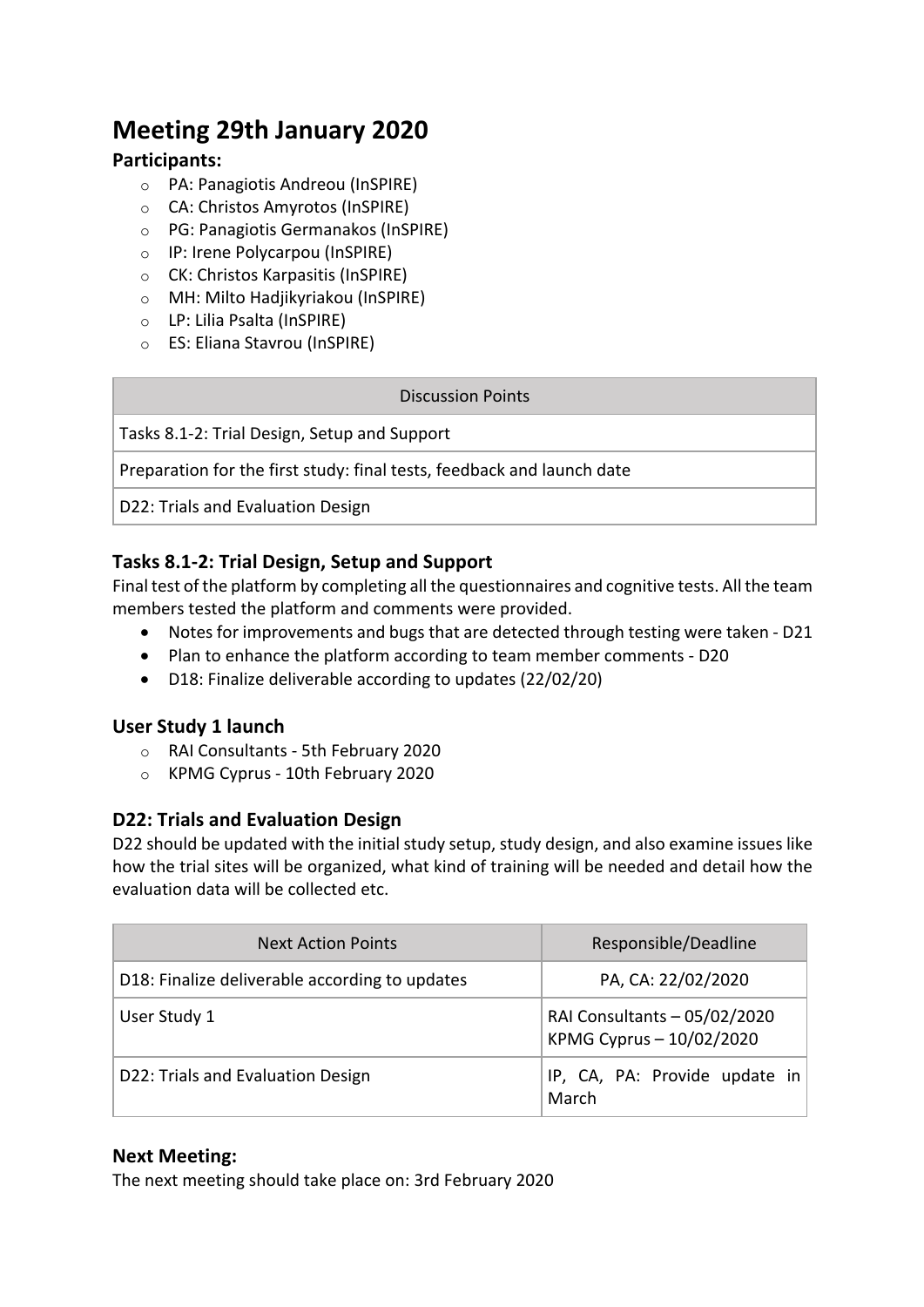## **Meeting 3rd February 2020**

#### **Participants:**

- o PA: Panagiotis Andreou (InSPIRE)
- o CA: Christos Amyrotos (InSPIRE)
- o ES: Eliana Stavrou (InSPIRE) (InSPIRE)

#### Discussion Points

D18.1: Security and Data Protection infrastructure

#### **D18.1: Security and Data Protection infrastructure:**

With D18 almost completed and the data collection platform ready now it was time to document all the security and data protection infrastructure aspects of the system. The members of this meeting had a thorough discussion regarding parts of the implementation and ensured that all the security components were in place. ES requested a few assets and e.g., system pictures etc. that would help in the writing of D18.1. CA will provide ES with any platform asset that will be needed. PA will review the deliverable.

| <b>Next Action Points</b>                                   | Responsible/Deadline |
|-------------------------------------------------------------|----------------------|
| Finalize D18.1: Security and Data Protection infrastructure | ES, PA: 24/02/2020   |

#### **Next Meeting:**

The next meeting should take place on: 14th February 2020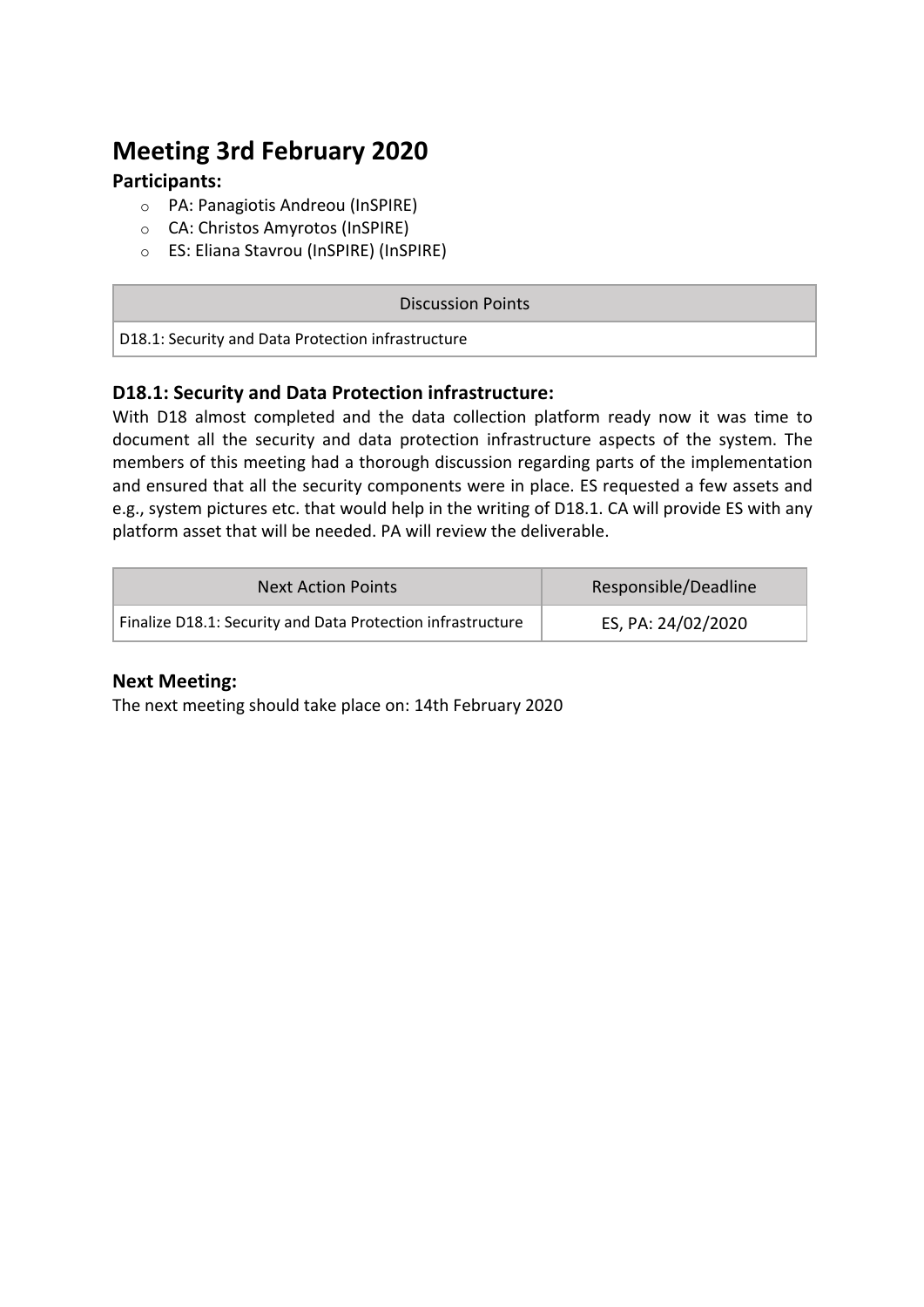## **Meeting 14th February 2020**

#### **Participants:**

- o PA: Panagiotis Andreou (InSPIRE)
- o PG: Panagiotis Germanakos (InSPIRE)
- o CA: Christos Amyrotos (InSPIRE)
- o LP: Lilia Psalta (InSPIRE)
- o MH: Milto Hadjikyriakou (InSPIRE)
- o IP: Irene Polycarpou (InSPIRE)
- o CK: Christos Karpasitis (InSPIRE)
- o CM: Cristina Michael (RAI Consultants)
- o VR: Vanja Radivojevic (KPMG)

#### Discussion Points

WP4: Examine the data collected from user study 1

Discuss the analysis methodology and process (Jupyter Notebooks)

Plan for final versions of D04, D10

#### **WP4: Multi-dimensional Human-centred User Model**

The related meeting members inspected the data collected from user study 1. Several decisions regarding the different attributes of the dataset took place and a dataset was given to each member for further examination of the data. The Human-centered User Model for Adaptive Data Visualizations can begin to be formulated when the attributes will be finalized. It was decided that each member of this meeting should take the data examine it and come up with solutions to how it should be processed for creating user personas. This was decided since each member has a different approach to the analysis of user personas. Personas will essentially help the team see some categories or types of users using descriptive statistics. To facilitate the process, CA will produce one or more Jupyter Python Notebooks Including:

- o Integration of all collected data into a unified dataset.
- $\circ$  Create procedures for cleaning the dataset and preparing it for further analysis.
- o Identify methodologies that can help us analyze the qualitative data collected from the questionnaires.
- o Produce graphs i.e., histograms and boxplots for examining distributions and outliers of quantitative variables.
- o Impute missing values where appropriate and handle outliers.

#### **Finale D10: Requirements Analysis and Specification**

The deliverable should merge all information acquired. This report should contain:

- o Analysis of the end-user requirements.
- o Services/mechanisms that will be provided by the platform.
- o Use case scenarios that will be supported by the platform.
- o HCI aspects of the platform.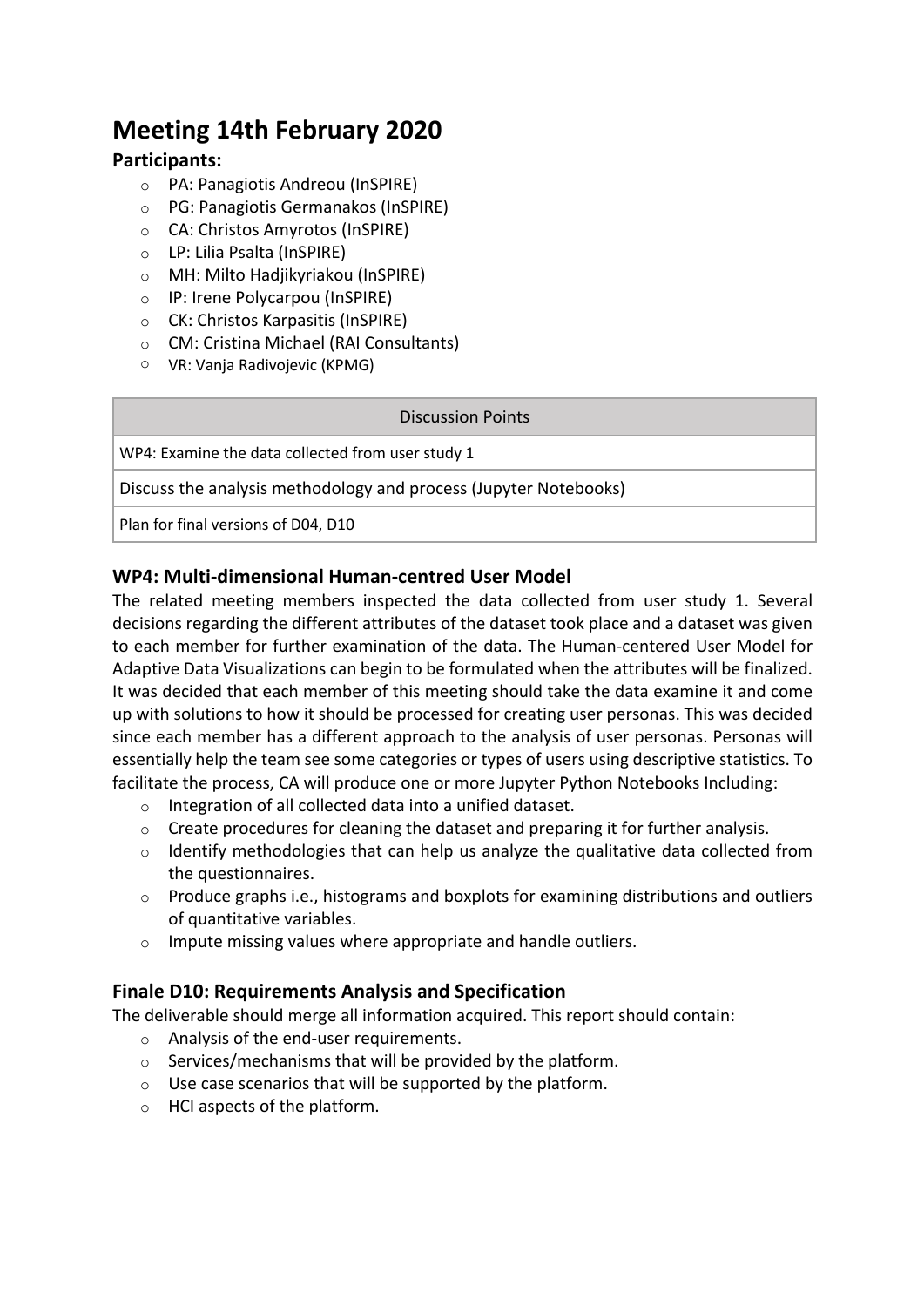#### **Finalize D04: Dissemination Plan**

The Dissemination Plan Activities were all in place as planned. CK verified all created accounts i.e., social media and digital library accounts and PA suggested creating a safe repository for storing the relevant project account passwords.

| <b>Next Action Points</b>                                   | Responsible/Deadline       |
|-------------------------------------------------------------|----------------------------|
| Finalize D18.1: Security and Data Protection infrastructure | ES, PA: 24/02/2020         |
| Finalize D10: Requirements Analysis and Specification       | CA, IP, PG, PA: 24/02/2020 |
| Finalize D04: Dissemination Plan                            | IP, PA: 24/02/2020         |

#### **Next Meeting:**

The next meeting should take place on: 12th March 2020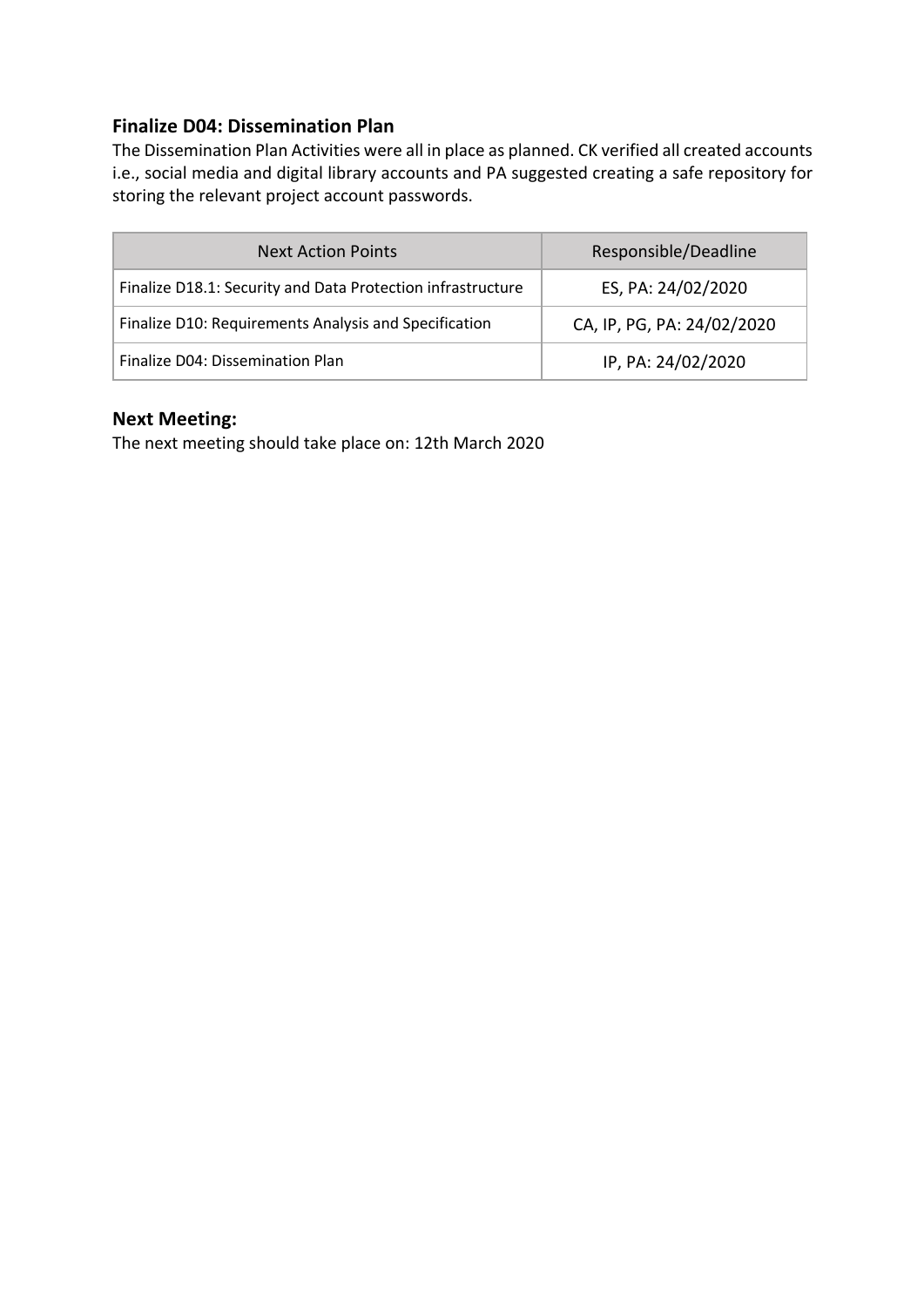## **Meeting 12th March 2020**

#### **Participants:**

- o PA: Panagiotis Andreou (InSPIRE)
- o PG: Panagiotis Germanakos (InSPIRE)
- o CA: Christos Amyrotos (InSPIRE)

#### Discussion Points

D09: Survey on adaptive data visualizations techniques for Business Data Analytics Present the work so far and discuss next steps

WP4: Review Analysis Notebook

#### **D09: Survey on adaptive data visualizations techniques for Business Data Analytics**

The list of DA/BI platforms was extended as per suggestions. An excel file containing all findings regarding prominent DA/BI platforms and features of interest to IDEALVis, including adaptation/personalization techniques used in those tools was extracted.

Important adaptation / personalization features used in popular DA/BI platforms was selected and was composed in a section titled: Data Visualization Techniques in Leading DA / BI Platforms. Findings from this section suggest that no vendor implements any sort of adaptive visualization system that leverages the unique user's characteristics / intrinsic characteristics for adapting the visualization output.

Moreover, two new sections were added to D09. First a section called User Adaptive and Personalized Systems was added to further demonstrate techniques of adaptation used in existing visualization systems and other systems that can be of beneficial use in the development context of IDEALVis. The second section added is called Individual Differences in Information Processing and presents several works and how they leverage the user's characteristics to adapt information systems, primarily visualizations. It was decided that a number of comments will be provided by the 3rd of April 2020. Once all the provided comments are addressed this deliverable will be completed.

#### **Review Analysis Notebook:**

The analysis notebook was found to be at a very good first state. It was decided that a the analysis notebooks should be versioned using an online repository (e.g., GitHub) for pushing all analysis code i.e., notebooks and datasets. Make sure to add enough comments in the notebook to make sure non-programmers can understand the analysis flow that is performed.

| <b>Next Action Points</b>                       | Responsible/Deadline         |
|-------------------------------------------------|------------------------------|
| D09: provide feedback                           | All team members: 03/04/2020 |
| D09: revise based on feedback                   | CA: 10/04/2020               |
| Create online repository for analysis notebooks | CA, PA: 10/04/2020           |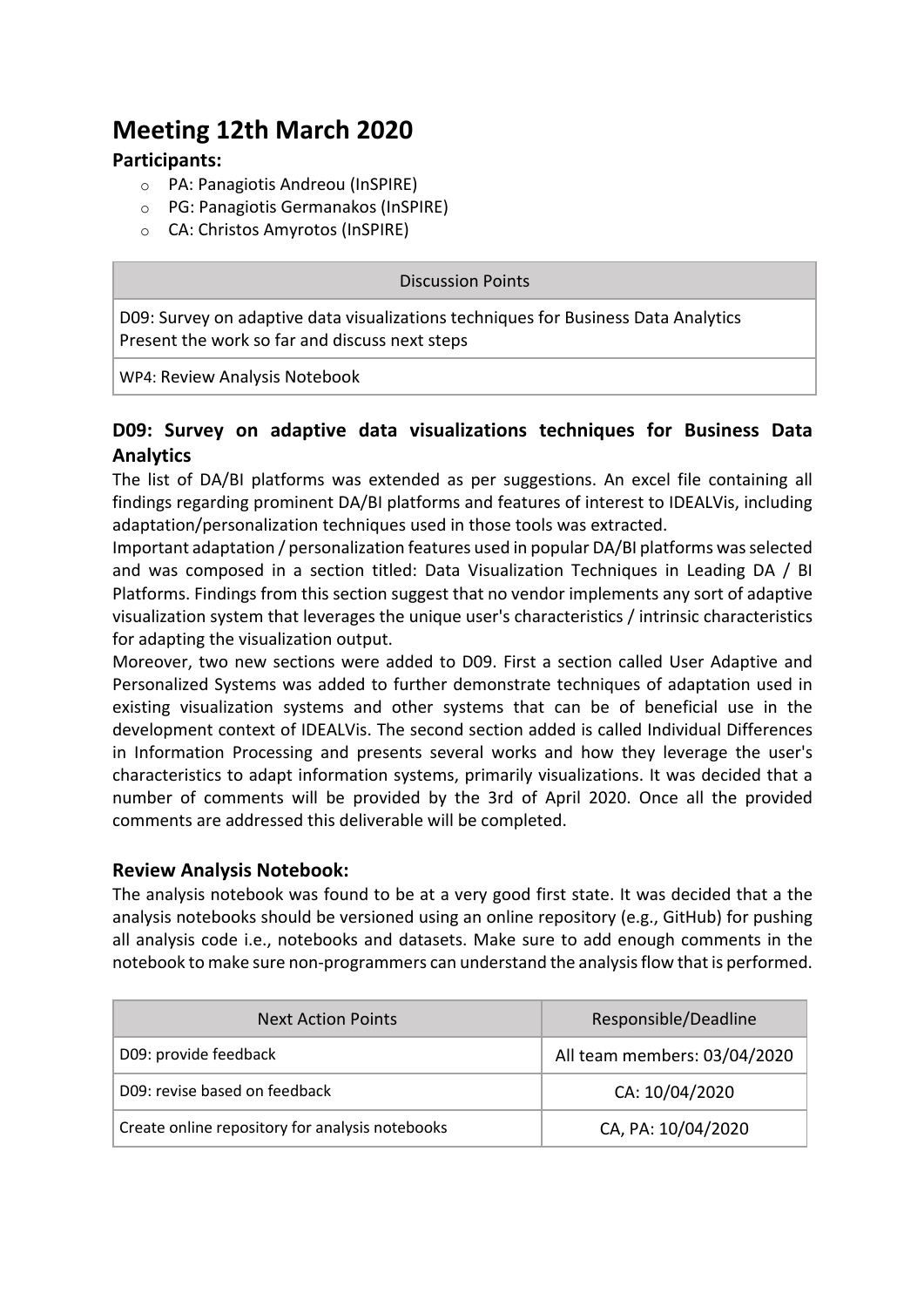#### **Next Meeting:**

The next meeting should take place on: 15th of April 2020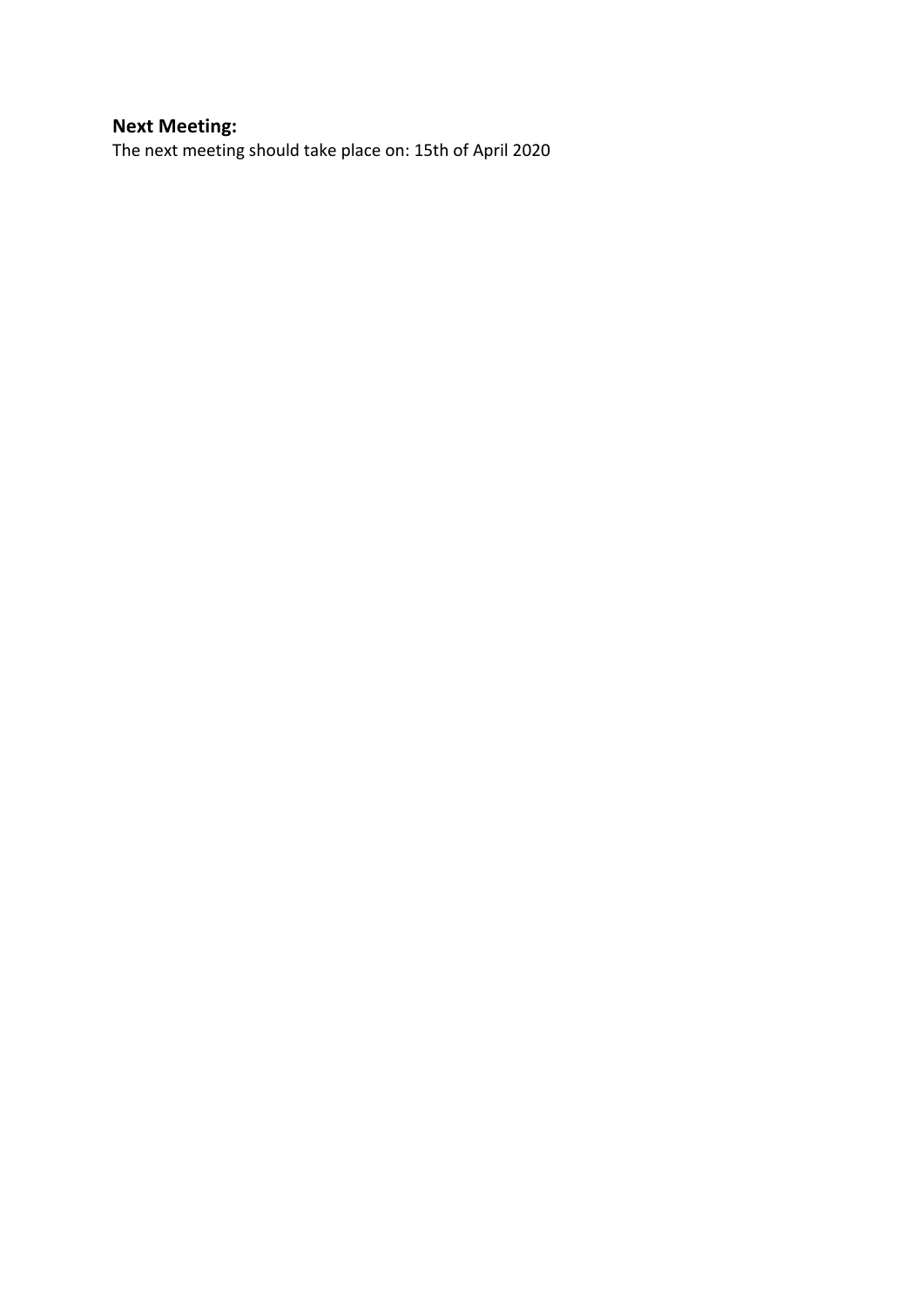## **Meeting 25th March 2020**

#### **Participants:**

- o PA: Panagiotis Andreou (InSPIRE)
- o GN: Gerasimos Ntouskas (KPMG)
- o OT: Olympios Toumazou (RAI Consultants)

#### Discussion Points

Covid-19 outbreak in Cyprus

#### **Covid-19 outbreak in Cyprus**

Discussion about the general lockdown in Cyprus for dealing with the COVID-19 pandemic, from 24/03-24/04/2020. Discussion about how it may affect the project's further studies. Decision to wait until more data are available.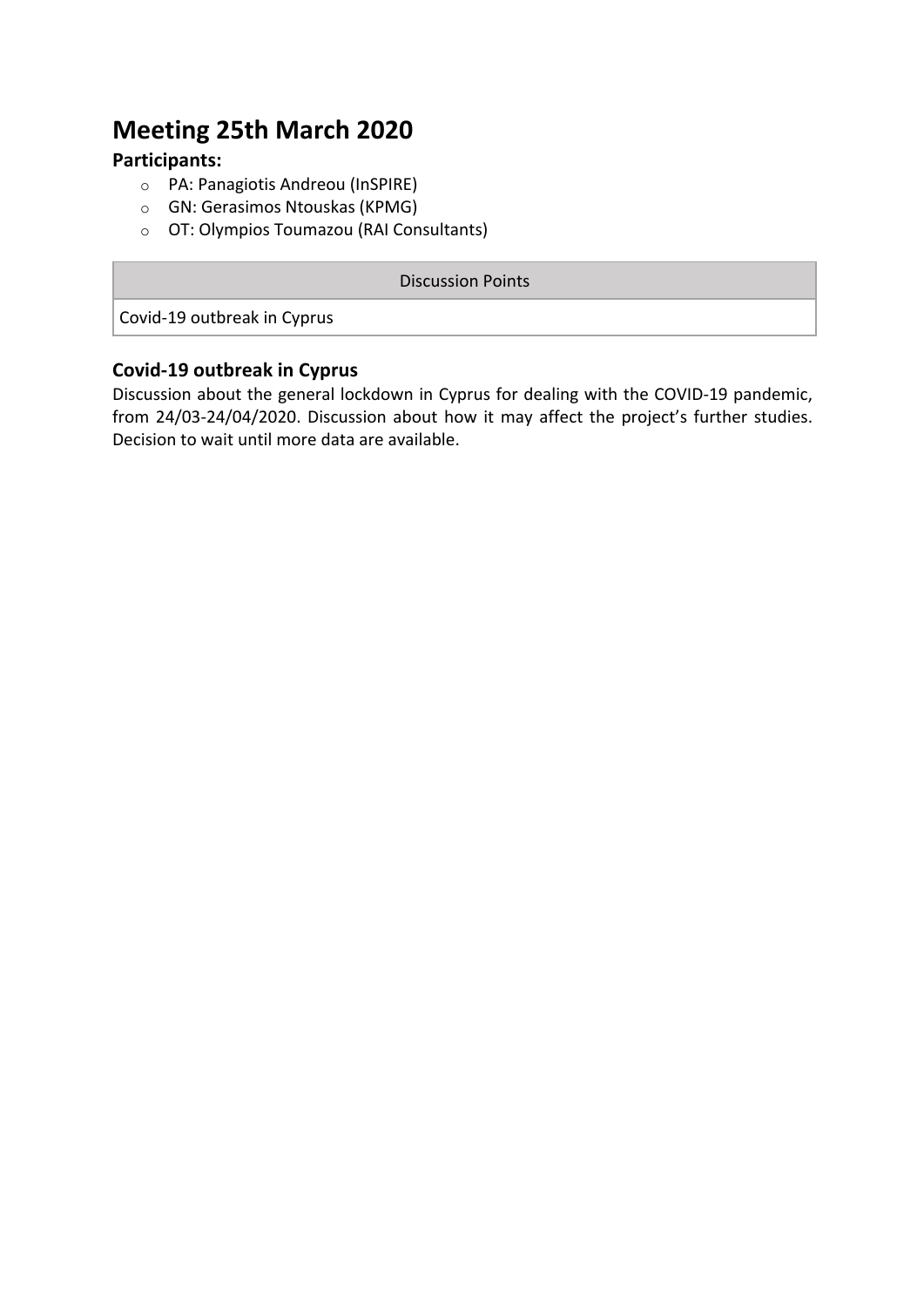## **Meeting 15th April 2020**

#### **Participants:**

- o PA: Panagiotis Andreou (InSPIRE)
- o PG: Panagiotis Germanakos (InSPIRE)
- o CA: Christos Amyrotos (InSPIRE)
- o LP: Lilia Psalta (InSPIRE)
- o MH: Milto Hadjikyriakou (InSPIRE)
- o ES: Eliana Stavrou (InSPIRE)
- o IP: Irene Polycarpou (InSPIRE)

#### Discussion Points

D12: The Human-centered User Model for Adaptive Data Visualizations Present the final User Personas from the data collected in Study 1

D20: Development of the operational platform Refining the technology stack to be used for the platform

D22: Trials and Evaluation Design Finalize deliverable

#### **D12: The Human-centered User Model for Adaptive Data Visualizations Present the final User Personas from the data collected in Study 1**

PG presented the 3 main personas that were extracted from the analysis of the data collected via the First User Study. The personas are Novice, Expert and Competent business data analyst users. Extracting those personas gives us a clearer view on the needs, requirements, strengths, and weaknesses each type of user faces as well as information regarding how they go about their daily analysis tasks i.e., what visualizations are used, what tasks are mostly performed, what tools they utilize etc. This will enable a good first start when it comes to adaptation since we can get a preliminary view of who our users are.

The current analysis notebooks were presented to all members. All questions regarding the notebook were answered and CA collected several suggestions for further improving the analysis and graphics presented on the notebook.

#### **D20: Development of the operational platform**

#### **Refining The technology stack to be used for the platform**

During the meeting it was aggreged that the current technology stack requires enhancements. While the current stack was sufficient for building the data collection part of the platform i.e., used during User Study 1, further development of the platform necessitates a more flexible up to date framework that is supported by up-to-date tools. The following decisions were made:

- o The database will remain as is i.e., Microsoft SQL Server
- $\circ$  The backend will be changed from ASP.NET Webforms to ASP.NET Core
- $\circ$  The frontend will be transformed from plain HTML, CSS, and JavaScript to Angular 10.
- $\circ$  A training needs to be performed for Angular 10, through training platforms, such as Udemy, Coursera, etc.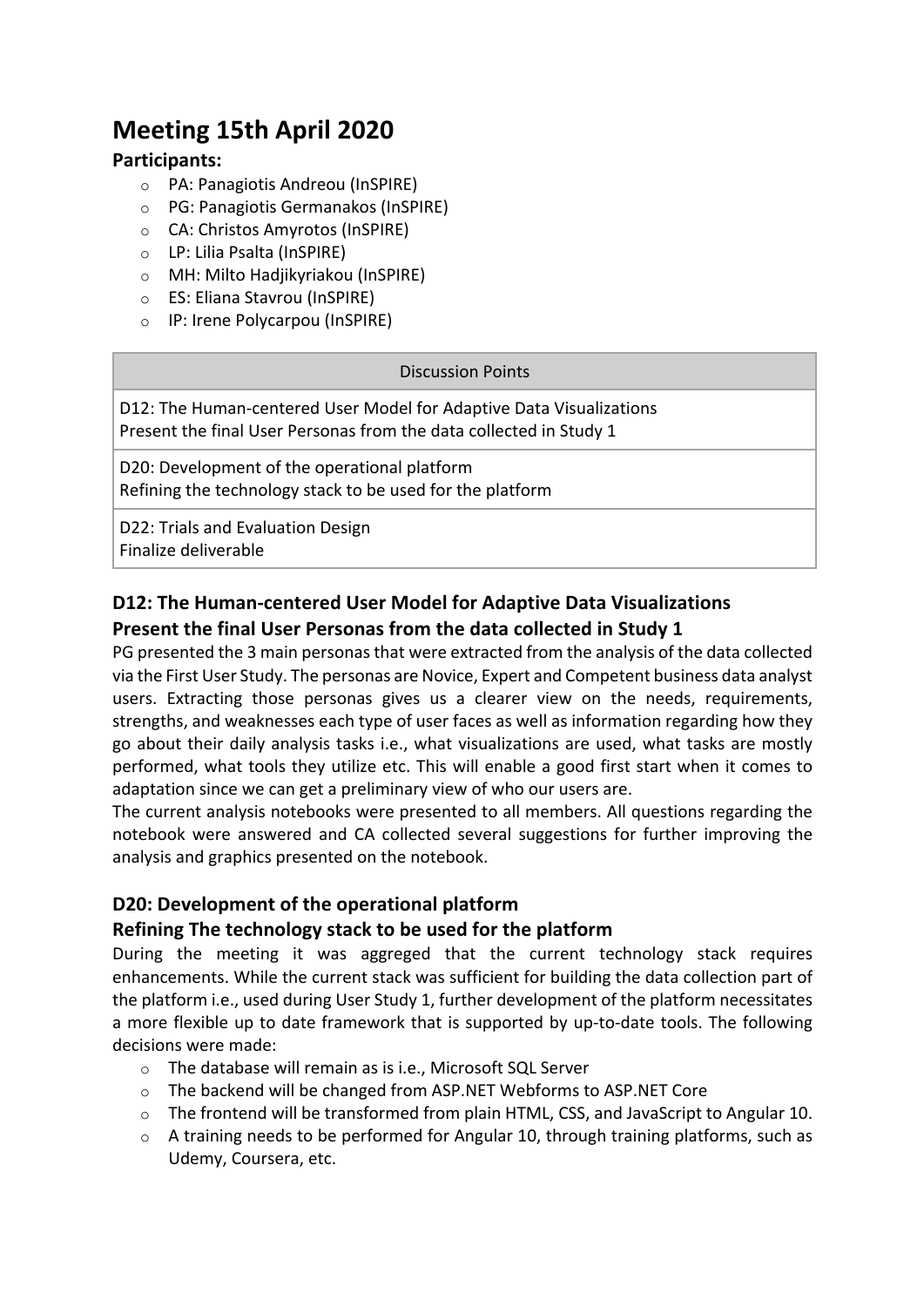#### **D22: Trials and Evaluation Design**

#### **Finalize deliverable**

The deliverable should be enhanced by describe resources and a specification of what needs to be added, extended, or adapted for the support of the proposed pilots. The overall evaluation approach (e.g., the quantifiable success indicators, the evaluation methodologies and evaluation questionnaires) that will be used both for the pre-trials' and the trials' evaluation should be included. The success indicators should be mapped to the relevant objective indicators of the project.

| <b>Next Action Points</b>                                 | Responsible/Deadline       |
|-----------------------------------------------------------|----------------------------|
| Purchase and have a training on Angular                   | CA, PA: until 16/06/2020   |
| D22: Trials and Evaluation Design<br>Finalize deliverable | IP, CA, PA, MH: 29/04/2020 |

#### **Next Meeting:**

The next meeting should take place on: 13th of May 2020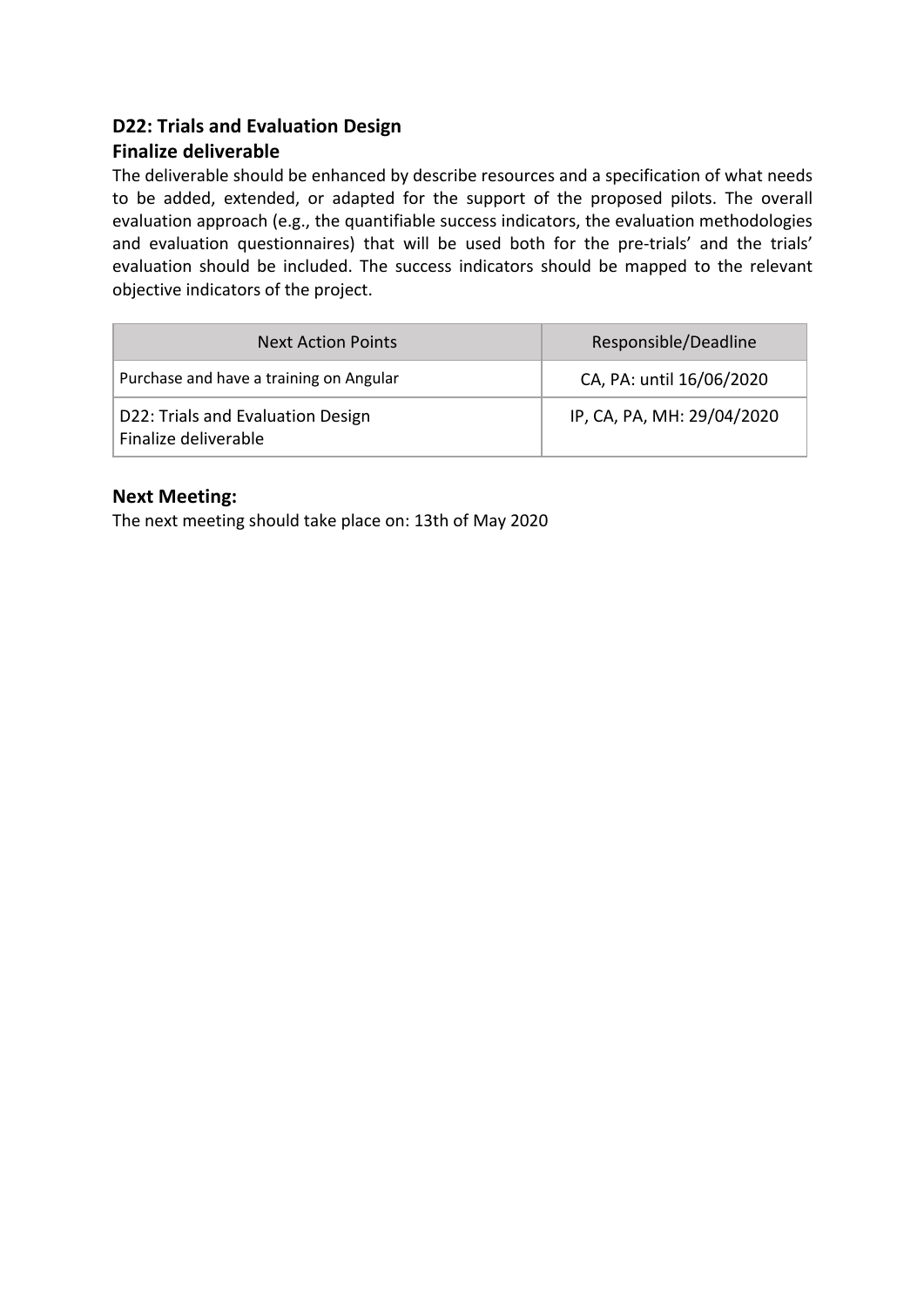## **Meeting 13th May 2020**

#### **Participants:**

- o PA: Panagiotis Andreou (InSPIRE)
- o IP: Irene Polycarpou (InSPIRE)
- o CA: Christos Amyrotos (InSPIRE)
- o PG: Panagiotis Germanakos (InSPIRE)
- o GN: Gerasimos Ntouskas (KPMG)
- o OT: Olympios Toumazou (RAI Consultants)

#### Discussion Points

COVID-19 restrictions and their implications

D20: Development of the operational platform: Next Steps

#### **COVID-19 restrictions and their implications**

Discussion about the COVID-19 restrictions and their implications on the project. The restrictions prohibit the gathering of the analysts on confined spaces. We will monitor the situation and hope for the restrictions to be removed but it may affect user study 2. As such we may need to conduct the user study 2 in an online manner. This imposes additional development requirements on the study platform.

A decision was to focus on tasks related to the development of the platform until there are more updates on the pandemic progress.

#### **D20: Development of the operational platform - Next Steps**

It was decided that there will be more focus on development until restrictions on the pandemic are eased and allow for conducting user study 2. The following were decided:

- $\circ$  Identify a template that is built using Angular and make sure that the template comes ready with multiple components e.g., theme color variations, buttons, dropdown lists etc., to cater for the requirements of study 2 related to D11.
- $\circ$  Enhance the security and data protection of the platform in case the study will need to be performed in an online manner. In particular, a new authentication system using Microsoft's Identity Library should be creates using a single page application using of tokens for authentication (similar to JWT). All the relevant privacy should be transferred, terms of use statements from the data collection platform. Additional data protection components should be developed and integrated. Furthermore, a new page where the user can handle their profile e.g., change password and settings or manage data related requests e.g., account deletion.

| <b>Next Action Points</b>                    | Responsible/Deadline                  |
|----------------------------------------------|---------------------------------------|
| D20: Development of the operational platform | CA: provide an update next<br>meeting |

#### **Next Meeting:**

The next meeting should take place on: 16th of June 2020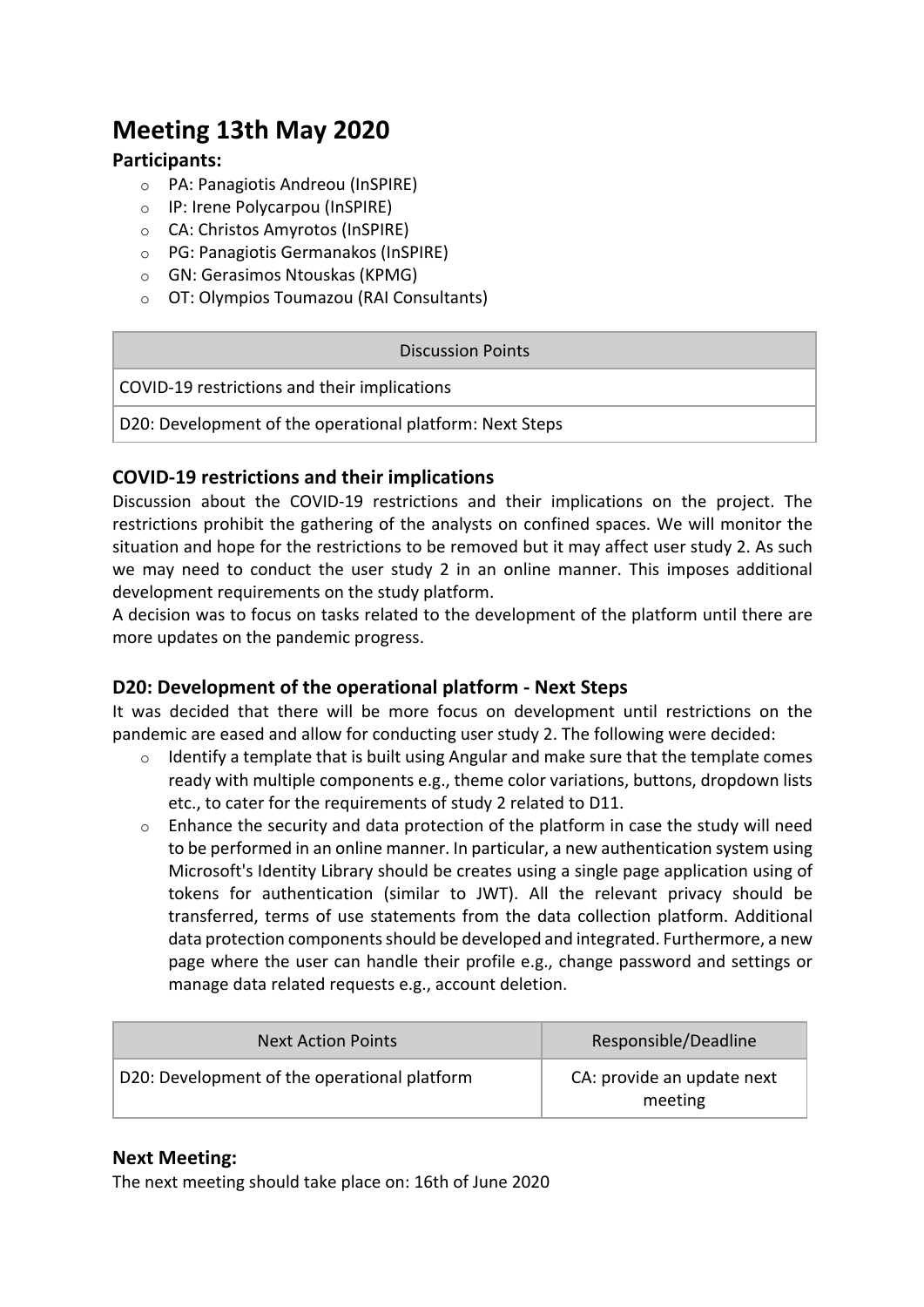## **Meeting 16th June 2020**

#### **Participants:**

- o PA: Panagiotis Andreou (InSPIRE)
- o IP: Irene Polycarpou (InSPIRE)
- o CA: Christos Amyrotos (InSPIRE)
- o PG: Panagiotis Germanakos (InSPIRE)
- o GN: Gerasimos Ntouskas (KPMG)
- o OT: Olympios Toumazou (RAI Consultants)

| <b>Discussion Points</b>                                           |
|--------------------------------------------------------------------|
| COVID-19 restrictions and their implications                       |
| WP5, WP6, D20: Development of the operational platform: Next Steps |
|                                                                    |

#### **COVID-19 restrictions and their implications**

The third phase of easing restrictions has been enabled. The second study can be planned accordingly. Consultation with the partner organizations revealed that the end users are very skeptical about performing the study in a physical environment due to COVID-19. Furthermore, it was mentioned that July and August are not good months for conducting the study since the employees take most of their annual leaves. The best time for a study is after 15 of September and preferably in October. This means that we will need to deliver a partial version of D11 or request an extension for D11.

#### **WP5, WP6, D20: Development of the operational platform: Next Steps**

The software developments done since the last meeting were reviewed. The software development training for ASP.NET and Angular Training was completed, enabling the team to speed up development efforts. The training can enable the team to leverage all latest development features provided by the selected modern frameworks.

The adopted theme seems to be well-supported by the open-source community as it receives regular updates.

All developments were verified, and minor comments were given to CA.

At this point the architecture and authentication i.e., user management systema and GDPR features are in place. The following were decided:

- o Find a good visualizations library that is preferably open source and compatible with Angular and Webpack.
- $\circ$  Start developing the visualization engine that is responsible to return a visualization given data and metadata.
- o Make sure that the visualization engine can produce the basic visualization i.e., bar-, line-, area-, column- charts, scatter plots etc.
- $\circ$  Produce some examples of how this visualization engine can be operated.
- o Consider tracking mechanisms for WP5.

| Responsible/Deadline<br><b>Next Action Points</b> |
|---------------------------------------------------|
|---------------------------------------------------|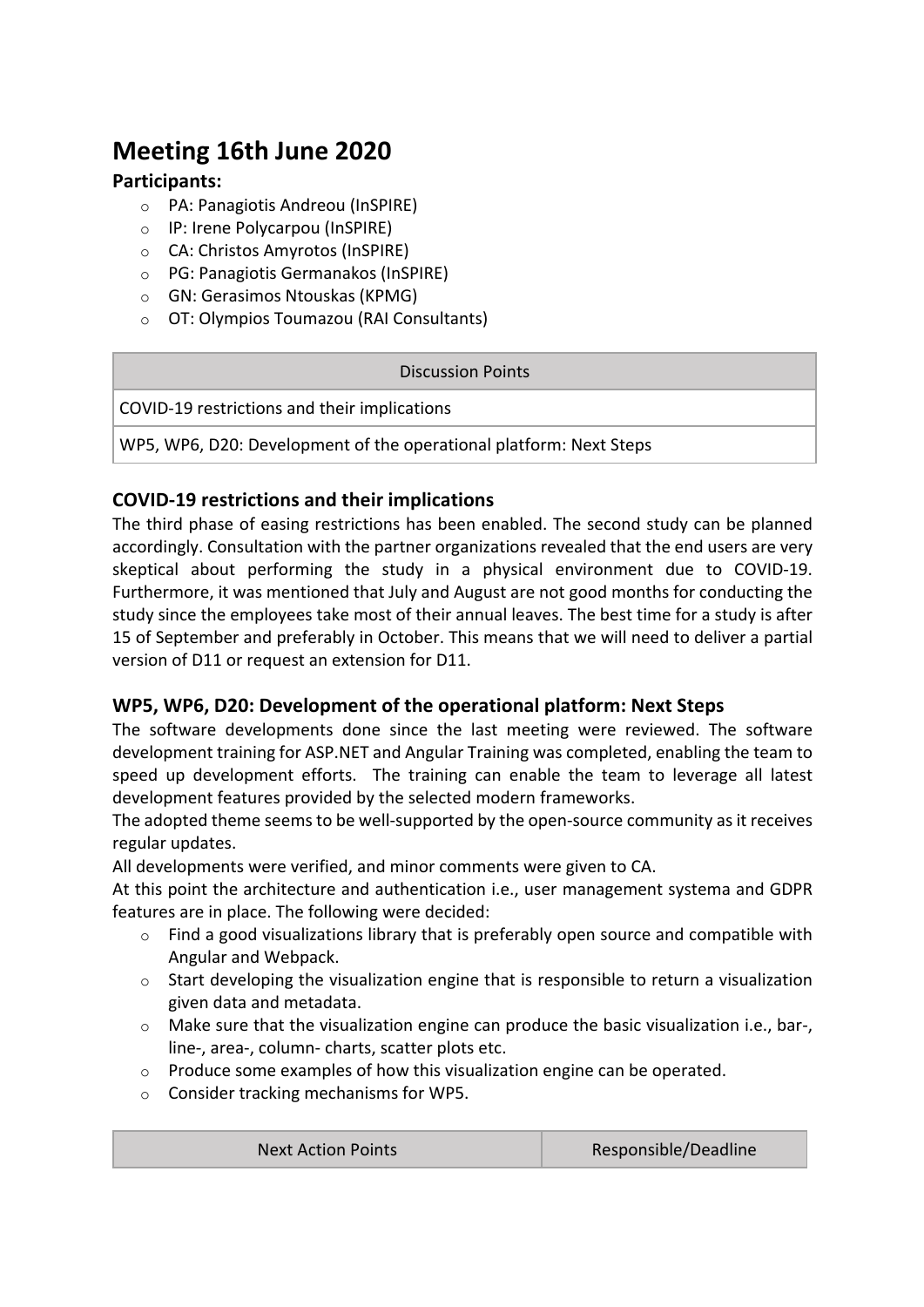| WP5, WP6, WP7: Platform Development | CA: provide an update next |
|-------------------------------------|----------------------------|
|                                     | meeting                    |

#### **Next Meeting:**

The next meeting should take place on: 16th of July 2020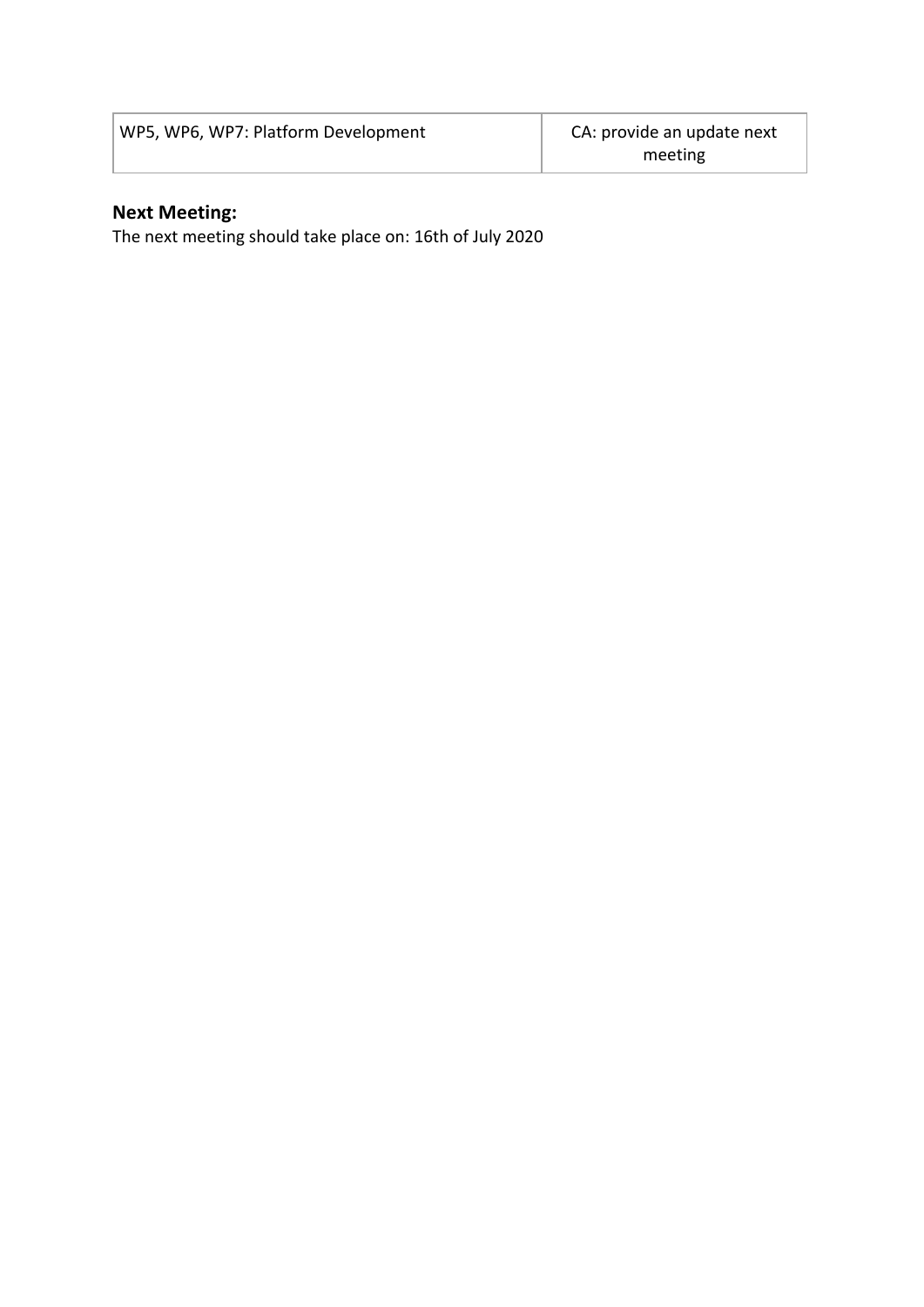## **Meeting 16th July 2020**

#### **Participants:**

- o PA: Panagiotis Andreou (InSPIRE)
- o CA: Christos Amyrotos (InSPIRE)
- o IP: Irene Polycarpou (InSPIRE)
- o PG: Panagiotis Germanakos (InSPIRE)

#### Discussion Points

WP7: Development of the operational platform: Overview and Next Steps

WP5: Discuss interaction tracking mechanisms

WP6: Review the current version of the Visualization Engine

D01: Interim Progress Report

#### **WP7: Development of the operational platform: Overview and Next Steps**

The current version was presented.

- o Extend the visualization engine's functionality by adding parameters and metadata that can control the appearance of the visualization. This is going to be used when we will apply adaptations. Those parameters and metadata should enable the system to modify several visual elements of each type of data visualization. Visual elements include the size of bars in a bar chart, the thickness of a line in a line chart, coloring, axes lines, axes labels, font options etc.
- o Make some research into existing rule-based engine libraries and find one that can be used for building the rule-based adaptation engine.

#### **WP5: Discuss interaction tracking mechanisms**

The metadata required for internal tracking were discussed. Data analysis functions, such as data selection, pre-processing, filtering, attribute selection, visualization should be monitored. Appropriate frameworks need to be investigated.

#### **WP6: Review the current version of the Visualization Engine**

The data visualization engine, its architecture, definition of its metadata and documentation were inspected. A list of usage examples was composed for easier reference on how to use the visualization engine. The list of visualization examples was demonstrated to PA and PG. Moreover, we brainstormed on how this will be used in the upcoming user study that requires the use of the visualization engine.

The selected visualizations library used is am4Charts since it offers a highly usable and immersive visualizations library that can be adapted based on specific metadata.

Extract adaptation rules from the current literature and test the potential rule-based engine libraries with some of those rules before we make a final choice on which library to use.

#### **D01: Interim Progress Report**

Overview of the sections and support required to complete the deliverable.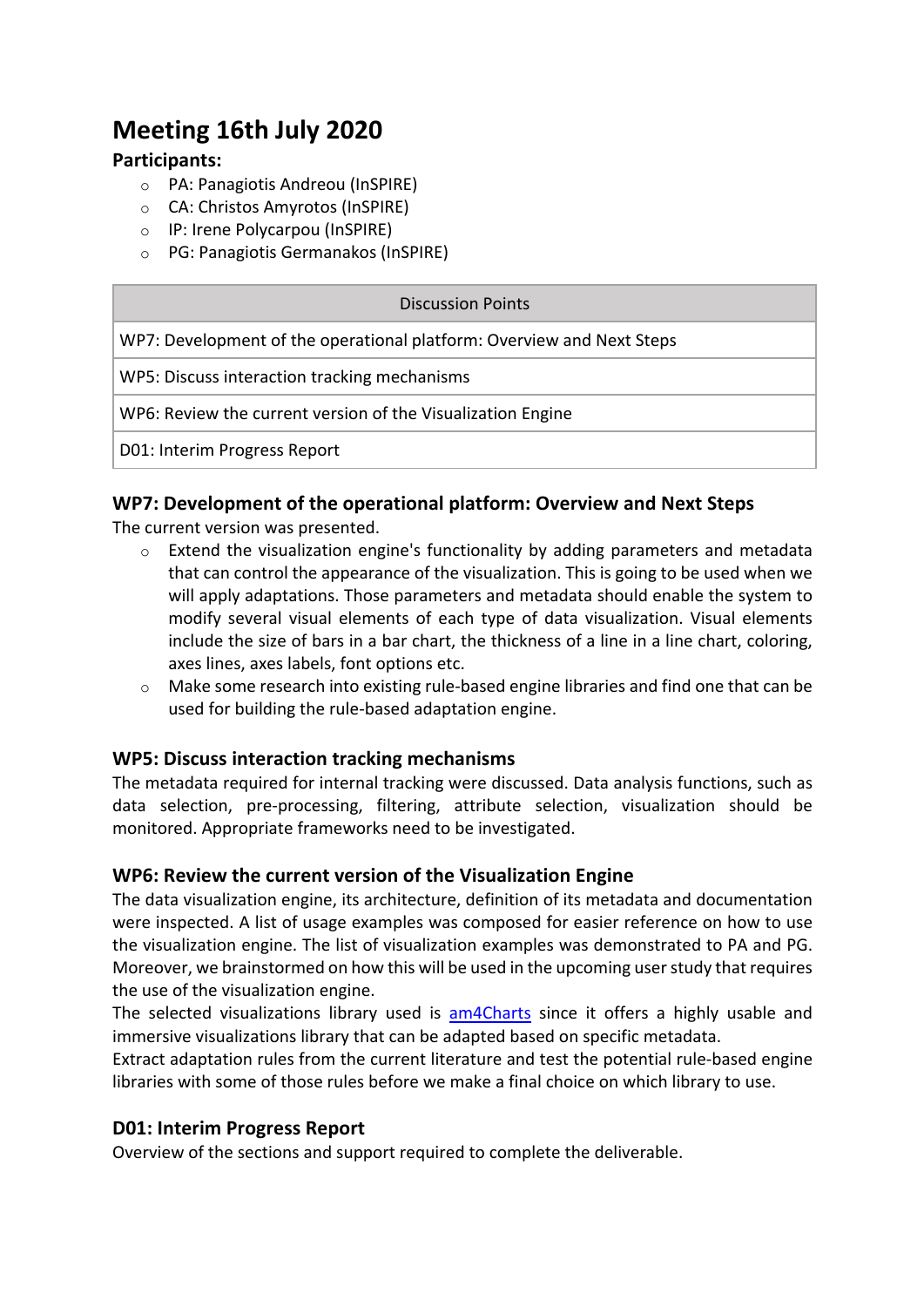| <b>Next Action Points</b>                        | Responsible/Deadline                                                |
|--------------------------------------------------|---------------------------------------------------------------------|
| WP7: Platform Development                        | CA: provide an update next<br>meeting                               |
| WP5: Investigate interaction tracking mechanisms | CA: provide an update next<br>meeting                               |
| WP6: Integrate am4Charts                         | CA: provide an update next<br>meeting                               |
| D01: Interim Progress Report                     | PA, IP: provide an update next<br>meeting (with the support of all) |

#### **Next Meeting:**

The next meeting should take place after the holidays on: 16th of September 2020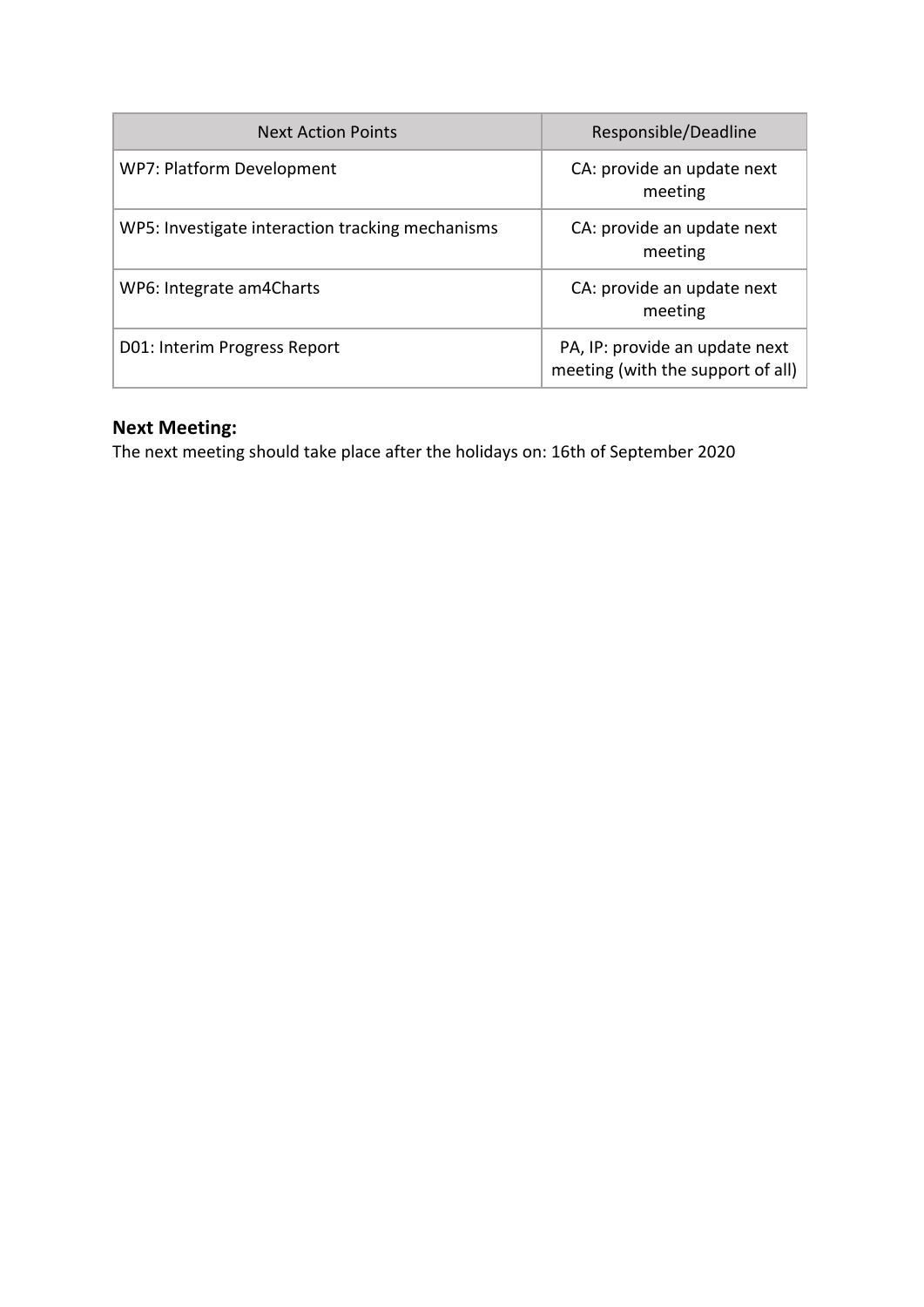## **Meeting 16th September 2020**

#### **Participants:**

- o PA: Panagiotis Andreou (InSPIRE)
- o IP: Irene Polycarpou (InSPIRE)
- o CA: Christos Amyrotos (InSPIRE)
- o PG: Panagiotis Germanakos (InSPIRE)
- o GN: Gerasimos Ntouskas (KPMG)
- o OT: Olympios Toumazou (RAI Consultants)

#### Discussion Points

WP7: Development of the operational platform: Overview and Next Steps

WP6: Review the current version of the Visualization Engine and am4Charts integration

D16: Discussion about the design of the adaptation engine

WP5: Discuss interaction tracking mechanisms

D12: The Human-centered User Model for Adaptive Data Visualizations

D01: Interim Progress Report

User Study 2: Planning

D11: The Impact of Cognitive Factors on Data Visualizations

#### **WP7: Development of the operational platform: Overview and Next Steps**

A lot of software components are already in place (e.g., web controllers, communication with the database etc.) that will further support and speed up the development of the Service Manager and Knowledge Base. The next step is to build the data management API that will enable querying the datasets setting the foundations for the final versions of D17 and D19. The following were decided:

- Build the service manager (D17) as a separate library that the platform can use as a dependency to access all endpoints i.e., APIs.
- At this point we should enable the knowledge base (D19) to connect on a database using a descriptor file.
- The descriptor file should be able to provide metadata to the knowledge base about a database, its tables, and their columns.
- At this step we must think about a query definition expressed in JSON, that the knowledge base will be able to parse for generating an actual SQL query that will be executed against a specific dataset that is loaded.

#### **WP6: Review the current version of the Visualization Engine and am4Charts integration**

The integration of the visualization engine with am4Charts was presented. The visualization engine's list of demonstration examples and documentation was extended to include new examples that put the focus on modifying the different elements available to each visualization type.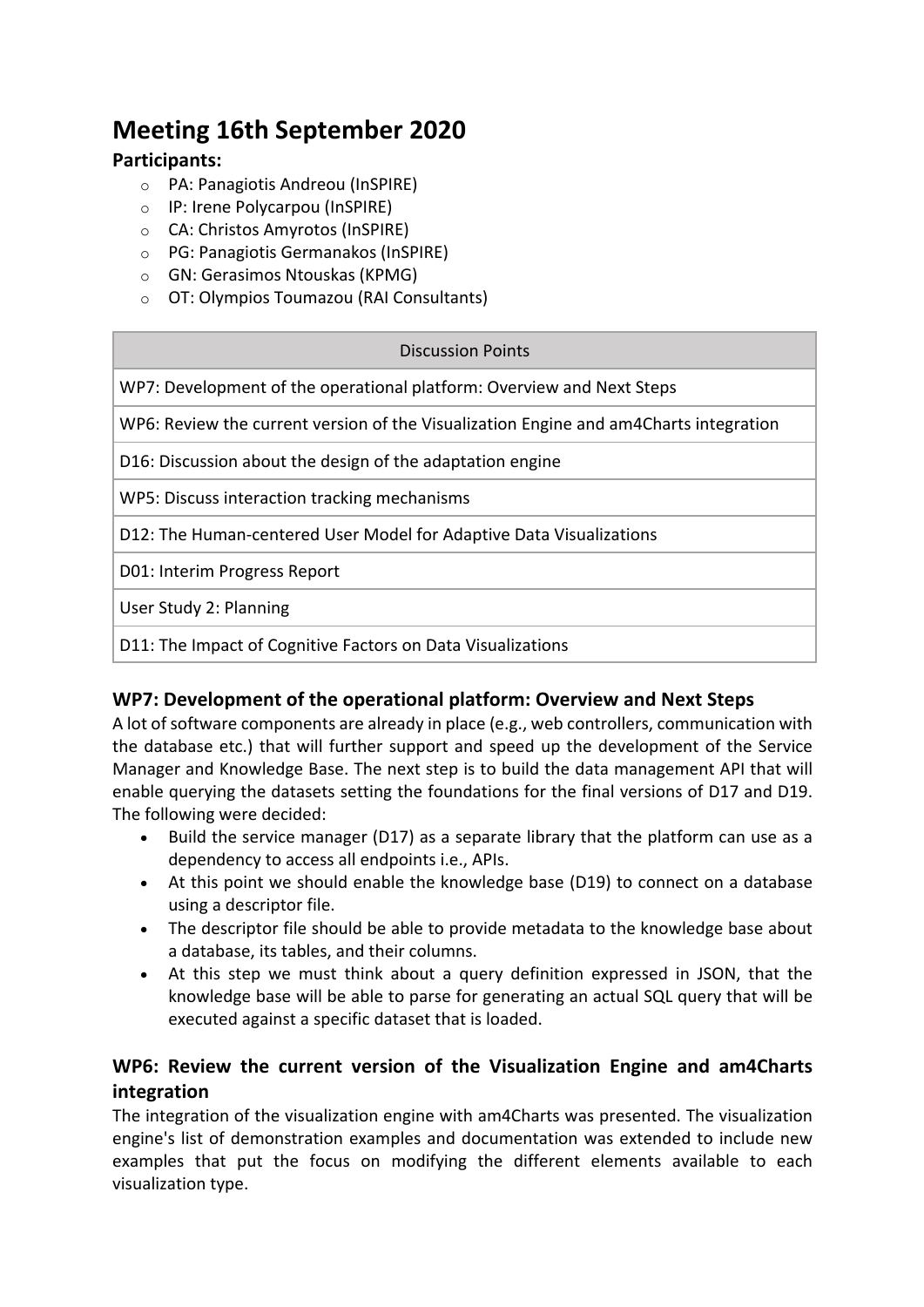#### **D16: Discussion about the design of the adaptation engine**

After a lot of experimentation, an open-source rule-based engine library maintained by Microsoft was selected for building the rule-based adaptation engine. This rule-based engine is called RulesEngine and it is found online at this repository.

PA mentioned that an important aspect on the system should be a way to easily store rules in the database in an appropriate format as it is dictated by the envisioned architecture. The ability to keep track (add, edit, or remove rules) on the fly without having to redeploy or recompile the whole platform will save us a lot of time when testing.

#### **WP5: Discuss interaction tracking mechanisms**

No progress at this moment. Focus was given on the mechanisms of WP6 and WP7. We will revisit during next meeting.

#### **D01: Interim Progress Report**

The interim report progresses well and will be finished by the deadline.

#### **User Study 2: Planning**

The current level of development provides the opportunity to combine the studies of data visualization type and experiments with different visual elements. This should be considered until the next meeting and plan accordingly.

#### **D12: The Human-centered User Model for Adaptive Data Visualizations**

This deliverable should explain the rationale behind each dimension that makes up the multidimensional user model. The envisioned user model currently extends existing user models that focus solely on user characteristics (in information processing) by including another three dimensions (Business Tasks, Data and Visualizations) to also consider the user's functioning context (business environment) characteristics when driving adaptation.

- For this iteration we should give the primary focus on the user (i.e., business user) dimension which is the focal point in the definition of the user model, referring on one hand to the understanding of the business roles, nature, and their contexts of functioning, and on the other hand to the identification of the intrinsic human factors that play the most significant role during their engagement with the data visualizations.
- Create a section that talks about the user dimension and focus on providing detail on the following human factors:
	- o perceptual and cognitive processing characteristics
	- o affective processing
	- o domain expertise
- Moreover, in the user's dimension a paragraph or two should be devoted to the user's business role characteristics and their importance in adapting data visualizations.
- We should consider a publication of this report when it is finalized.

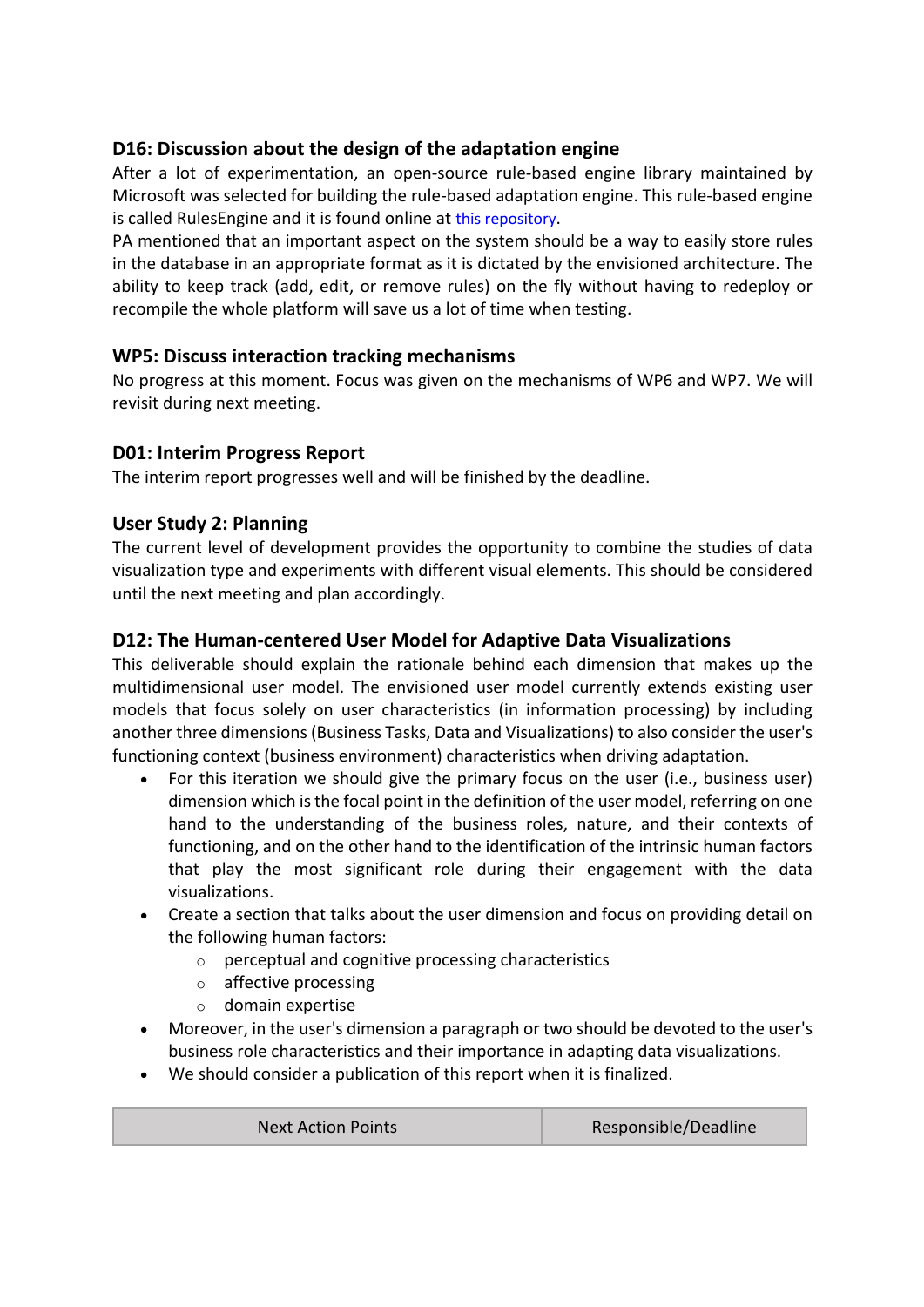| WP7: Platform Development<br>Start the Implementation of the Service Manager and<br>Knowledge Base - (D17, D19) (First Iteration)                 | CA: provide an update next<br>meeting                     |
|---------------------------------------------------------------------------------------------------------------------------------------------------|-----------------------------------------------------------|
| WP5: Investigate interaction tracking mechanisms                                                                                                  | CA: provide an update next<br>meeting                     |
| D16: Preliminary design of all components of the<br>adaptation engine                                                                             | PA: provide an update next<br>meeting                     |
| D01: Interim Progress Report                                                                                                                      | PA, IP: finalize by the deadline                          |
| User Study 2                                                                                                                                      | PA, OT, GN: provide an overview<br>and discuss next steps |
| D12: The Human-centered User Model for Adaptive<br>Data Visualizations<br>Send draft for comments<br>Team to provide comments<br>Address comments | CA: 28/09/2020<br>Team: 02/10/2020<br>CA: 06-13/10/2020   |

## **Next Meeting:**

The next meeting should take place on: 15th of October 2020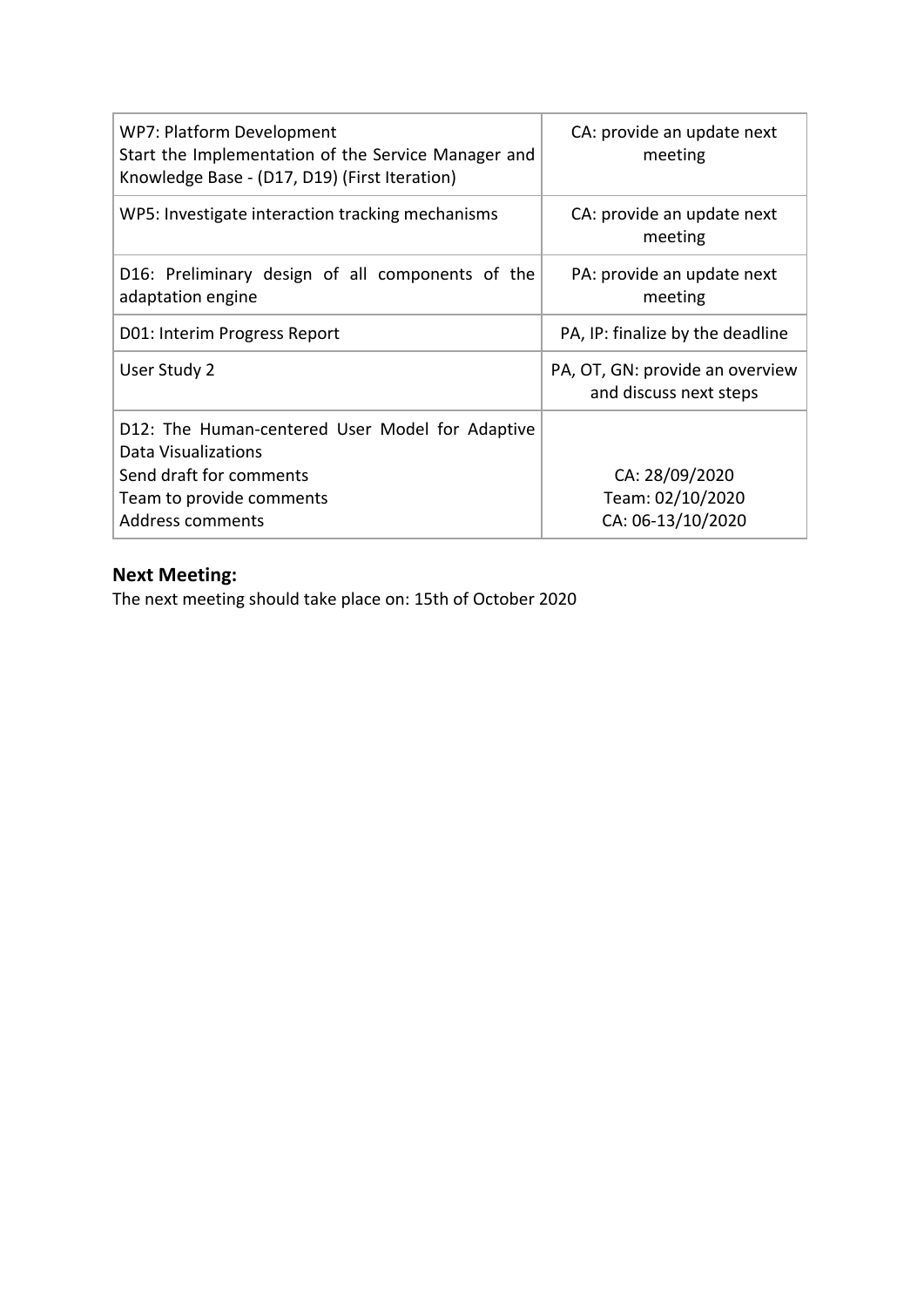## **Meeting 15th October 2020**

#### **Participants:**

- o PA: Panagiotis Andreou (InSPIRE)
- o IP: Irene Polycarpou (InSPIRE)
- o CA: Christos Amyrotos (InSPIRE)
- o PG: Panagiotis Germanakos (InSPIRE)
- o GN: Gerasimos Ntouskas (KPMG)
- o OT: Olympios Toumazou (RAI Consultants)

| <b>Discussion Points</b>                                                           |
|------------------------------------------------------------------------------------|
| User Study 2: Overview and Planning                                                |
| D01: Interim Progress Report                                                       |
| WP7: Development of the operational platform: Overview and Next Steps              |
| D16: Preliminary design of all components of the adaptation engine                 |
| WP5: Discuss interaction tracking mechanisms for visualizations and user responses |
| D12: The Human-centered User Model for Adaptive Data Visualizations                |
| D11: The Impact of Cognitive Factors on Data Visualizations                        |

#### **User Study 2: Overview and Planning**

The Second User Study has the purpose of collecting the performance and the accuracy of our participants when they are solving data analysis tasks using data visualizations. PA - has suggested that we use an existing dataset of comic book sales that he had at hand for generating all the related visualizations tasks. PG - suggested that we build all tasks by following one of the prominent visualization task taxonomies found in literature (Amar's Paper "Low-Level Components of Analytic Activity in Information Visualization").

- For these experiments we will use visualizations that are commonly used in business analytics (as revealed by our analysis of data from user study 1).
- Create 4 experiments of data visualization tasks. Each experiment will differ on the types of tasks as follows:
	- o Simple Comparison Tasks.
	- o Tasks of calculation of two data points, novelty detection tasks and 2 level comparison tasks.
	- o Tasks dealing with more data dimensions (2, 3 and 4 data dimensions).
	- $\circ$  Mixture of tasks from previous experiments while changing data visualizations in terms of specific visual elements e.g., size of bars, width of lines, colors etc.
- For each task a valid dataset must be created from the existing comic book sales data.
- For each task a data visualization specification that is compatible with the visualization engine needs to be created.

The discussion was to plan user study 2 for October-November in a physical manner, similar to study 1. However, due to the new restrictions, it appears that the situation is highly volatile, and it may jeopardize the project outcomes. As such, the decision is to move to an online version of study 2. Necessary measures will need to be taken so that we achieve the same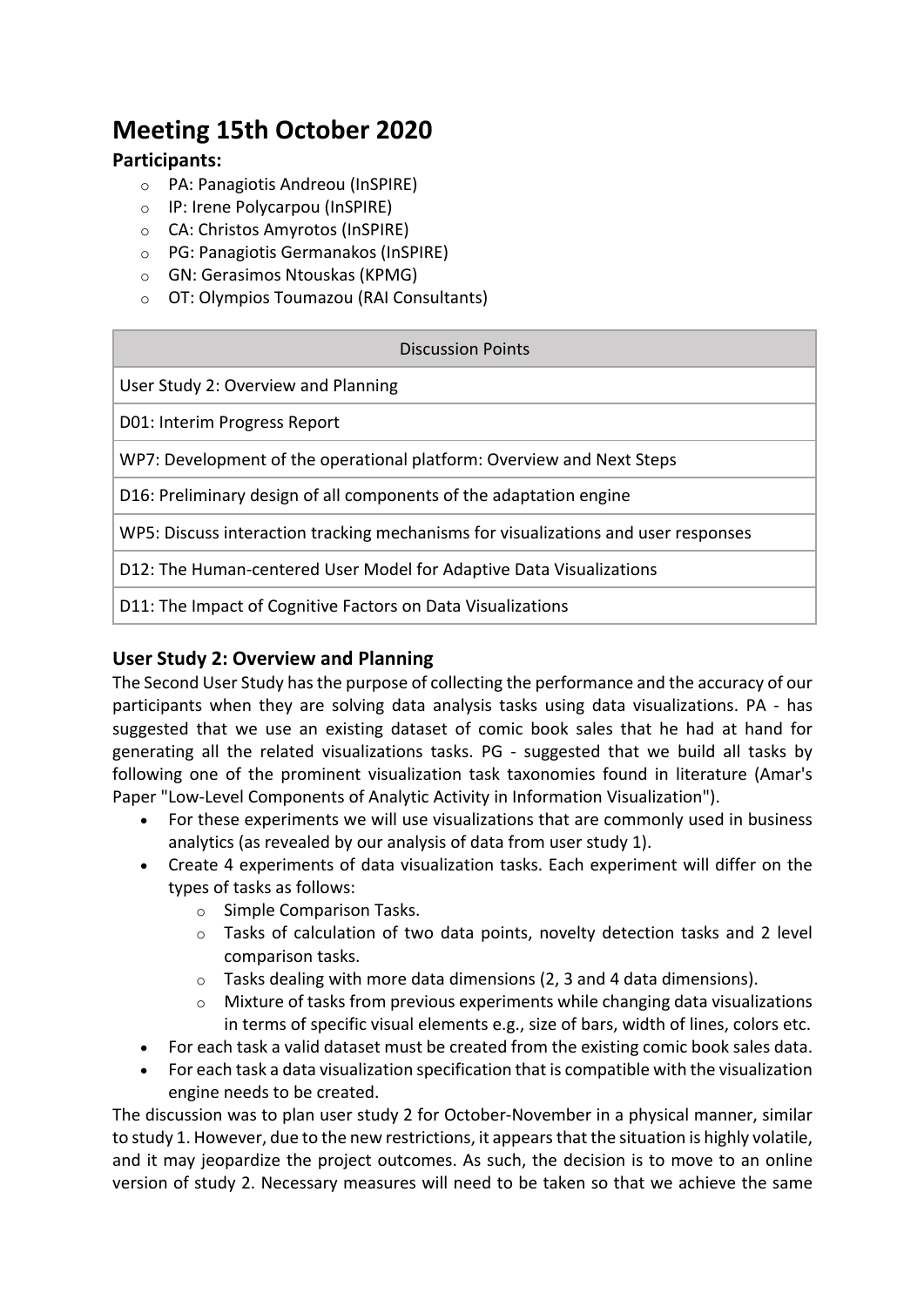results (or as close as possible) as the physical version of the planned study. After consultation with the industry organizations, it was decided that the study be conducted last week of November until mid-December.

#### **D01: Interim Progress Report**

The interim report needs to be submitted by 09/11/2020. At this point we are aware that D11 will be delayed, and we will need to ask for an extension.

#### **WP7: Development of the operational platform: Overview and Next Steps Discuss about the Service Manager and Knowledge Base - (D17, D19):**

Since the last meeting the knowledge base backbone was created i.e., dataset descriptor files (for loading a dataset) and JSON query representation (for executing a query). Moreover, the service manager was enhanced with appropriate endpoints for querying a dataset, along with helper endpoints for retrieving dataset and attribute descriptive statistics e.g., mean, max, min (if numerical attribute) or unique count (if categorical attribute).

- At this point we must implement the query engine that will be able to parse the JSON query representation sent by the front-end and produce an actual SQL query string from it.
- Once the knowledge base data service can translate a JSON query into a valid SQL string the next step is to create a function that will be able to send the query to the selected dataset for processing.
- Once the knowledge base can successfully send a query to the database, it then requires to employ a function that will be able to translate the returned dataset rowset into a valid JSON string representation that can be then consumed by the visualization library.

#### **D16: Preliminary design of all components of the adaptation engine**

This item will be postponed until after User Study 2.

#### **WP5: Discuss interaction tracking mechanisms for visualizations and user responses**

The preliminary mechanisms for recording navigation patterns have been devised and will be finalized before the study.

#### **D12: The Human-centered User Model for Adaptive Data Visualizations:**

Updates from the previous iteration were successfully completed and all content was verified by PA and PG. Now the next iteration of writing needs to focus on the remaining three dimensions (Business Tasks, Data and Visualizations) that describe the user's functioning context (business environment) characteristics needed for effective visualization adaptation in the business context. It was decided that a new a section should be included, describing why it is essential for each of the three dimensions to be a part of the user model for effective visualization adaptation in the business context.

#### **D11: The Impact of Cognitive Factors on Data Visualizations:**

Currently there is a lot of literature in place regarding Individual Differences in information processing. It was decided that the following tasks will be performed: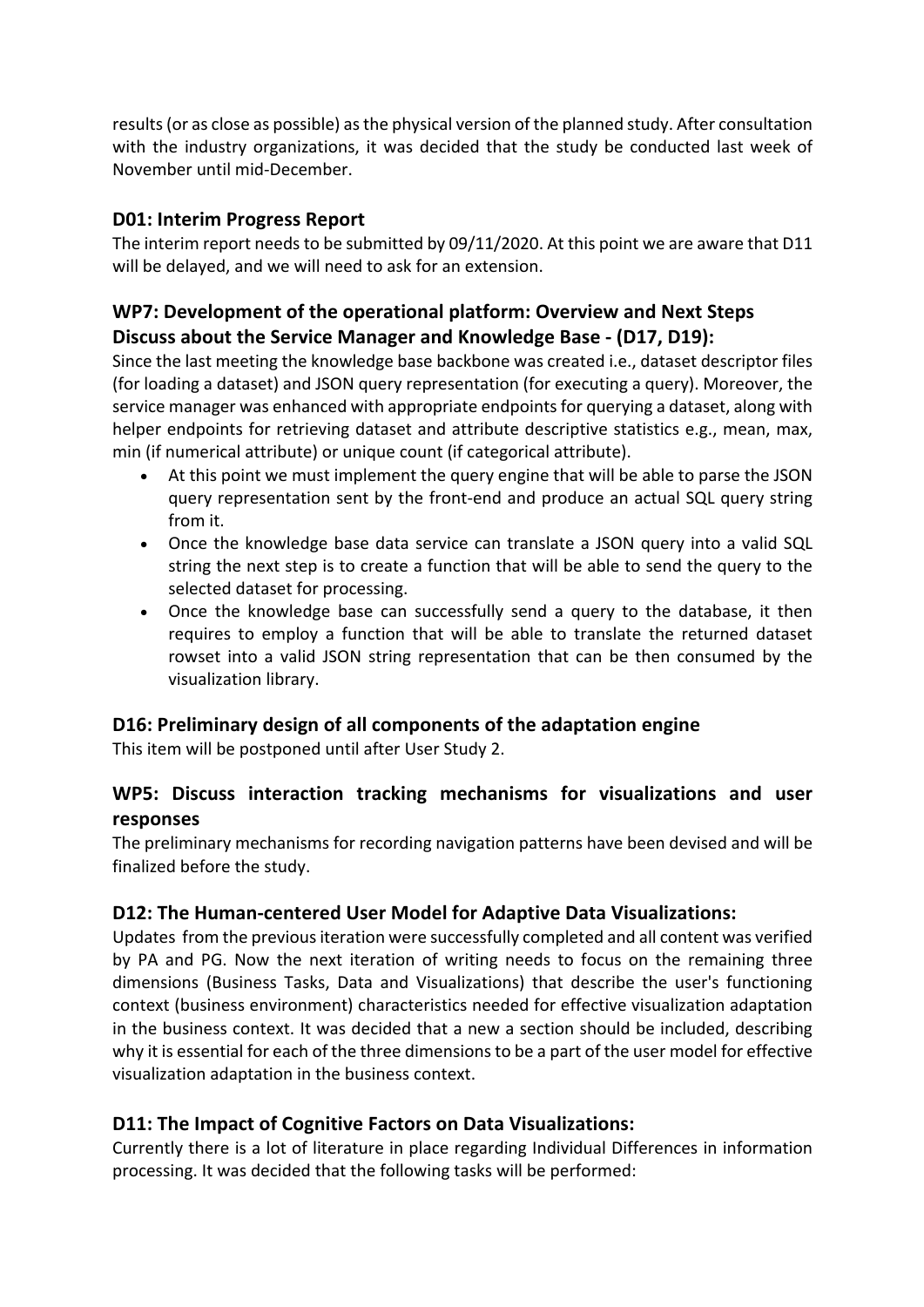- Keep expanding the literature on Individual Differences in information processing with current findings and further literature review.
- Produce a summary for every article that is read e.g., including findings, strengths weaknesses of the article etc.
- Take all items read that relate to Cognitive Abilities / Styles and start writing a section that focuses on the human-centered user model factors e.g., Working Memory, Perceptual Speed, FDI etc.
- Include a section that describes the study design of User Study 2 (selection of elements, analysis tasks, conditions etc.).
- Finalization of D11 at this moment is not possible since we need to also have the results from User Study 2 so an extension will be required for this deliverable.

| <b>Next Action Points</b>                                                                                                                                            | Responsible/Deadline                                            |
|----------------------------------------------------------------------------------------------------------------------------------------------------------------------|-----------------------------------------------------------------|
| WP7: Final versions of Service Manager and Knowledge<br>Base to support User Study 2                                                                                 | CA, PA: provide an update next<br>meeting                       |
| WP5: Final interaction tracking mechanisms to support<br>User Study 2                                                                                                | CA, PA: provide an update next<br>meeting                       |
| D01: Interim Progress Report                                                                                                                                         | IP, PA: submit report and final<br>versions of all deliverables |
| User Study 2                                                                                                                                                         | PA, OT, GN: decide on study<br>dates in remote manner           |
| D12: The Human-centered User Model for Adaptive<br>Data Visualizations<br>Send second iteration for comments<br>Team to provide comments<br><b>Address comments</b>  | CA: 23/10/2020<br>Team: 30/10/2020<br>CA: 12/11/2020            |
| D11: The Impact of Cognitive Factors<br>Data<br>on.<br>Visualizations<br>Send iteration without impacts for comments<br>Team to provide comments<br>Address comments | CA: 21/10/2020<br>Team: 28/10/2020<br>CA: 12/11/2020            |

#### **Next Meeting:**

The next meeting should take place on: 12th of November 2020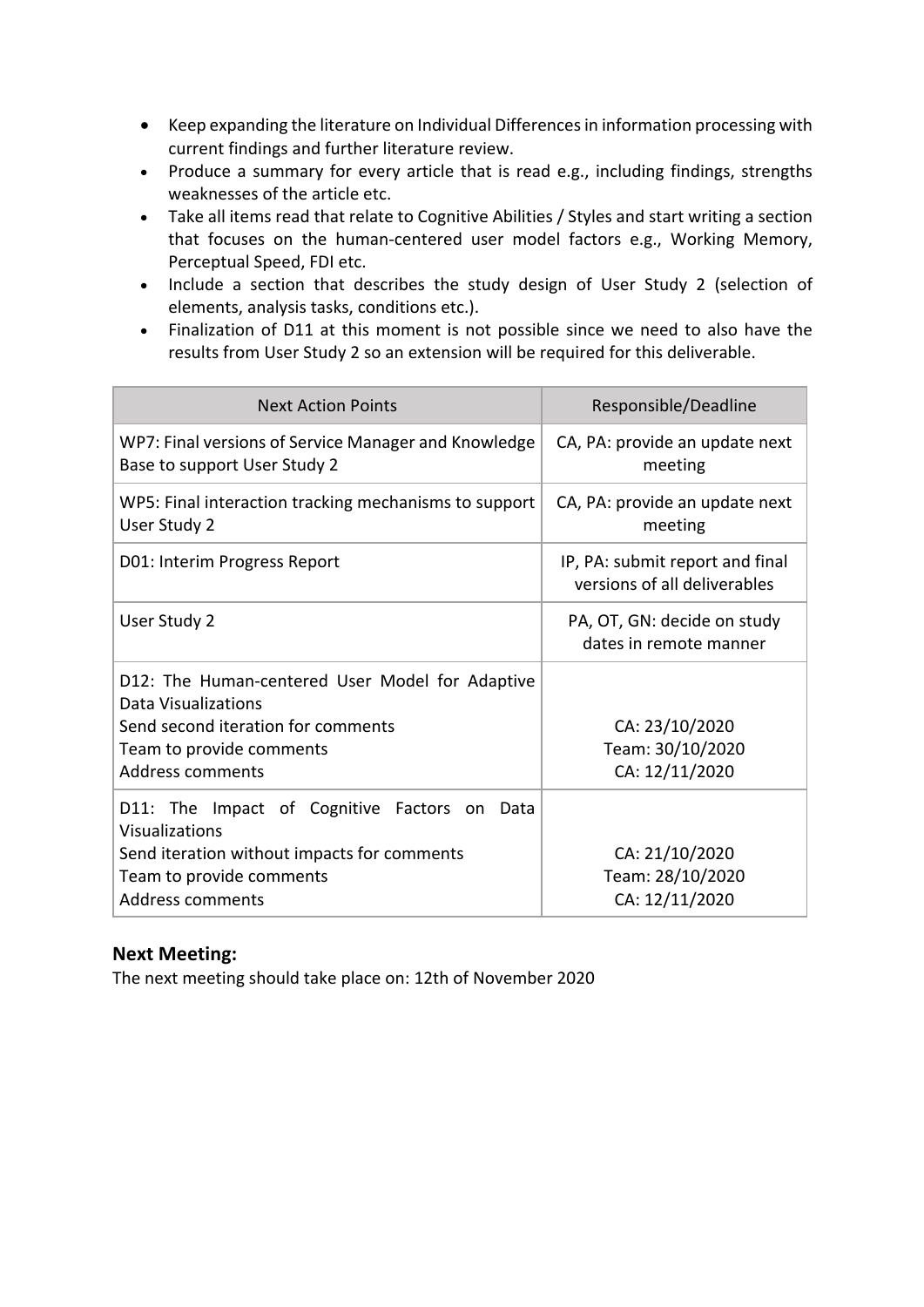## **Meeting 12th November 2020**

#### **Participants:**

- o PA: Panagiotis Andreou (InSPIRE)
- o IP: Irene Polycarpou (InSPIRE)
- o CA: Christos Amyrotos (InSPIRE)
- o PG: Panagiotis Germanakos (InSPIRE)

| Discussion Points                                                   |
|---------------------------------------------------------------------|
| User Study 2: Planning                                              |
| D12: The Human-centered User Model for Adaptive Data Visualizations |
| D11: The Impact of Cognitive Factors on Data Visualizations         |

#### **User Study 2: Planning for launch**

The current version of the platform has been thoroughly tested and validated. Additional testing and validation will be performed based on the comments already provided and of this meeting. The 4 visualization task experiments were tested by all meeting participants. While testing, a few issues and suggestions were collected in an excel document. CA needs to apply all agreed suggestions and fixes before the day that user study 2 will run. Some suggestions include: provide the participants with an intro page that will explain the whole process of how the study will run since this study will run fully remotely due to COVID-19. Perhaps you need to give them some hardware constraints that they must follow so we know that they all see the visualizations on their screens under the same conditions e.g., size etc. We don't want some of the participants to scroll between question and visualization because of small screen resolutions (a minimum requirement needs to be provided).

Moreover, an invitation email needs to be prepared for inviting all participants in the user study 2 that will run online.

The final dates of User Study 2 are the following:

- 02/12 Chart Type experiment
- 04/12 Task Complexity experiment
- 07/12 Dimensionality experiment
- 09/12 Visual Elements experiment

#### **D12: The Human-centered User Model for Adaptive Data Visualizations:**

Updates from the previous iteration were successfully integrated and all content was verified by PA and PG. At this point all the dimensions of the user model were successfully described in deliverable D12. The next step is to investigate the contextual building blocks of the business environment like tasks, data, and visualization types, so to crystallize a viewpoint around the expected adaptation and personalization specifications and to further justify our choice of business tasks, data and visualizations as important and distinct dimensions of the final user model. This justification needs to happen by analyzing already gathered data from user study 1.

The following research questions need to be answered by analyzing the existing data: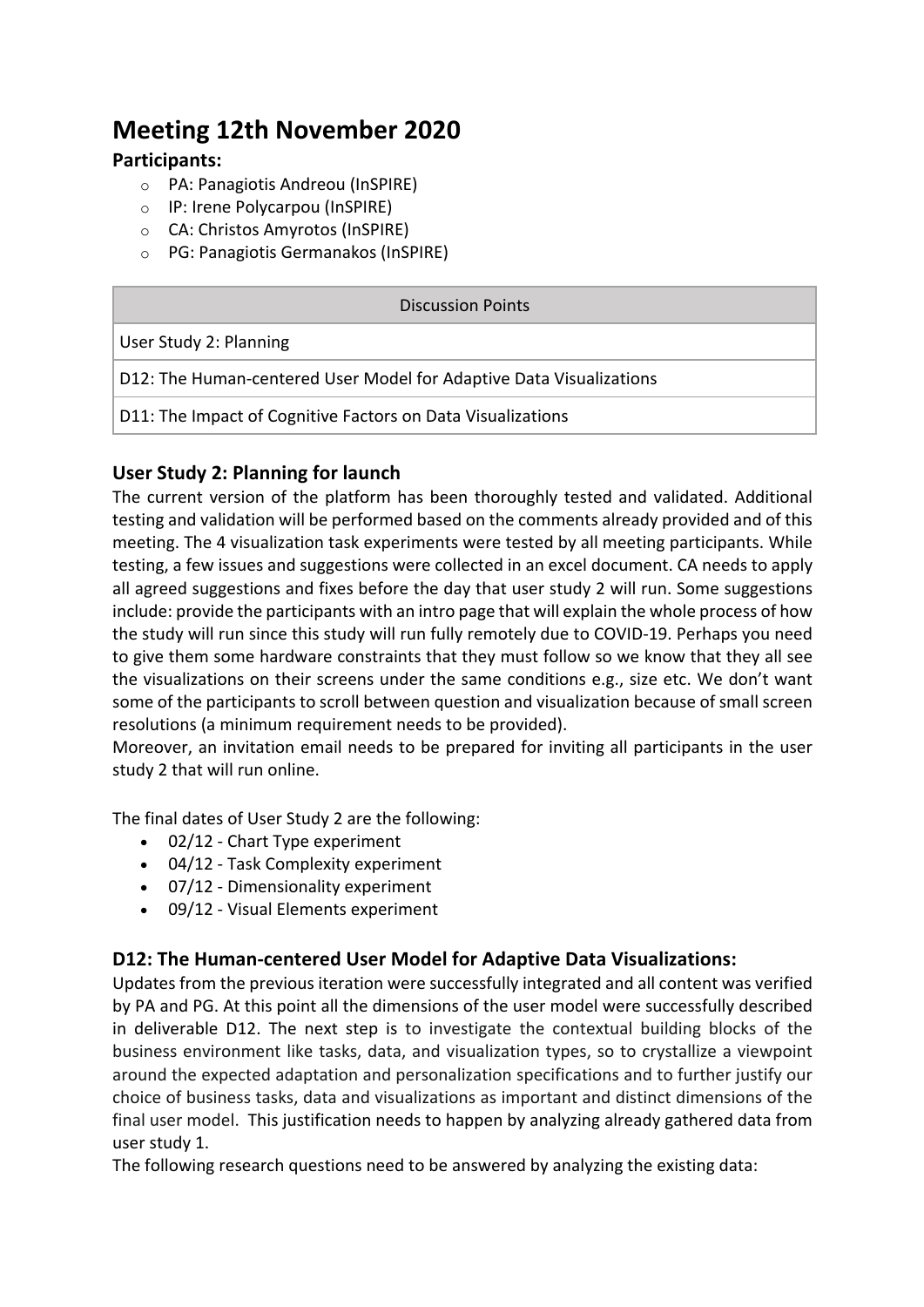Research Questions to consider:

- Which are the most common tasks of the data analyst in the business domain regarding data visualization and exploration, and how do those differ from tasks in other domains?
- What kind of data, visualizations and methods are used for the defined tasks?

• Which are the main challenges and needs of data analysts in the business domain? Possible publication venues for this kind of work should be investigated.

| <b>Next Action Points</b>                                                                                                                                   | Responsible/Deadline                                 |
|-------------------------------------------------------------------------------------------------------------------------------------------------------------|------------------------------------------------------|
| Overview of progress so far and User Study 2                                                                                                                | PA, all: prepare the presentation                    |
| D12: The Human-centered User Model for Adaptive<br>Data Visualizations<br>Send third iteration for comments<br>Team to provide comments<br>Address comments | CA: 04/01/2021<br>Team: 08/01/2021<br>CA: 13/01/2021 |

#### **Next Meeting:**

The next meeting should take place on: 19th of November 2020

Note: all members of the consortium should be present to provide a thorough update of the progress performed so far across all dimensions.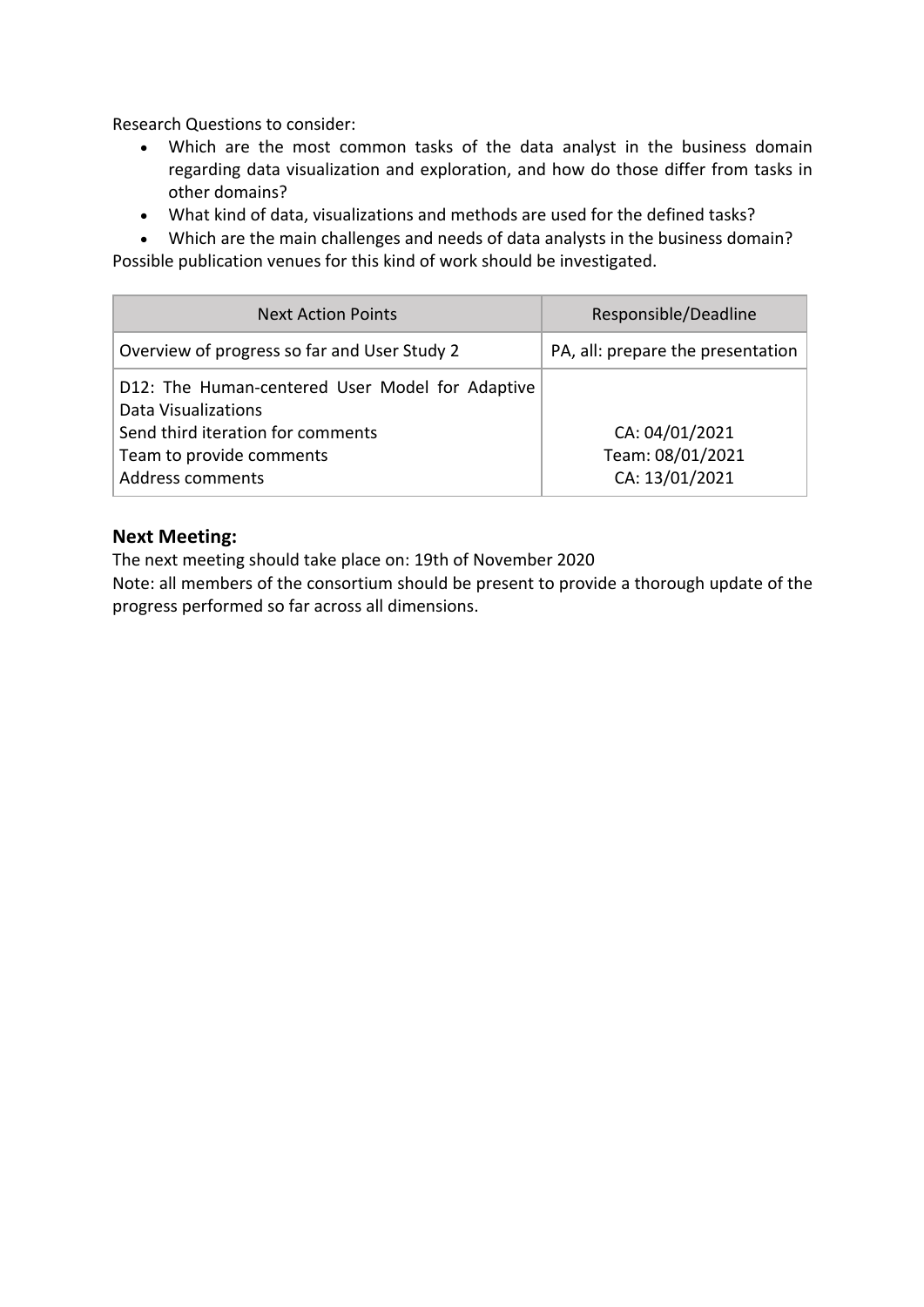## **Meeting 19th November 2020**

#### **Participants:**

- PA: Panayiotis Andreou (InSPIRE)
- CA: Christos Amyrotos (InSPIRE)
- IP: Irene Polycarpou (InSPIRE)
- LP: Lilia Psalta (InSPIRE)
- PG: Panagiotis Germanakos (InSPIRE)
- MH: Milto Hadjikyriakou (InSPIRE)
- CK: Christos Karpasitis (InSPIRE)
- GN: Gerasimos Ntouskas (KPMG)
- VR: Vanja Radivojevic (KPMG)
- OT: Olympios Toumazou (RAI Consultants)
- CM: Cristina Michael (RAI Consultants)

#### Discussion Points

Overall project progress

User Study 2

#### **Overall project progress**

A presentation of the project's progress was performed. Additionally, related findings from user study 1. A Q&A session was performed. During the meeting we made sure that everyone was up to date with the progress and next steps of IDEALVis.

#### **User Study 2**

The objectives of User Study 2 were presented. A Q&A session was performed.

#### **Next Meeting:**

The next meeting should take place on: 16th of December 2020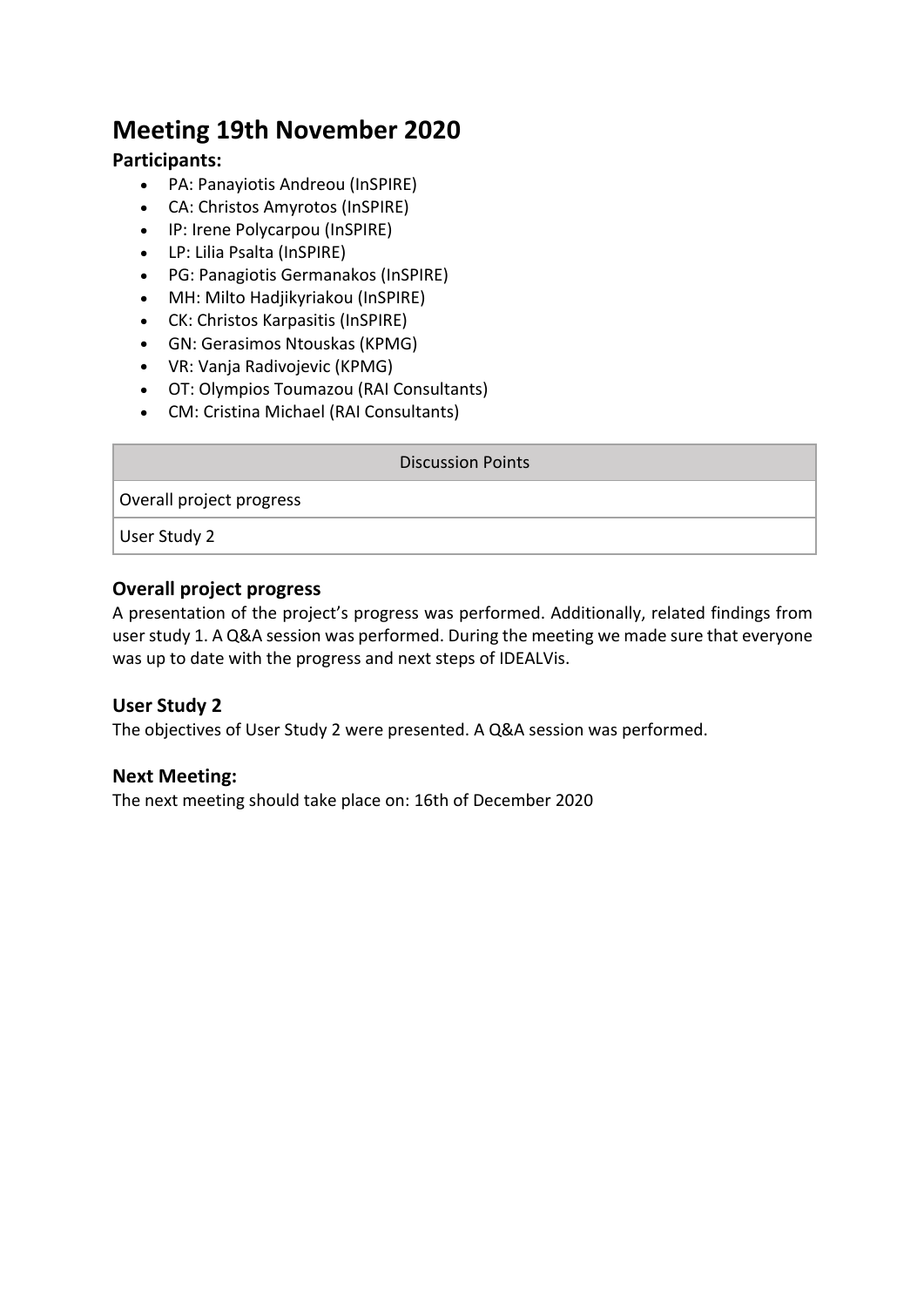## **Meeting 16th December 2020**

#### **Participants:**

- PA: Panayiotis Andreou (InSPIRE)
- CA: Christos Amyrotos (InSPIRE)
- IP: Irene Polycarpou (InSPIRE)
- LP: Lilia Psalta (InSPIRE)
- PG: Panagiotis Germanakos (InSPIRE)
- MH: Milto Hadjikyriakou (InSPIRE)

#### Discussion Points

User Study 2: Aftermath

Upcoming deliverables and planning:

D11: The Impact of Cognitive Factors on Data Visualizations

- D13: Guided Reflective Exploratory Analysis
- D14: Effective Practice Discovery using Collective Intelligence in Business Analytics
- D15: The IDEALVis adaptation engine
- D16: Design and Development of the IDEALVis adaptation engine
- D17: Design and Development of the Service Manager

D19: Development of KnowledgeBase

ACM Conference on Intelligent User Interfaces (ACM IUI)/ HUMANIZE workshop publication

WP7: Development of the operational platform: Next Steps

#### **User Study 2: Aftermath**

User study 2 was conducted in a well-structured manner. End-users found the second study fun although it required some time to complete. The preliminary checks on the collected data reveal that they are very consistent. Several decisions regarding the different attributes of the dataset took place and a dataset was given to each member of this meeting for further examination of the data. The next steps of the analysis were discussed and are summarized below:

- Integration of all collected data into a unified dataset since data are coming from 4 experiments.
- Create procedures for cleaning the dataset and preparing it for further analysis.
- Identify methodologies that can help us quickly retrieve data regarding a specific type of task for later analysis. Here we should use the metadata for each experiment for quickly locating tasks.
- Produce graphs e.g., histograms and boxplots for examining distributions and outliers of quantitative variables.
- Impute missing values where appropriate and handle outliers.

#### **Upcoming deliverables and planning:**

D11: The Impact of Cognitive Factors on Data Visualizations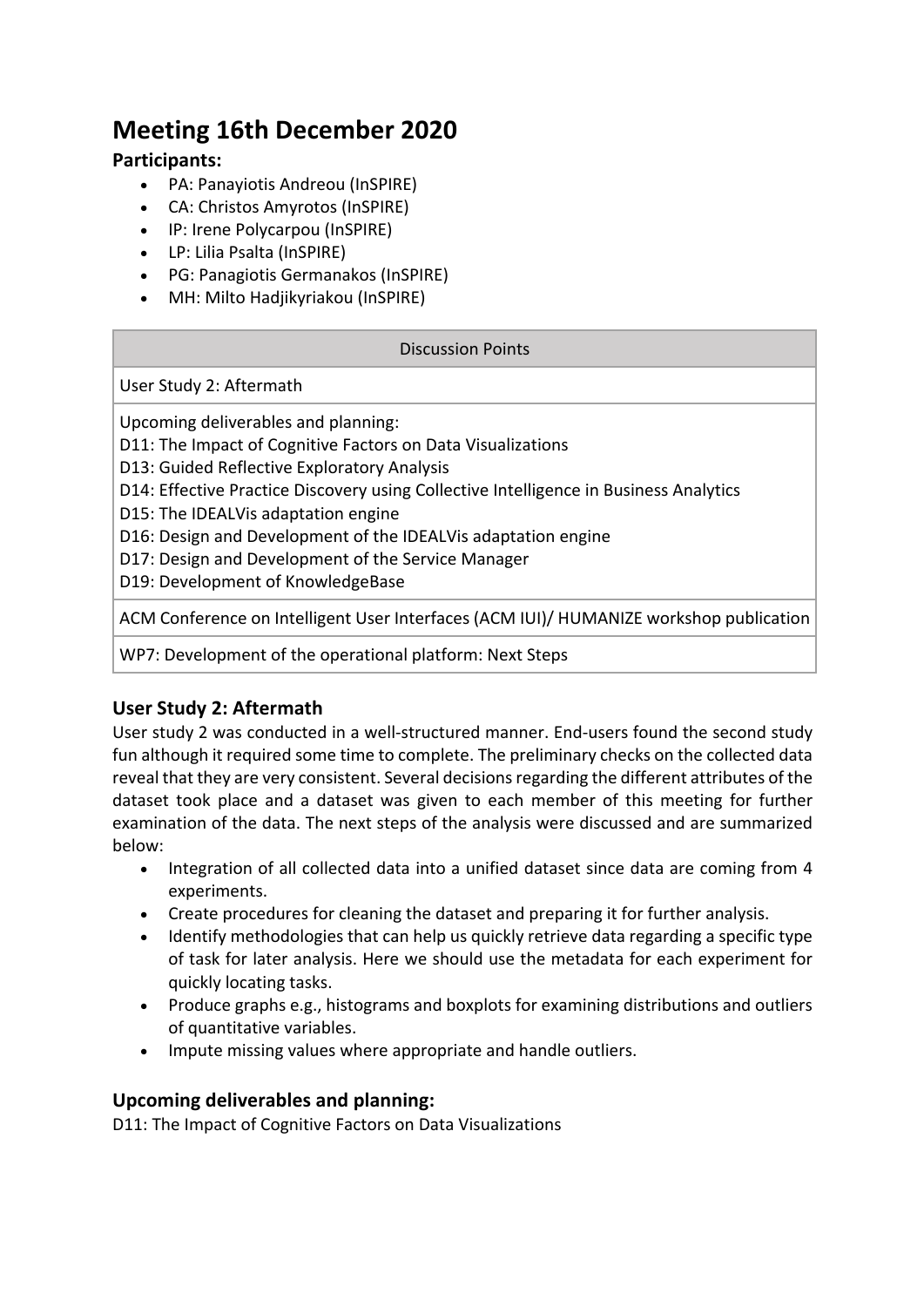This deliverable should be considered top priority until completed as it provides input to several deliverables, such as D13, D14, D15. Delays in this deliverable will have cascading effects on all project activities.

All development efforts should be redirected to support the completion of the following deliverables:

D13: Guided Reflective Exploratory Analysis

D14: Effective Practice Discovery using Collective Intelligence in Business Analytics

D15: The IDEALVis adaptation engine

D13 and D14 will require the introduction of the Analysis Wizard and appropriate dashboard for analysis tracking. This should be considered in conjunction with the final pilot study, which will evaluate these components. The adaptation engine is in a good state, but it will require the extraction of rules from D11 as soon as it is complete.

Requirements for the analysis wizard, considering the future requirements of the pilot study is for the user interface to be implemented as a wizard that supports the following steps:

- **Select Dataset** (can also view descriptive statistics) Appropriate algorithms must be set up.
- **Select Type of Analysis** e.g., use a line chart to display data Appropriate algorithms that transform the data to be compatible with the selected data visualization must be created.
- **Select several attributes/dimensions** (can also view descriptive statistics per attribute) - Appropriate algorithms have to be set up. Filtering is also a must have feature.
- **View the Resulting Visual Report -** The produced result from the knowledge base is delivered to the client via the service manager and the visualization engine must process this data to display the appropriate visualization.

All steps should be tracked with appropriate loggers to support D13 and D14.

Software deliverables should be considered low priority as there may be changes to the platform requiring them to be enhanced. A decision was made that software deliverables will be structured as report deliverables to assist the reviewers with a quick overview of the interacting components and user interfaces:

D16: Design and Development of the IDEALVis adaptation engine

D17: Design and Development of the Service Manager

D19: Development of KnowledgeBase

#### **IUI/HUMANIZE publication**

The IUI/HUMANIZE workshop is a great venue to send our first publication regarding the work we have done until now specifically regarding the user model (Deadline for submission is on the 15th of January). This is the link to the HUMANIZE website. It was suggested that by the start of January we should have a first completed draft of a paper that talks about the four dimensions of the proposed user model i.e., user, business tasks, data, and visualizations.

#### **WP7: Development of the operational platform: Next Steps**

Since the last time the knowledge base was enhanced with the following:

- Can receive a JSON query specification
- Translates the JSON query to a valid SQL query string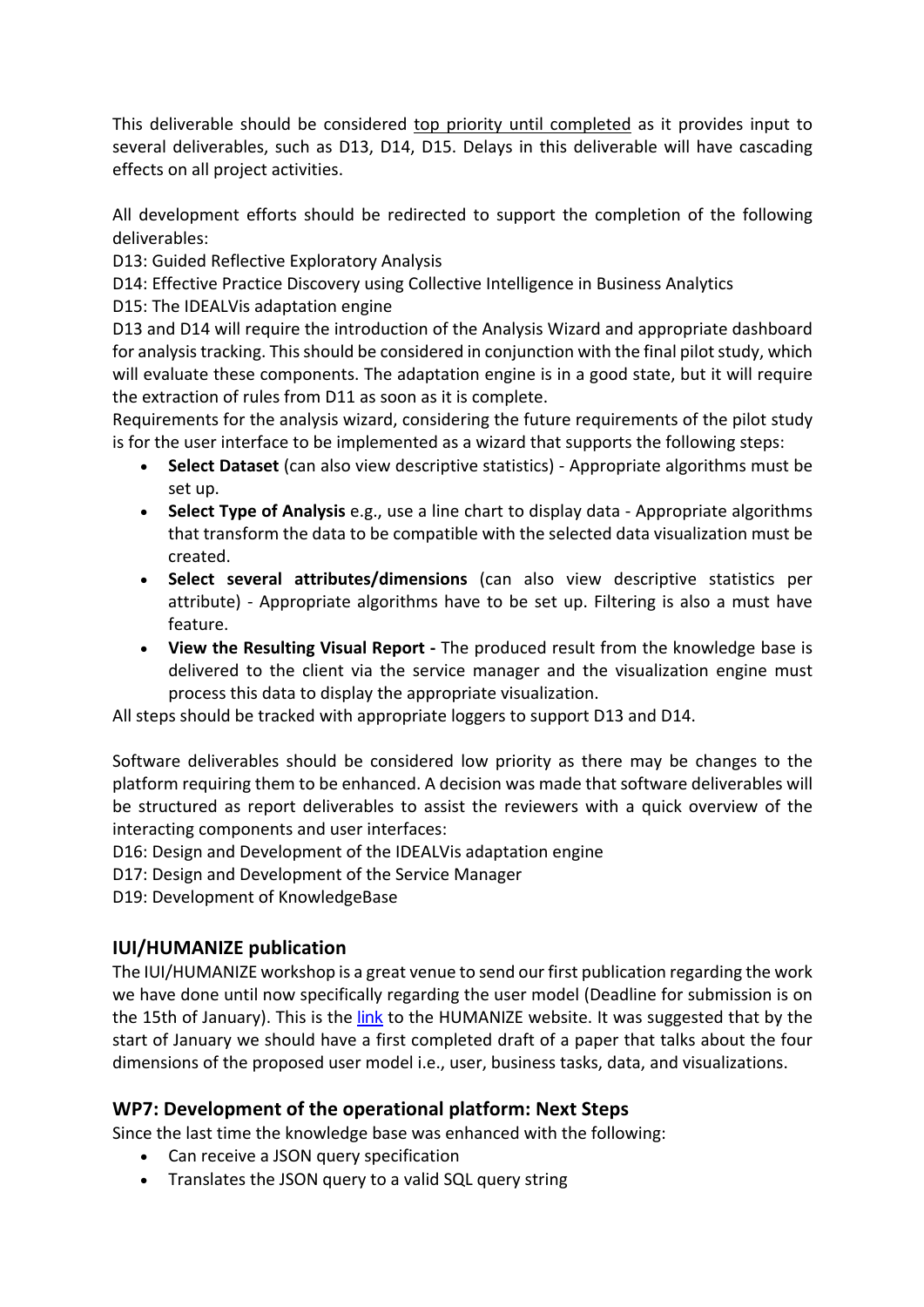- Executes the SQL query on the actual dataset (resides in the database)
- And finally returns the retrieved data in a JSON format

The third iteration of the service manager and knowledge base will focus on connecting the existing service manager endpoints to the front-end application so they can be consumed by the data analyst user. Moreover, the first set of analytical data discovery mechanisms will be set up. In this way the goal is to setup an intuitive user interface that will allow a user to select several attributes from a dataset and visualize those on a selected data visualization.

| <b>Next Action Points</b>                                                                                                                                   | Responsible/Deadline                                                              |
|-------------------------------------------------------------------------------------------------------------------------------------------------------------|-----------------------------------------------------------------------------------|
| (Highest Priority) D11: The Impact of Cognitive Factors<br>on Data Visualizations<br>Analysis of data collected from user study 2                           | CA, PA, PG, LP, MH: have a draft<br>version of the analysis until next<br>meeting |
| <b>HUMANIZE Publication</b><br>Send draft for comments<br>Team to provide comments<br>Address comments<br>Submit                                            | 06/01/2021<br>11/01/2021<br>14/01/2021<br>15/01/2021                              |
| D12: The Human-centered User Model for Adaptive<br>Data Visualizations<br>Send third iteration for comments<br>Team to provide comments<br>Address comments | CA: 04/01/2021<br>Team: 08/01/2021<br>CA: 13/01/2021                              |
| WP7: First version of the Analysis Wizard                                                                                                                   | CA, PA: provide an update next<br>meeting                                         |

#### **Next Meeting:**

The next meeting should take place on: 14th of January 2021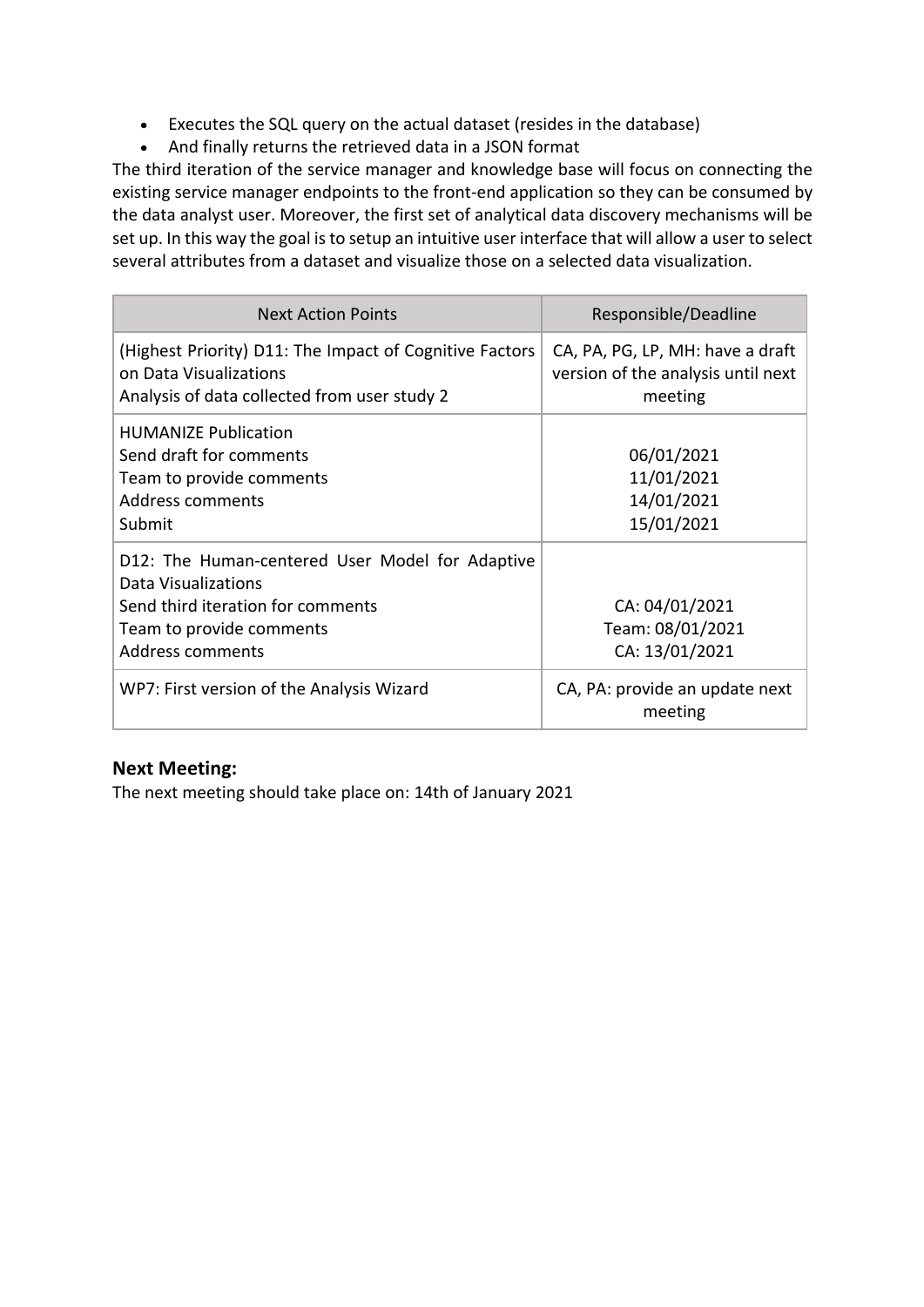## **Meeting 14th January 2021**

#### **Participants:**

- PA: Panayiotis Andreou (InSPIRE)
- CA: Christos Amyrotos (InSPIRE)
- PG: Panagiotis Germanakos (InSPIRE)
- MH: Milto Hadjikyriakou (InSPIRE)
- LP: Lilia Psalta (InSPIRE)

| <b>Discussion Points</b>                                                                                                                                                                                                                             |  |
|------------------------------------------------------------------------------------------------------------------------------------------------------------------------------------------------------------------------------------------------------|--|
| D11: The Impact of Cognitive Factors on Data Visualizations                                                                                                                                                                                          |  |
| <b>ACM IUI/HUMANIZE Publication</b>                                                                                                                                                                                                                  |  |
| D12: The Human-centered User Model for Adaptive Data Visualizations                                                                                                                                                                                  |  |
| WP7: Development of the operational platform: Next Steps<br>Final iterations of D17, D19 to support operations for D13, D14, D15<br>Integration of rule-based adaptation engine<br>Integration of user model<br>First version of the Analysis Wizard |  |

#### **D11: The Impact of Cognitive Factors on Data Visualizations**

The first version of the analysis was presented. A discussion on appropriate analysis methodologies for identifying the impact of human factors on specific data visualization types was performed. The analysis should be performed on the data collected during the first three experiments of the study (i.e., Chart Type Experiment, Task Complexity Experiment, and the Dimensionality Experiment) since for those experiments the visual element conditions of the data visualizations are set to a default. The goal is to understand how participants of every human factor class (e.g., Working Memory Low) perform with different data visualization types on various task complexity levels.

#### **ACM IUI/HUMANIZE Publication**

Minor comments were provided. The submission will proceed as planned on 15/01/2021.

#### **D12: The Human-centered User Model for Adaptive Data Visualizations**

Material from HUMANIZE publication should be incorporated in D12. The final version of the deliverable should be produced.

#### **WP7: Development of the operational platform: Next Steps**

Currently the Development of the Operational Platform is in good progress - D20. Since the last time the analysis wizard was put in place. This wizard now enables a data analyst to use existing datasets and perform data analysis using multiple data visualizations. The system at this point does not yet produce adaptive visualizations.

- Integrates the adaptation engine on the platform and makes it accessible to and from the knowledge base through the service manager.
- Build a database table that will hold the adaptive rule definitions D19.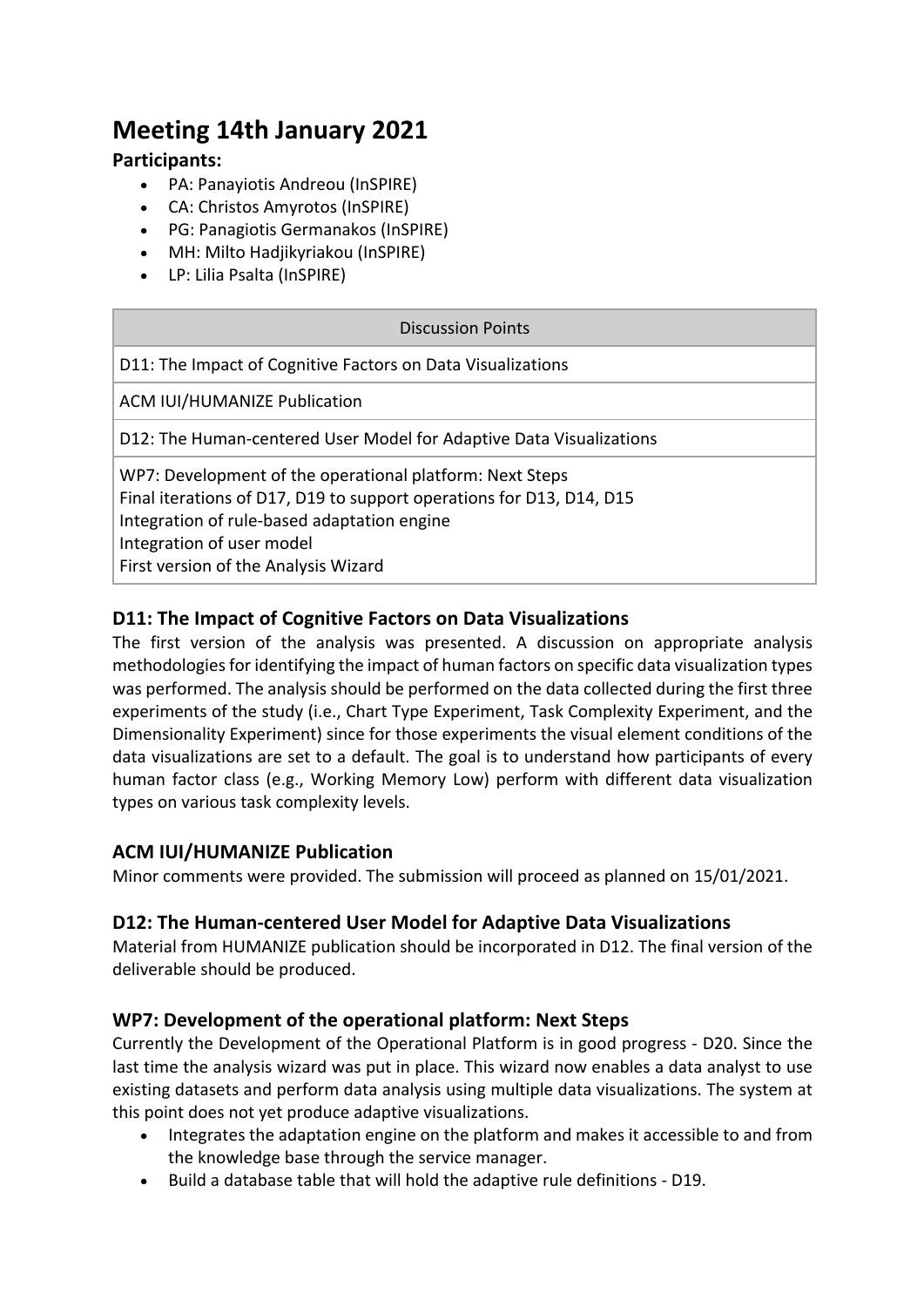- Create a front-end system that can track the user's interaction including:
	- $\circ$  What analysis the user is currently looking at and for how much time i.e., through the wizard's result or other dashboards – D13.
	- $\circ$  What is the analysis the user is currently working on and for how long is the user interacting with it i.e., through the analysis wizard – D14.
- Create the backend service manager endpoints that can retrieve the user's interaction (i.e., tracking data) and store it in an appropriate database table as dictated by the knowledge base – D17.

Currently the data collection platform operates as a separate system that stores all users' information (i.e., collected information that make up parts of the user model). We need to develop a secure link between the IDEALVis platform and the data collection platform so the adaptation engine can request the user model for each user as required for adaptation.

Moreover, we should also create a new database table on the IDEALVis platform for storing the user models of the users locally using manual extraction. This will most likely be used for the pilot run as manual loading of user models locally on the IDEALVis platform will ensure stability and generally it will speed the process of experimentation. In any case, the above secure link between the data collection and IDEALVis platforms should be in place for future studies.

At this point the rule-based adaptation engine will be connected to the service manager so the visualizations produced can be altered by the adaptation rules. Moreover, we need to build a database table that will hold the adaptive rule definitions. Although the adaptation engine will be added on the platform, at this point it will not add adaptation rules yet (this will happen after the data analysis of user study 2 has finished so appropriate rules can be extracted). This will finalize the development of the rule-based adaptation engine and the the only pending related matter is to incorporate the rules that will be extracted by the analysis.

| <b>Next Action Points</b>                                                                                                       | Responsible/Deadline                                 |
|---------------------------------------------------------------------------------------------------------------------------------|------------------------------------------------------|
| (Highest Priority) D11: The Impact of Cognitive Factors<br>on Data Visualizations<br>Deliver updates to analysis as recommended | CA, PA: provide update until next<br>meeting         |
| <b>ACM IUI/HUMANIZE Publication</b><br>Send draft for comments<br>Team to provide comments<br>Address comments<br>Submit        | 06/01/2021<br>11/01/2021<br>14/01/2021<br>15/01/2021 |
| D12: The Human-centered User Model for Adaptive<br>Data Visualizations<br>Finalize deliverable                                  | PG, CA, PA: until next meeting                       |
| WP7: First version of the Analysis Wizard                                                                                       | CA, PA: provide update next<br>meeting               |

#### **Next Meeting:**

The next meeting should take place on: 18th of February 2021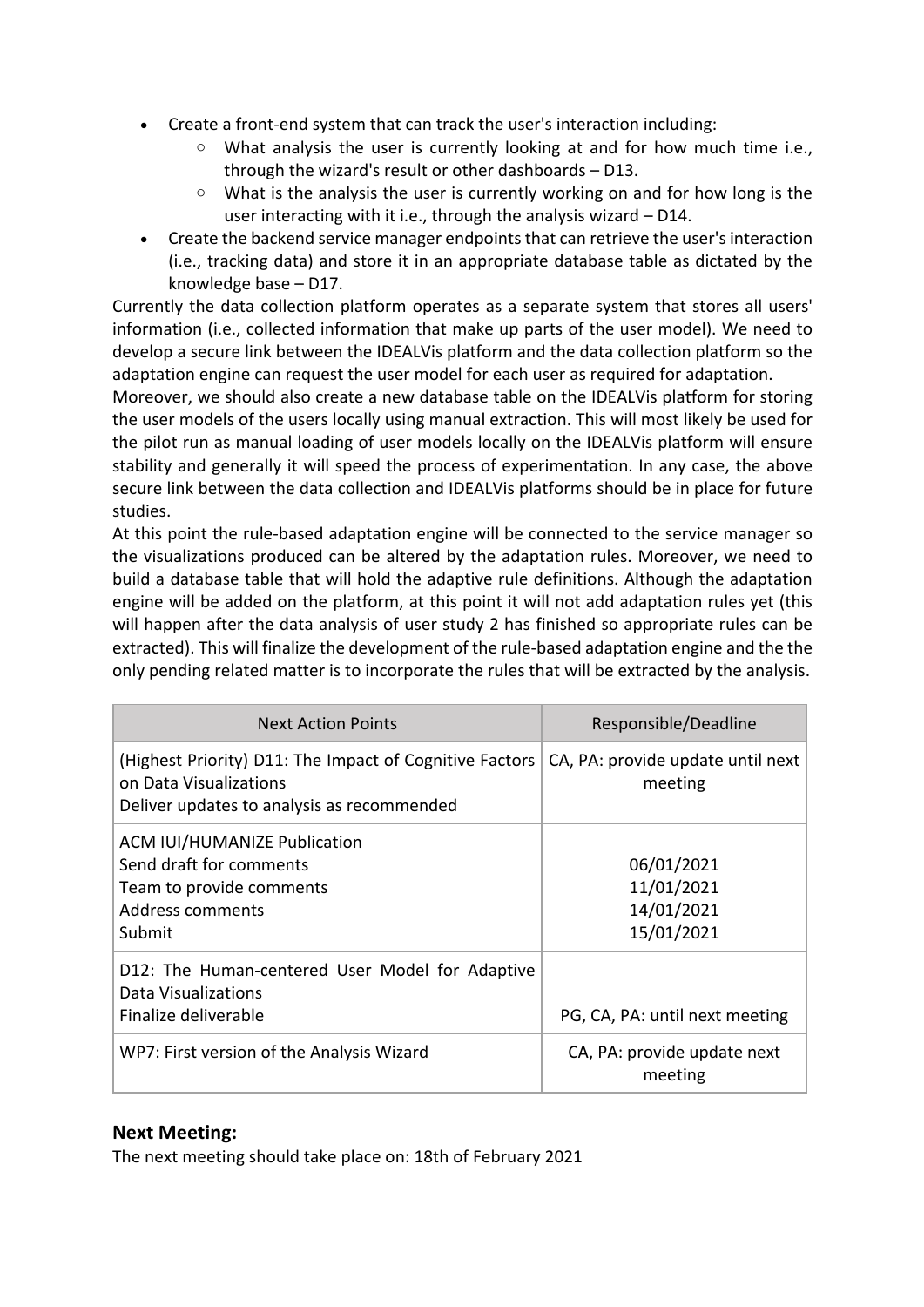## **Meeting 18th February 2021**

#### **Participants:**

- PA: Panayiotis Andreou (InSPIRE)
- CA: Christos Amyrotos (InSPIRE)
- PG: Panagiotis Germanakos (InSPIRE)

| Discussion Points                                            |  |  |
|--------------------------------------------------------------|--|--|
| D11: The Impact of Cognitive Factors on Data Visualizations  |  |  |
| ACM IUI/HUMANIZE Publication - Camera ready and Presentation |  |  |
| WP7: Development of the operational platform: Next Steps     |  |  |
| Pending Deliverables: D13, D14, D15                          |  |  |

#### **D11: The Impact of Cognitive Factors on Data Visualizations**

The next step is to identify the impact of human factors on specific data visualization elements e.g., colors, grid lines, visual element size. The analysis should be performed on the data collected during the last experiment of the study (i.e., Visual Elements Experiment) and a combination of data collected from the rest of the experiments (i.e., for every task exploring a visual element, there exists a corresponding control task in the rest of the experiments). The goal is to understand how participants of every human factor class (e.g., Working Memory Low) perform when a given visual element is present/enabled or not present/disabled on the data visualization, across various task complexity levels.

#### **ACM IUI/HUMANIZE Publication – Camera ready and Presentation**

Great news that the publication was accepted. The reviewer's comments must be examined and addressed appropriately.

A presentation should be prepared according to the following guidelines to tackle COVID-19 restrictions.

- Available time for presentation: 10 presentation + 10' Q&A.
- The conference requires that you send a pre-recording (video) of the presentation.
- Make sure that you prepare the presentation respecting the allocated time given.
- To maintain a unified format, videos should be prepared using:
	- o 16×9 aspect ratio.
	- o MP4/MP4V format.
	- o The Video Codec is H.264 and the Audio Codec is AAC+ or AAC. MPEG4 PART 10 or AVC.
- Use a Picture-in-Picture capable video mixer to display both yourself and slide content.
- You may also accompany our presentation video with subtitles / captions to meet accessibility standards.

The publication should be uploaded to all appropriate media e.g., digital libraries and social media for the purposes of disseminating results.

#### **WP7: Development of the operational platform: Next Steps**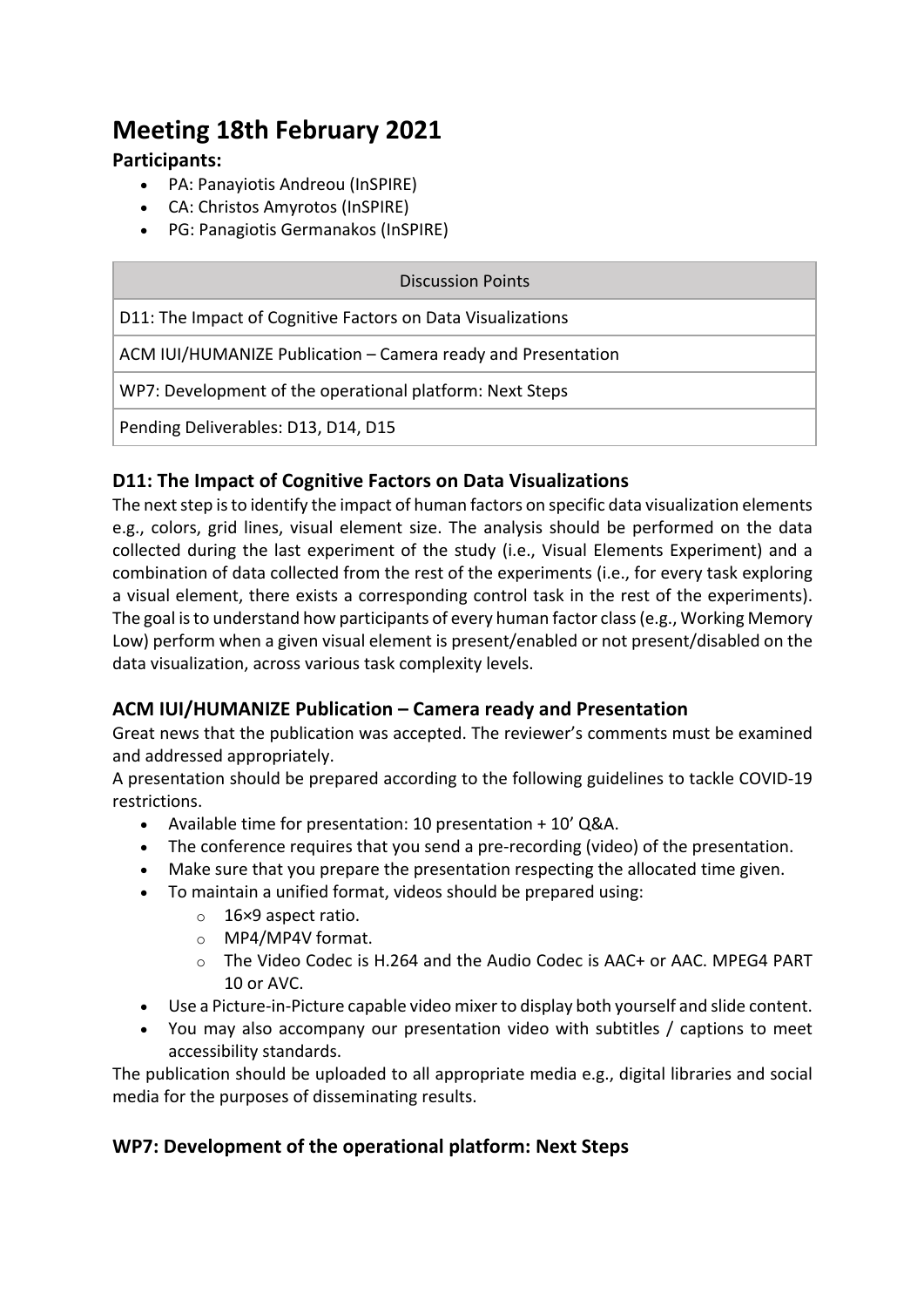Since the IDEALVis platform resembles an intuitive data analysis tool we need to provide the user with the ability to pin analysis on their dashboard. This will be the general dashboard of the platform where the user will be able to rearrange pinned analyses using drag and drop. After a new analysis is produced using the analysis wizard the user should be able to pin that analysis on their dashboard using a unique name.

Moreover, we need to implement a dashboard that will enable the users to understand their interaction with the system and improve their analytical practices (analysis tracker dashboard). The data that will be utilized for this dashboard will be the tracking logger data for each step. Those will need to be aggregate to check their average performance with different analysis tasks. Using collective intelligence from all data analysts in the system, those dashboards should be able to provide the user with analytics on where he/she excels in terms of time spent and how often they use specific type of data e.g., attributes compared to all users' average performance.

#### **Pending Deliverables: D13, D14, D15**

The progress of D11 sets back several deliverables (D13, D14, D15). This is understandable due to the magnitude of D11 that investigates the impact of a large number of cognitive and other factors on the understanding of data visualizations. There is a significant amount of literature review needed especially for D13 and D14. Furthermore, the quality of D11 should not be jeopardized so it would be best to postpone those deliverables for one month, from April 2021 to May 2021.

#### **D15: The IDEALVis adaptation engine**

The first part to be written for this deliverable should be the formalized User Model so it can act as the basis for the next sections. The user model essentially should be explained in terms of its 4 dimensions i.e., User, Data, Visualizations and Tasks. The user model dimensions should be explained, each at its own section always providing examples presented as mathematical formal notations.

Once the user model is clearly defined the adaptation procedure should be provided as a diagram that helps the reader understand the adaptation process from start to finish. Moreover, a section should be dedicated to the adaptation rules explaining how those operate. Finally, the last and most important section that builds on top of the rest of the content should be the adaptation algorithm. This algorithm should be written in proper pseudo code, and its purpose is to demonstrate the main adaptation procedure that selects the best fit data visualization. A paragraph should be also written for a more in-depth explanation of the algorithm.

| <b>Next Action Points</b>                                                                                                                                                                 | Responsible/Deadline |
|-------------------------------------------------------------------------------------------------------------------------------------------------------------------------------------------|----------------------|
| (Highest Priority) D11: The Impact of Cognitive Factors   CA, PA: provide update until next  <br>on Data Visualizations<br>Enhance update with the data visualization elements<br>results | meeting              |
| <b>ACM IUI/HUMANIZE Publication</b><br>Send camera-ready and presentation for comments                                                                                                    | CA:05/03/2021        |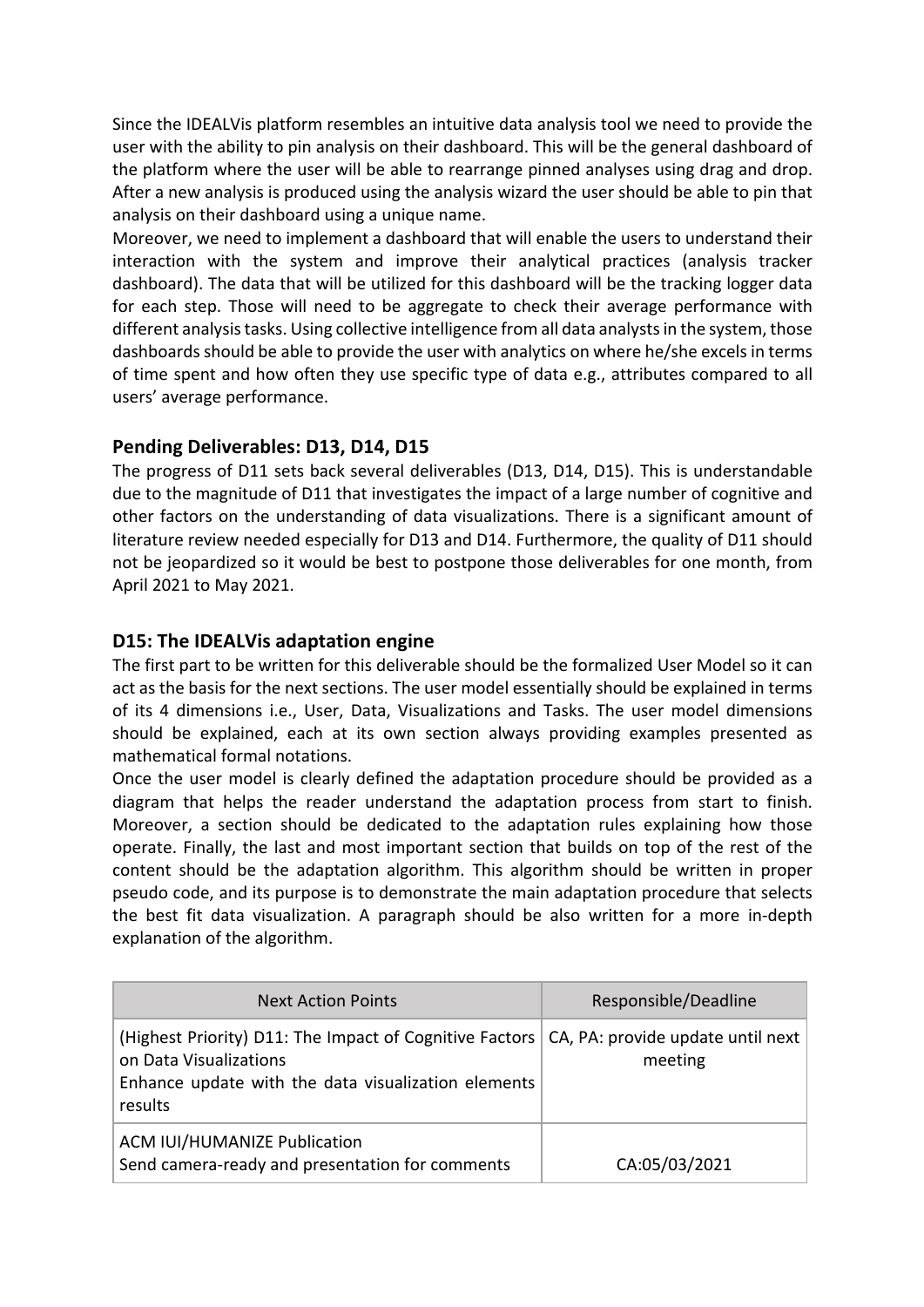| Team to provide comments<br>Address comments<br>Submit                                                                                   | All:08/03/2021<br>CA:09/03/2021<br>CA:10/03/2021 |
|------------------------------------------------------------------------------------------------------------------------------------------|--------------------------------------------------|
| WP7: First version of the Analysis Tracker dashboard                                                                                     | CA, PA: provide update next<br>meeting           |
| D15: The IDEALVis adaptation engine<br>Provide formal user model and collaborating<br>components. Include and explain adaptation engine. | PA, CA: provide update until next<br>meeting     |

## **Next Meeting:**

The next meeting should take place on: 5th of March 2021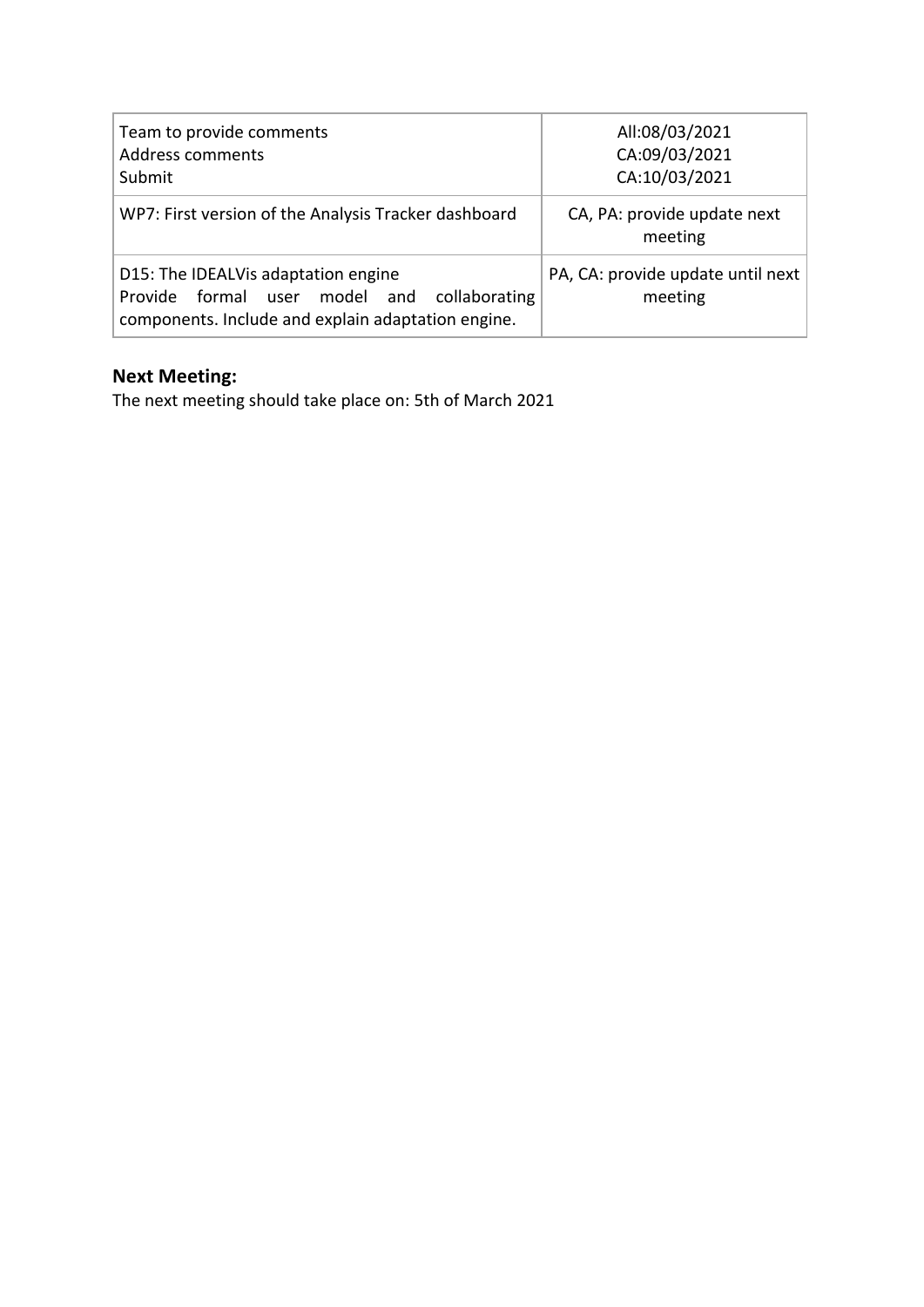## **Meeting 5th March 2021**

#### **Participants:**

- PA: Panayiotis Andreou (InSPIRE)
- IP: Irene Polycarpou (InSPIRE)
- CA: Christos Amyrotos (InSPIRE)
- PG: Panagiotis Germanakos (InSPIRE)

| Discussion Points                                           |
|-------------------------------------------------------------|
| D11: The Impact of Cognitive Factors on Data Visualizations |
| WP7: Development of the operational platform: Next Steps    |
| D20: Development of the operational platform                |
| D21: Platform Validation                                    |
| <b>ACM UMAP/HAAPIE</b>                                      |
| Pending Deliverables: D13, D14, D15                         |

#### **D11: The Impact of Cognitive Factors on Data Visualizations**

The deliverable is reaching is final stage. This deliverable should also provide a section that summarizes the most interesting findings regarding the effect of individual visual elements with regards to the participants' performance across all human factors (i.e., a general description of the prominent effect of each visual element across factors). This should be in addition to the impact of human factors on data visualization elements.

The results of this deliverable can be used for supporting additional publications.

#### **WP7: Development of the operational platform: Next Steps**

At this point, all the major components of the platform have been integrated besides the analysis tracker dashboard. The platform should be tested by team members and final comments should be provided. Further refinements may be performed before the final pilot.

#### **D20: Development of the operational platform**

This deliverable is a prototype, but it would be better to present an overview of the main operations of the platform, as recommended in a previous meeting.

#### **D21: Platform Validation**

The deliverable should report all steps made by the team to ensure the quality of the platform. This should include the System overview, adopted testing strategies (e.g., API testing, security testing, performance testing, functionality testing etc.), identification of the platform stakeholders (e.g., discuss different user roles so the effectiveness and efficiency of the functionality catering these roles' is clearly validated, activity testing (e.g., each user from a role is given a set of activities that they must test on the platform, feedback is collected and reported accordingly in this report).

#### **ACM UMAP/HAAPIE publications**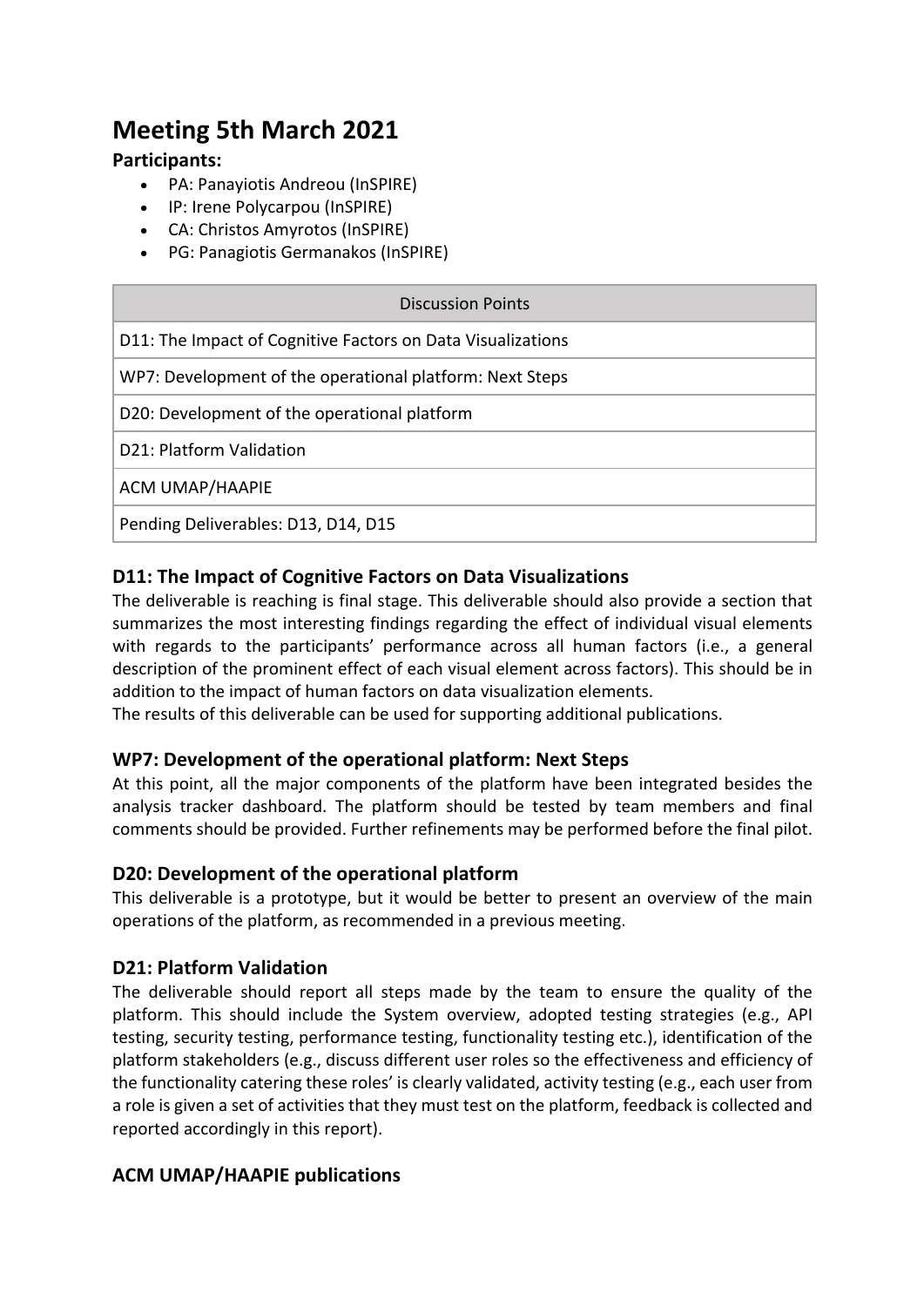HAAPIE workshop is a great venue to send our next two publications regarding the work we have done until now specifically regarding:

- The user model (this time we will talk more specifically about exploratory analysis done for the user's functioning context - last part of Deliverable D12). We can present our user model dimensions as an extended business user persona that has the goal to provide visualization adaptations in the business domain. This business user persona will demonstrate how we are extending current user models by accounting also for the user's functioning context characteristics when driving visualization adaptation. (CA is the main author).
- The tool we used for capturing the user's perceived expertise (PET tool) in the area of business data analytics. This publication should present a preliminary evaluation in the data analytics domain (using data from user study 1) showing the accepted internal consistency and validity of PET as well as its significant correlation with other affiliated theoretical and domain-specific concepts. (PG is the main author).

Deadline for submission is on the 1st of April. This is the link to the ACM UMAP/HAAPIE workshop website.

#### **Pending Deliverables: D13, D14, D15**

The progress of D11 sets back several deliverables (D13, D14, D15). We will need to gather and present literature relating to reflective exploratory analysis and collective intelligence for practice discovery (D13 and D14). We can aim for a systems related conference to present the mechanisms, but we will be lacking in the evaluation.

#### **D15: The IDEALVis adaptation engine**

D15 draft deliverable presents a formal user model that explains how users, data, tasks interact. It should be extended with the adaptation rules extracted from D11.

| <b>Next Action Points</b>                                                                                                             | Responsible/Deadline                                                              |
|---------------------------------------------------------------------------------------------------------------------------------------|-----------------------------------------------------------------------------------|
| (Highest Priority) D11: The Impact of Cognitive Factors<br>on Data Visualizations<br>Finalize deliverable                             | CA, PA: provide update until next<br>meeting                                      |
| D21: Platform Validation<br>Finalize deliverable                                                                                      | CA, PA: 29/03/2021                                                                |
| D20: Development of the operational platform<br>Create draft deliverable                                                              | CA, PA: provide update until next<br>meeting                                      |
| <b>ACM UMAP/HAAPIE Publications</b><br>Send draft publications for comments<br>Team to provide comments<br>Address comments<br>Submit | CA, PG: 19/03/2021<br>All: 26/03/2021<br>CA, PG: 30/03/2021<br>CA, PG: 01/04/2021 |
| Identify system-related conferences<br>where<br>the<br>preliminary results of D13, D14 can be presented                               | PA: provide update until next<br>meeting                                          |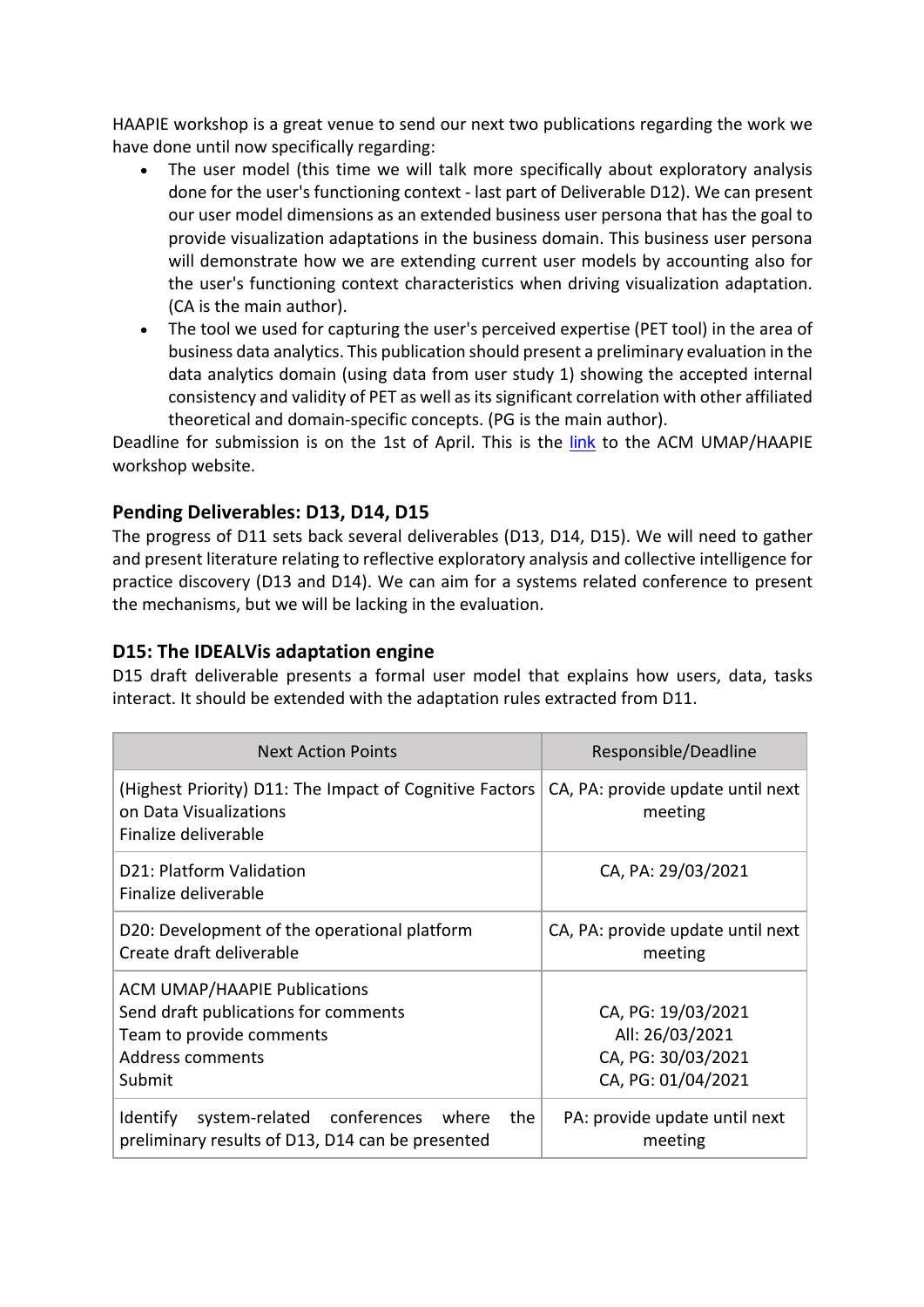| WP7: First version of the Analysis Tracker dashboard | CA, PA: provide update next<br>meeting |
|------------------------------------------------------|----------------------------------------|
| D13, D14: Review literature                          | CA: provide update next meeting        |

## **Next Meeting:**

The next meeting should take place on: 23th of April 2021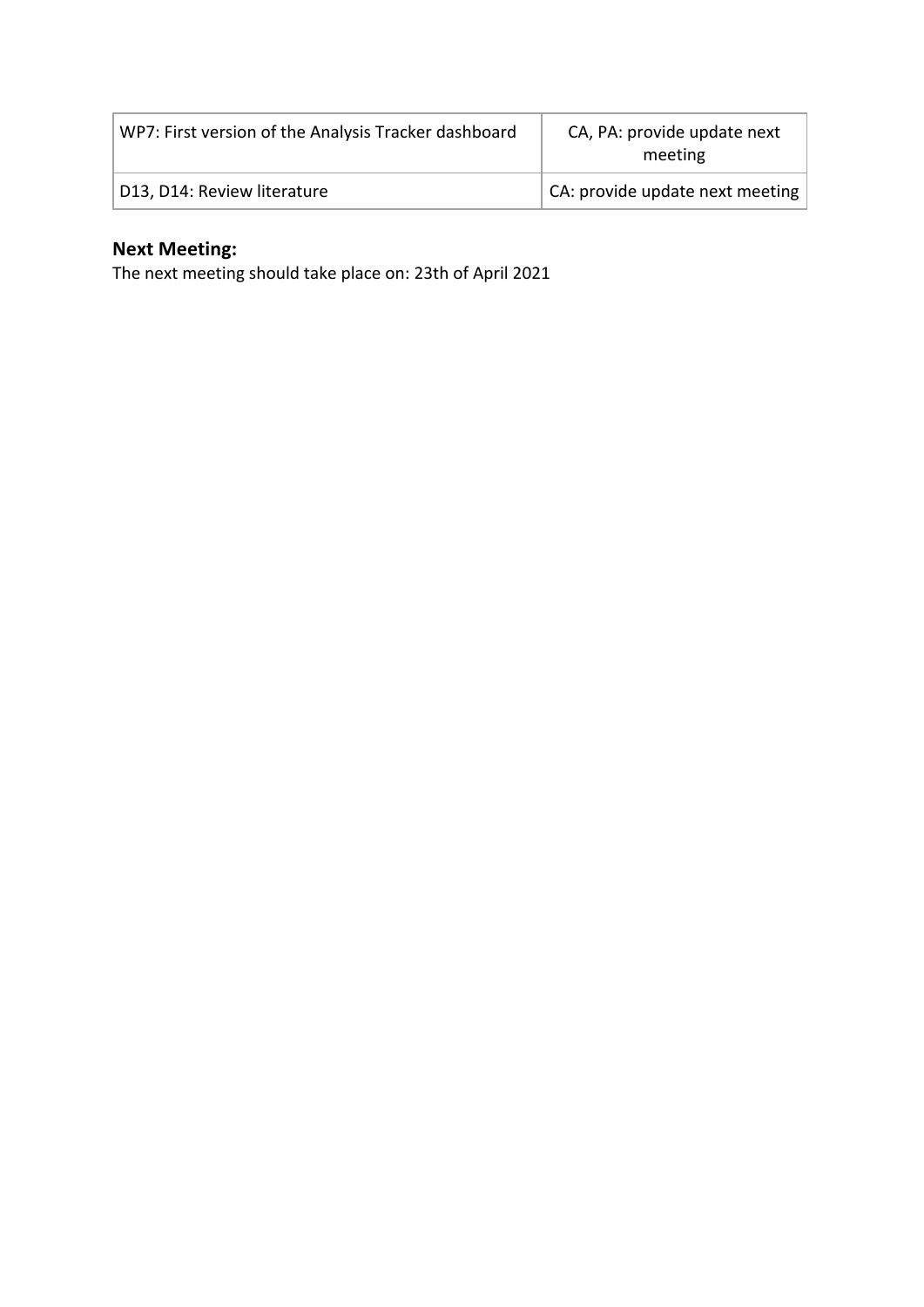## **Meeting 23th April 2021**

#### **Participants:**

- PA: Panayiotis Andreou (InSPIRE)
- CA: Christos Amyrotos (InSPIRE)
- PG: Panagiotis Germanakos (InSPIRE)

| Discussion Points                                                  |  |
|--------------------------------------------------------------------|--|
| D11: The Impact of Cognitive Factors on Data Visualizations        |  |
| D13, D14: system-related conference to publish preliminary results |  |
| D20: Development of the operational platform                       |  |
| <b>ACM UMAP/HAAPIE results</b>                                     |  |
|                                                                    |  |

#### **D11: The Impact of Cognitive Factors on Data Visualizations**

The deliverable has been finalized. It contains many interesting results. It will support many future publications including the adaptation engine and its end-user evaluation (D15/D24), which will be the main publication of the project, aiming at ACM UMAP 2022. The results will now need to be transformed into rules to feed the adaptation engine.

#### **D13, D14: system-related conference to publish preliminary results**

A good conference we can publish the preliminary results is International Conference on Information Systems Development (ISD2021), however the deadline was missed 15/04/2021.

#### **D20: Development of the operational platform**

The structure of this deliverable was presented. It includes the development methodology and its main phases. The sections should be accompanied with appropriate figures for quick reference.

#### **ACM UMAP/HAAPIE results**

We had great news today as both papers sent for review at the HAAPIE Workshop were accepted for publication. We have to make sure that both publications are uploaded to all appropriate media e.g., digital libraries and social media for the purposes of disseminating results. Additionally, presentations should be created according to the following guidelines:

- Available time for presentation: 10 presentation + 10' Q&A.
- The conference requires that you send a pre-recording (video) of the presentation.
- Make sure that you prepare the presentation respecting the allocated time given.
- To maintain a unified format, videos should be prepared using:
	- o 16×9 aspect ratio.
	- o MP4/MP4V format.
	- $\circ$  The Video Codec is H.264 and the Audio Codec is AAC+ or AAC. MPEG4 PART 10 or AVC.
- Use a Picture-in-Picture capable video mixer to display both yourself and slide content.
- You may also accompany our presentation video with subtitles / captions to meet accessibility standards.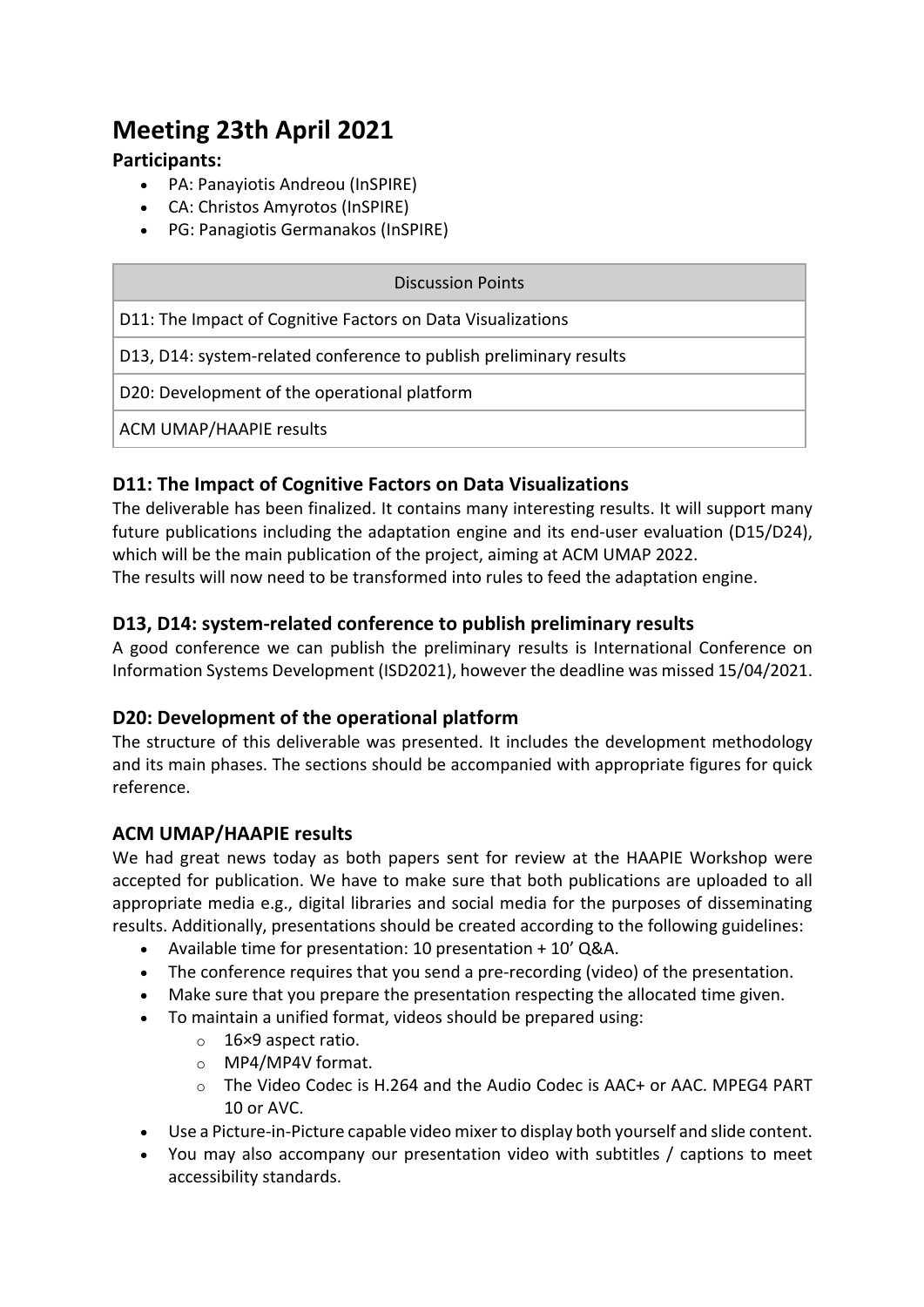#### **D15: The IDEALVis adaptation engine**

This deliverable is missing the results of D24 and the adaptation rules of D11. We should aim for publication at ACM UMAP 2022 (Feb'22) as this publication is a direct fit for the work performed. Any further comments should be sent so that the deliverable enters a final stage waiting only for the results.

| <b>Next Action Points</b>                                                                                                                                                | Responsible/Deadline                                                              |
|--------------------------------------------------------------------------------------------------------------------------------------------------------------------------|-----------------------------------------------------------------------------------|
| D20: Development of the operational platform<br>Finalize deliverable                                                                                                     | CA, PA: provide update until next<br>meeting                                      |
| <b>ACM UMAP/HAAPIE Publications</b><br>Send camera-ready publications and presentations for<br>comments<br>Team to provide comments<br><b>Address comments</b><br>Submit | CA, PG: 29/04/2021<br>All: 02/05/2021<br>CA, PG: 06/05/2021<br>CA, PG: 07/05/2021 |
| D15: The IDEALVis adaptation engine<br>Send draft for comments<br>Team to provide comments<br>Address comments                                                           | 07/05/2021<br>13/05/2021<br>20/05/2021                                            |
| D13, D14: Review literature (second iteration)                                                                                                                           | CA: provide update next meeting                                                   |

#### **Next Meeting:**

The next meeting should take place on: 13th of May 2021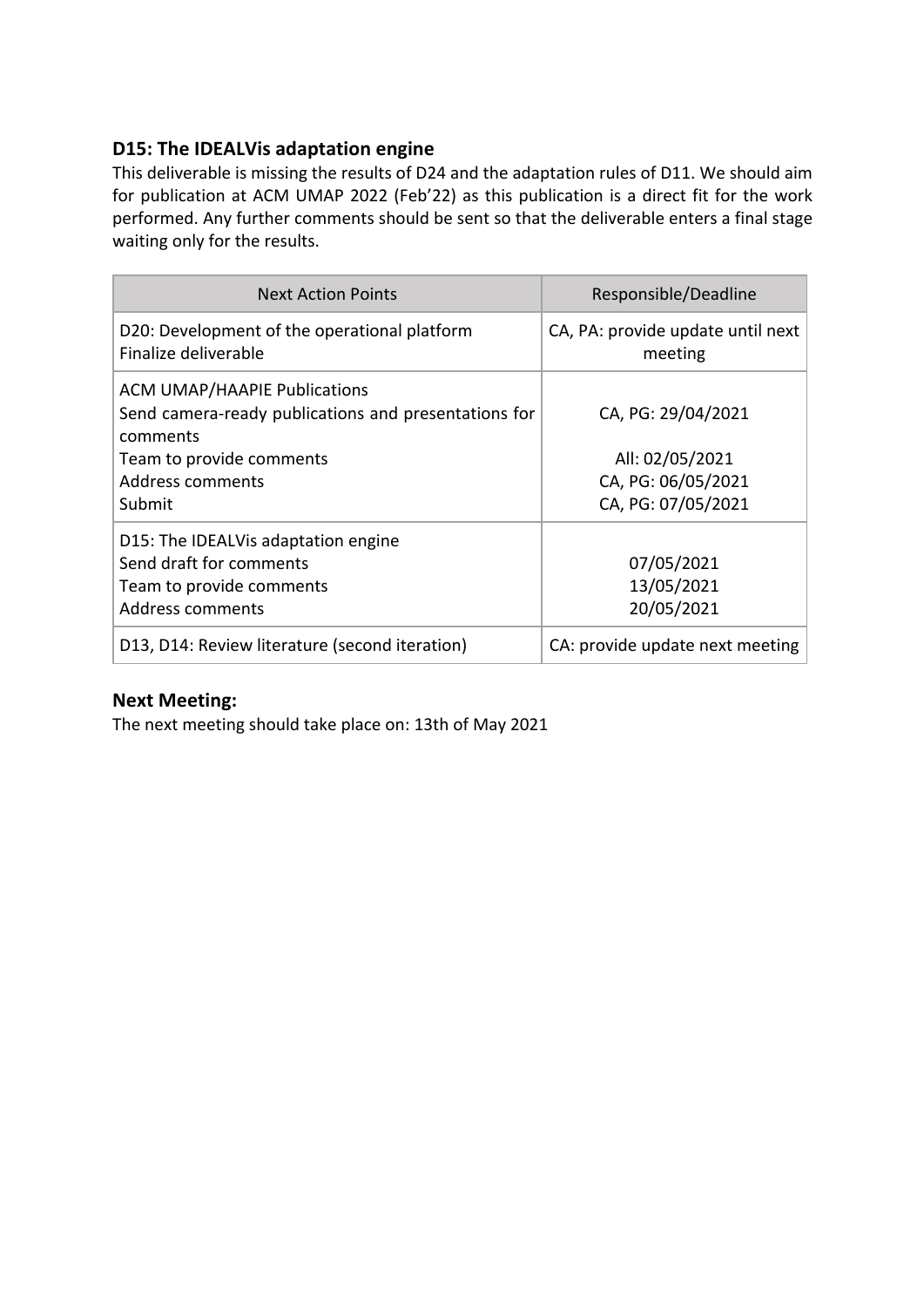## **Meeting 13th May 2021**

#### **Participants:**

- PA: Panayiotis Andreou (InSPIRE)
- CA: Christos Amyrotos (InSPIRE)
- PG: Panagiotis Germanakos (InSPIRE)

| <b>Discussion Points</b>                                                                                                                      |  |
|-----------------------------------------------------------------------------------------------------------------------------------------------|--|
| Overall project planning                                                                                                                      |  |
| D23: Pilot setup and deployment                                                                                                               |  |
| D15: The IDEALVis adaptation engine                                                                                                           |  |
| D13, D14: Review literature (second iteration)                                                                                                |  |
| <b>Pending Deliverables</b><br>D24: Overall platform evaluation<br>D06: Press Release<br>D07: Workshop Organization<br>D08: Exploitation Plan |  |

#### **Overall project planning**

Overall, the progress of the project is satisfactory. However, there is a risk that the final pilot will be delayed because of the COVID-19 restrictions, which created cascading delays in the project. Even in the case where the pilot is ready to run during the summer, it will be obstructed by the summer holidays.

#### **D23: Pilot setup and deployment**

The deliverable is nicely structured. It will be used in conjunction with D20 to deploy the platform. It needs to be finalized when the final pilot details will be presented.

#### **D15: The IDEALVis adaptation engine**

D15 requires the rules to be extracted from D11. There are delays in the process because of inexperience with certain statistical/machine learning theory. CA should receive some more training on performing analysis to extract the finalized set of rules for the rule-based engine can be produced. The full, cleaned, and final dataset from both user studies was annotated with descriptions regarding each attribute and was forwarded to all meeting participants in order to assist in the process.

Several comments were noted regarding the Adaptation Engine deliverable and how the rules should be integrated. During the meeting the most important points of those comments were discussed.

#### **D13, D14: Review literature (second iteration)**

Discussed the relevant literature collected for reflective exploratory analysis and collective intelligence for practice discovery). The current version includes a list of tools developed for providing reflective analytics, and their features, Self-tracking for productivity, expense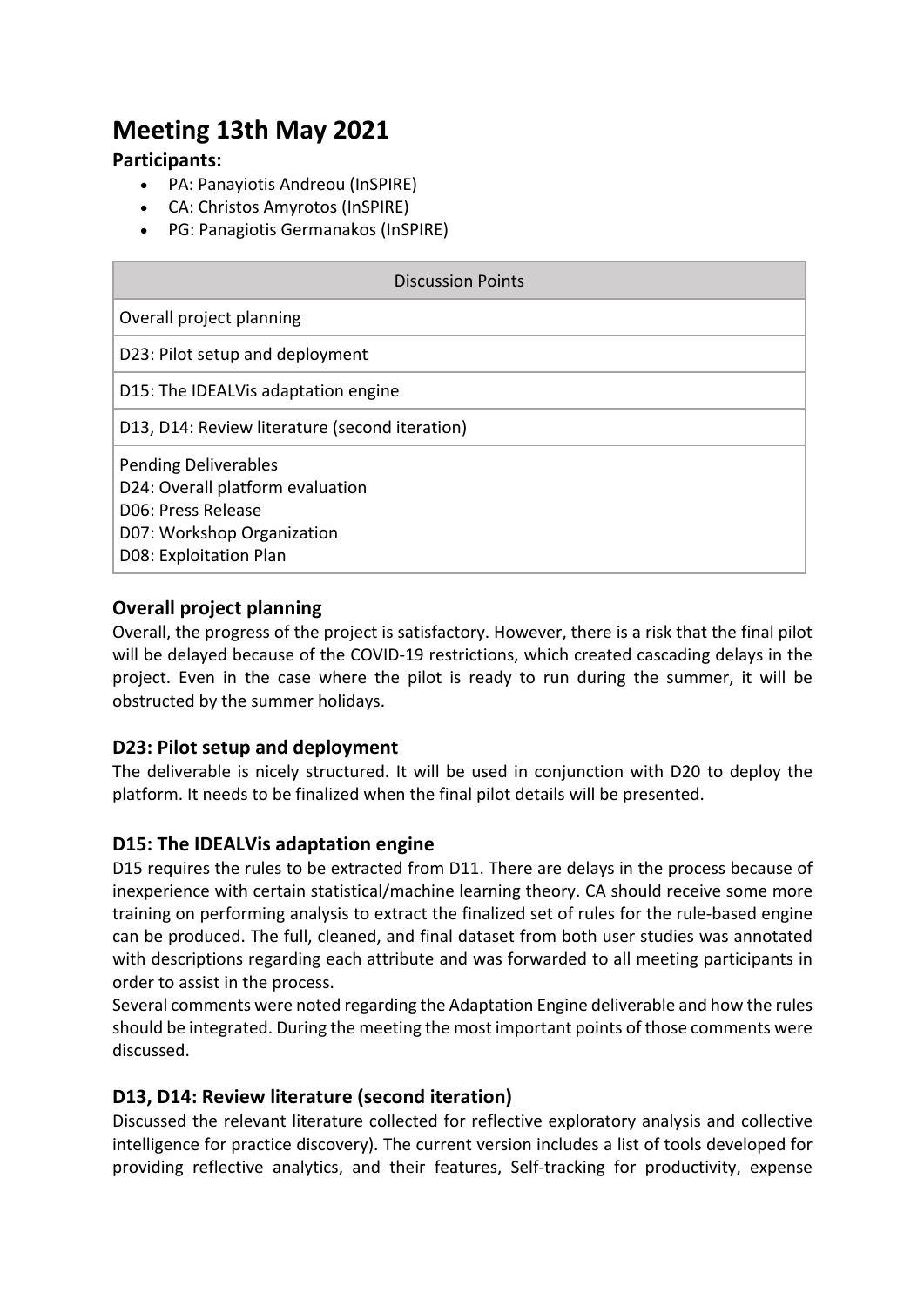management and educational learning, Learning Analytics and Educational Data Mining. Since a large number of research papers were analyzed for D13 and D14 and sine the reflective aspects of the platform are in place those deliverables can be completed until the end of the month.

#### **Pending deliverables: D24, D06, D07, D08**

The deadlines of those deliverables will be moved towards the end of the project since the pilot has not been scheduled yet. D07 will need to be schedules as soon as the evaluation results have been produced.

D08 can begin describing the exploitation actions. It can be supplemented with all the activities that occurred at the end of the project.

| <b>Next Action Points</b>                                            | Responsible/Deadline                           |
|----------------------------------------------------------------------|------------------------------------------------|
| D20: Development of the operational platform<br>Finalize deliverable | CA, PA: provide update until next<br>meeting   |
| D08: Exploitation Plan<br>Provide a structure                        | PA, IP: provide update until next  <br>meeting |
| D15: The IDEALVis adaptation engine                                  | CA, PA: provide update until next<br>meeting   |
| D13, D14: Finalize deliverables                                      | CA: provide update next meeting                |

#### **Next Meeting:**

The next meeting should take place on: 16th of June 2021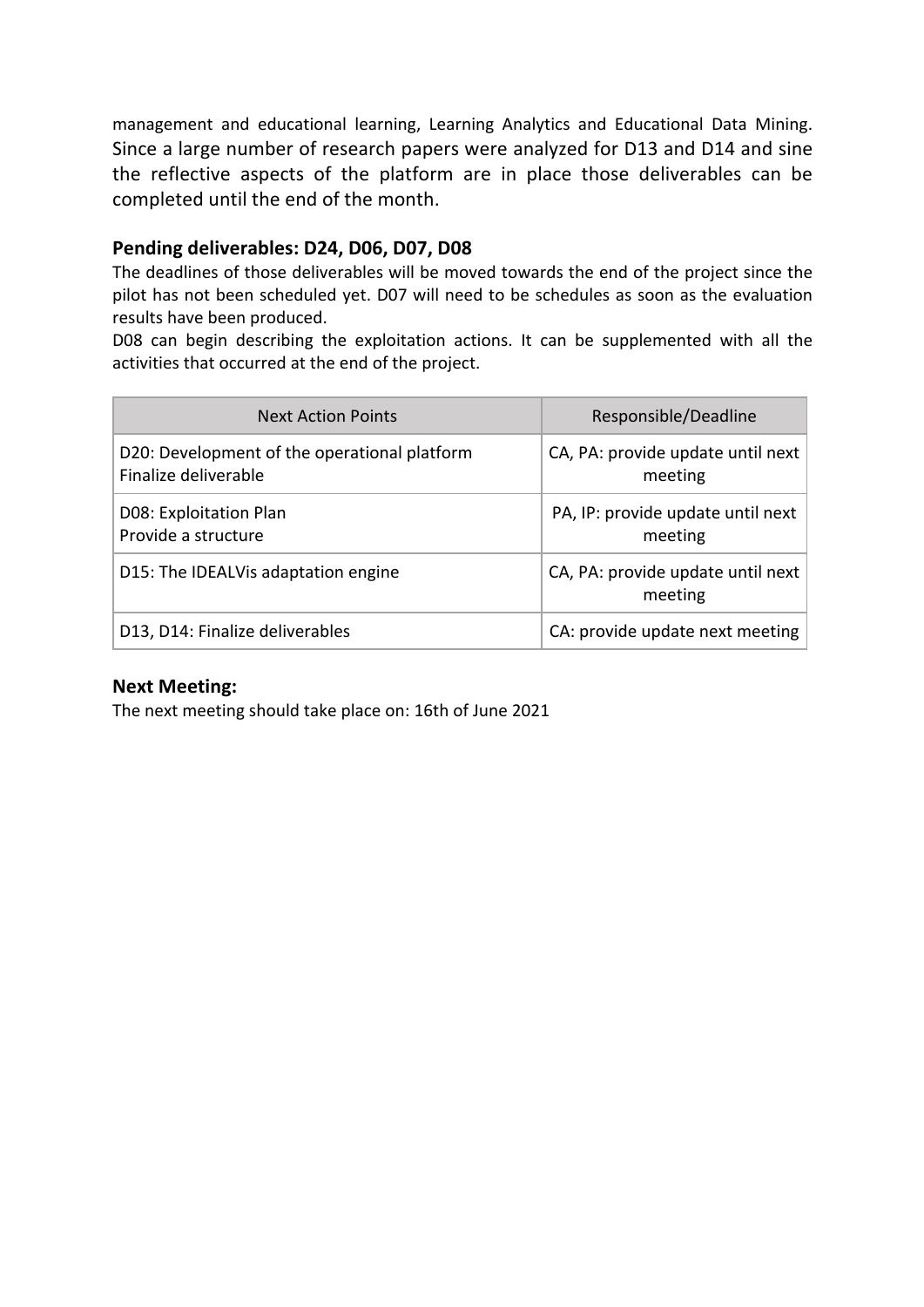## **Meeting 16th June 2021**

#### **Participants:**

- o PA: Panagiotis Andreou (InSPIRE)
- o IP: Irene Polycarpou (InSPIRE)
- o CA: Christos Amyrotos (InSPIRE)
- o PG: Panagiotis Germanakos (InSPIRE)
- o GN: Gerasimos Ntouskas (KPMG)
- o OT: Olympios Toumazou (RAI Consultants)

| Discussion Points                            |
|----------------------------------------------|
| Overall project planning                     |
| D20: Development of the operational platform |
| D15: The IDEALVis adaptation engine          |
| D08: Exploitation Plan                       |
| D13, D14: Finalize deliverables              |

#### **Overall project planning**

The overall project progress was presented and discussed with the industry partners. Concerns were raised about the timeline of the pilot study especially since the availability to execute it was after mid-September 2021. It was decided that an extension of 6 months will be requested at a later stage.

#### **D20: Development of the operational platform**

The final deliverable was presented.

#### **D15: The IDEALVis adaptation engine**

Comments for the deliverable were addressed. The adaptation rules should be incorporated until the next meeting.

#### **D08: Exploitation Plan**

The structure was presented

#### **D13, D14**

The final versions of the deliverables were presented.

| <b>Next Action Points</b>                                           | Responsible/Deadline                     |
|---------------------------------------------------------------------|------------------------------------------|
| Planning of the pilot study                                         | PA: Provide update until next<br>meeting |
| D15: The IDEALVis adaptation engine<br>Incorporate adaptation rules | CA: Finalize until next meeting          |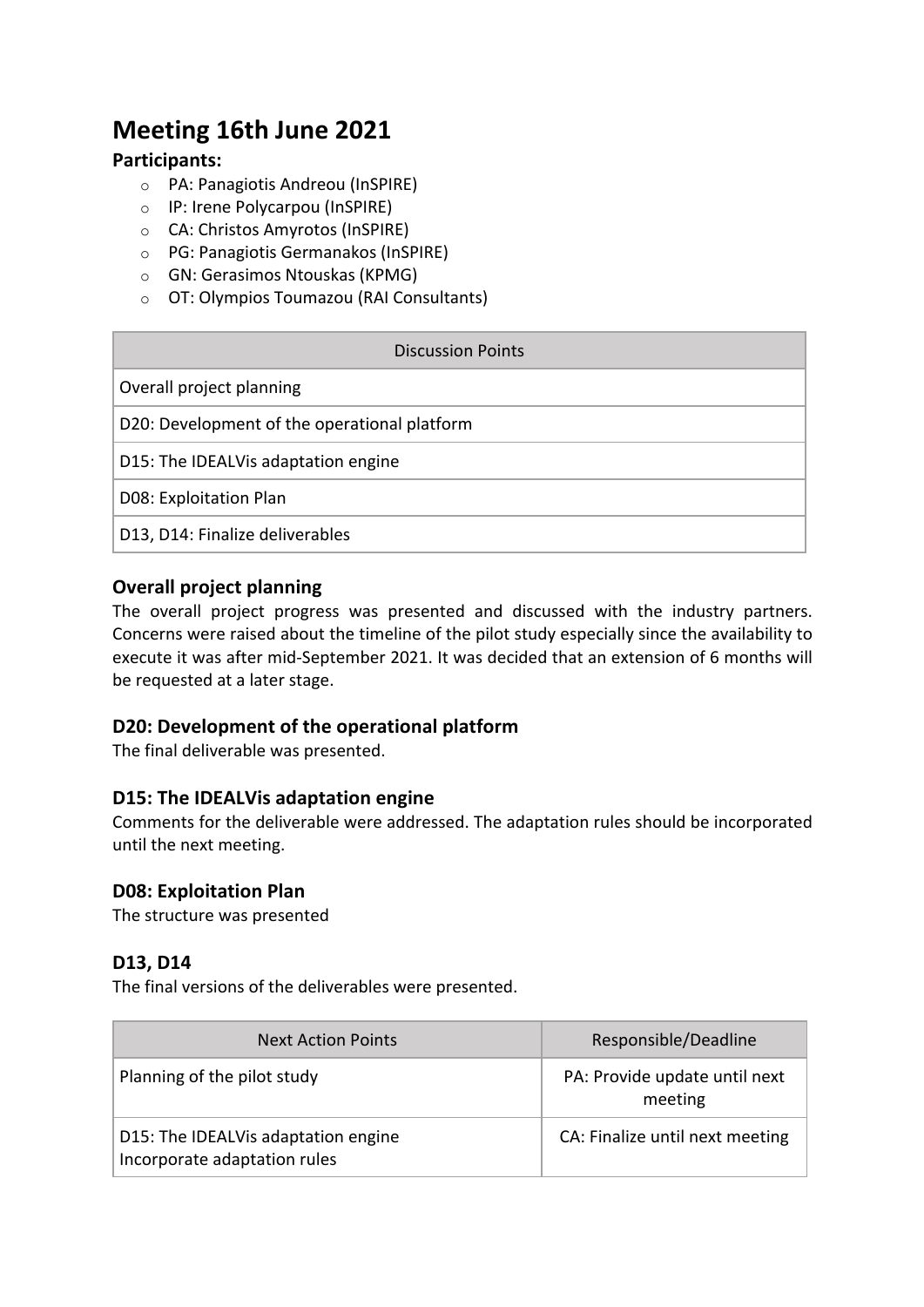|                |  |  |  |  |  |         |  | WP7: Assess impact of adaptation rules on final CA: Provide update until next |
|----------------|--|--|--|--|--|---------|--|-------------------------------------------------------------------------------|
| implementation |  |  |  |  |  | meeting |  |                                                                               |

## **Next Meeting:**

The next meeting should take place on: 15th of July 2021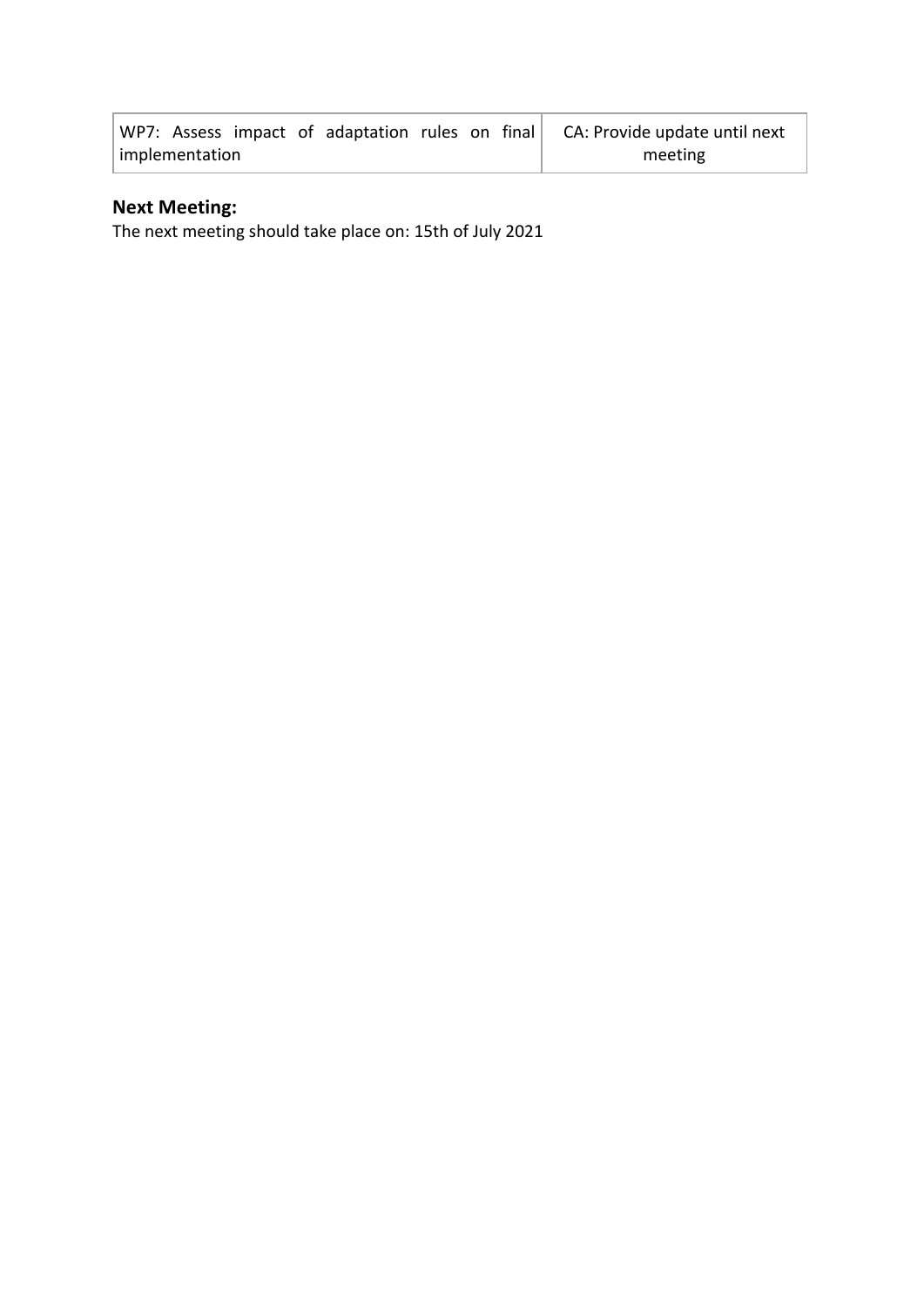## **Meeting 15th July 2021**

#### **Participants:**

- o PA: Panagiotis Andreou (InSPIRE)
- o IP: Irene Polycarpou (InSPIRE)
- o CA: Christos Amyrotos (InSPIRE)
- o PG: Panagiotis Germanakos (InSPIRE)
- o GN: Gerasimos Ntouskas (KPMG)
- o OT: Olympios Toumazou (RAI Consultants)

| Discussion Points                                  |  |  |
|----------------------------------------------------|--|--|
| Planning of the pilot study                        |  |  |
| D15: The IDEALVis adaptation engine                |  |  |
| WP7: IDEALVis Platform Development and Integration |  |  |

#### **Planning of the pilot study**

Study to be performed after the summer holidays. COVID-19 restrictions should be monitored. A realistic dataset was generated for the pilot study. PA will work closely with the collaborator organizations which will help him achieve the generation of a realistic dataset related to the intersection of work performed by the two organizations daily. This dataset will act as the basis for building the sets of analysis tasks that will be used in the last user study.

#### **D15: The IDEALVis adaptation engine**

Final version presented with rules. The incorporation of the rules requires some adjustments on the development of the adaptation engine D16. These changes should be performed until next meeting.

#### **WP7: IDEALVis Platform Development and Integration**

The platform should be deployed in the cloud (Microsoft Azure) for some final testing before the study.

| <b>Next Action Points</b>                                                                        | Responsible/Deadline         |
|--------------------------------------------------------------------------------------------------|------------------------------|
| D16: Design and Development of the IDEALVis CA: Update with the current D15<br>adaptation engine | changes                      |
| WP7: Assess impact of adaptation rules on final<br>implementation                                | CA: Deploy platform on Azure |

#### **Next Meeting:**

The next meeting should take place on: 17th of September 2021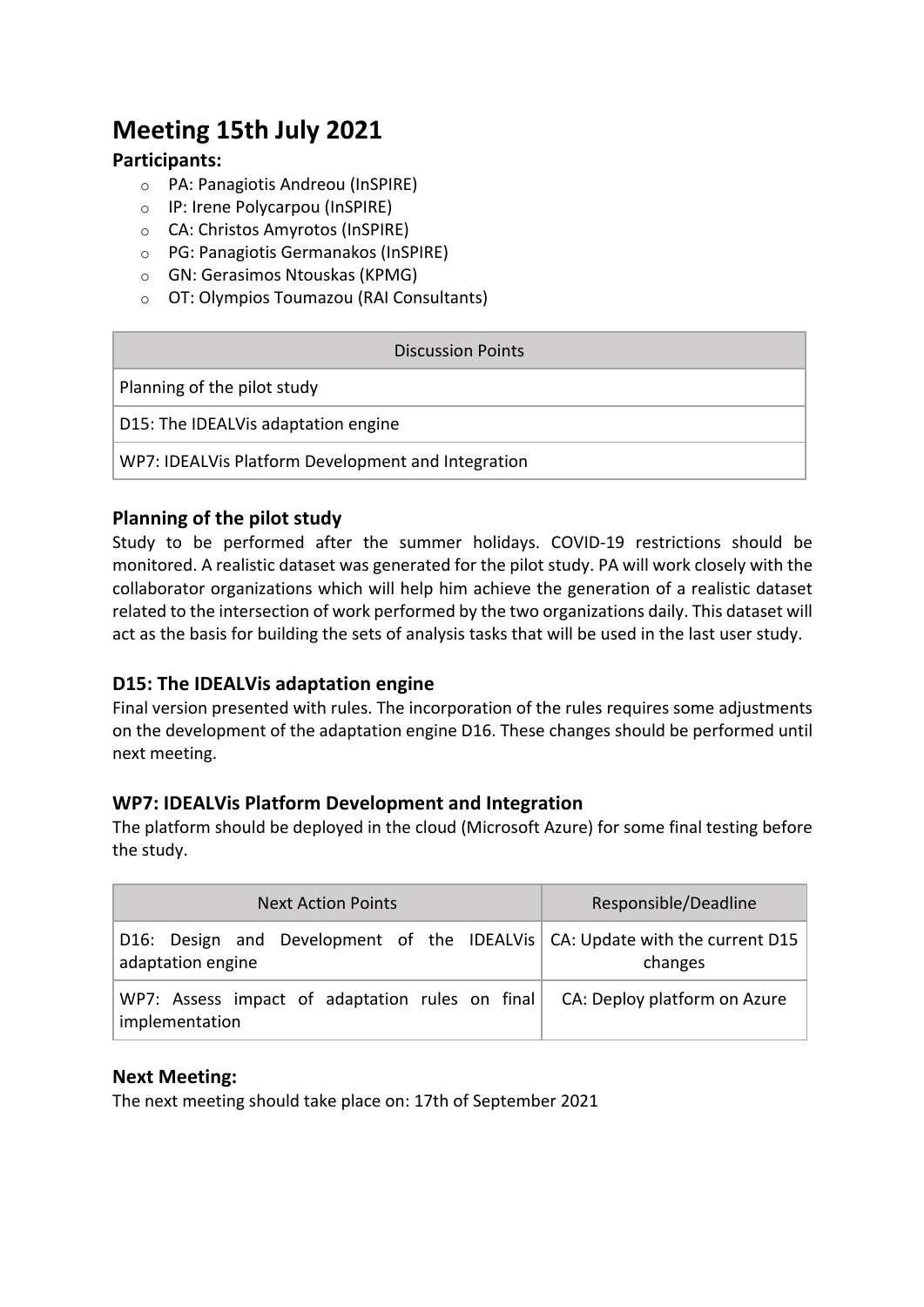## **Meeting 17th September 2021**

#### **Participants:**

- o PA: Panagiotis Andreou (InSPIRE)
- o IP: Irene Polycarpou (InSPIRE)
- o CA: Christos Amyrotos (InSPIRE)
- o PG: Panagiotis Germanakos (InSPIRE)
- o GN: Gerasimos Ntouskas (KPMG)
- o OT: Olympios Toumazou (RAI Consultants)

| Discussion Points                                  |
|----------------------------------------------------|
| <b>Project Extension</b>                           |
| Planning of the pilot study                        |
| WP7: IDEALVis Platform Development and Integration |

#### **Project Extension**

It was decided that a project extension will be requested by the funding authority. After consultation with the project officer, this is common because of COVID-19 for this kind of project.

#### **Planning of the pilot study**

After consultation with the industry partners, it would be better to plan the study in November.

#### **WP7: IDEALVis Platform Development and Integration**

Demonstration of platform on Microsoft Azure deployment.

| <b>Next Action Points</b>                                                             | Responsible/Deadline                               |
|---------------------------------------------------------------------------------------|----------------------------------------------------|
| Request for extension                                                                 | PA: until end of the month                         |
| Pilot Study setup:<br>Provide examples of analysis tasks for the developed<br>dataset | KPMG, RAI: provide an update<br>until next meeting |

#### **Next Meeting:**

The next meeting should take place on: 14th of October 2021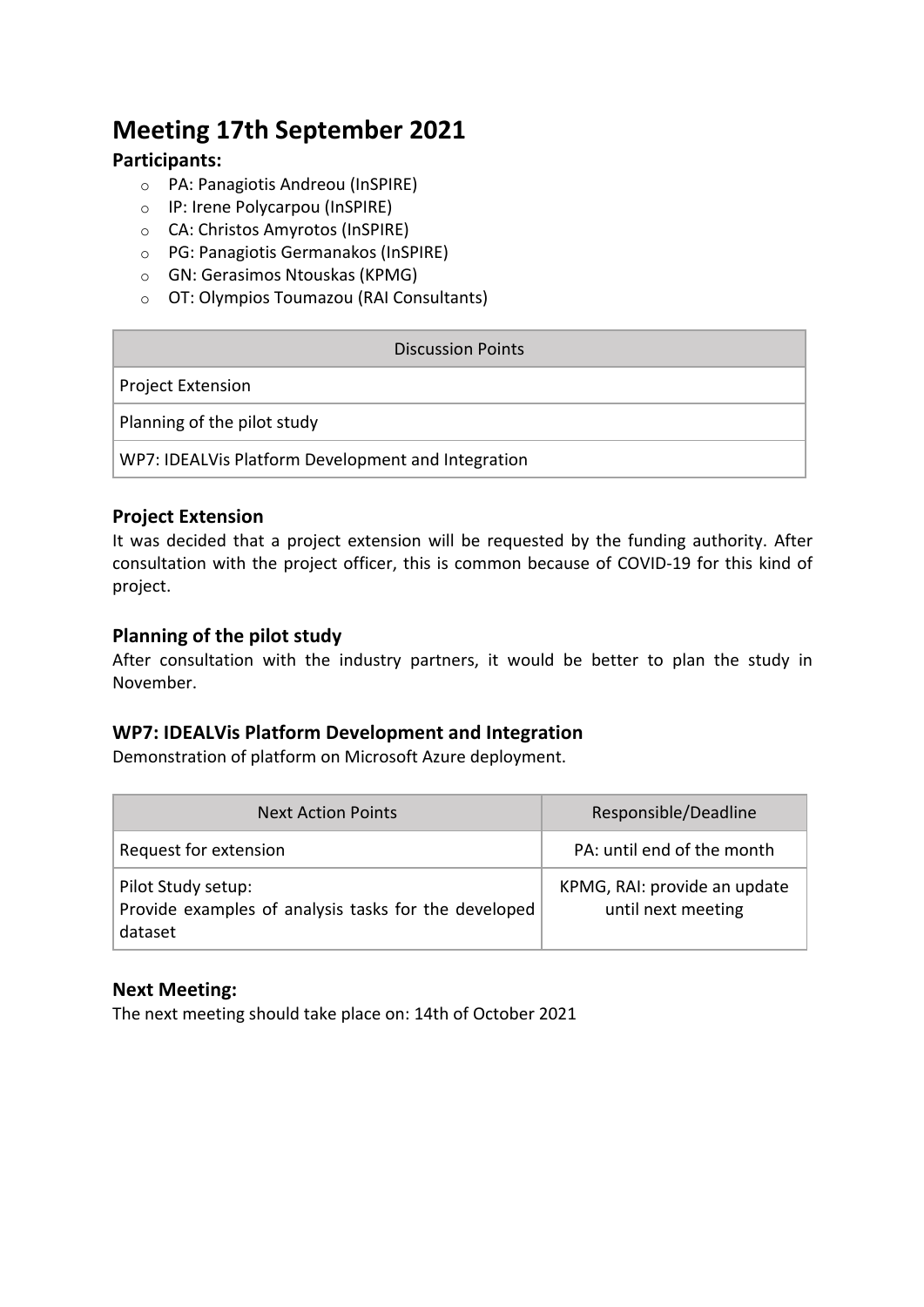## **Meeting 14th October 2021**

#### **Participants:**

- o PA: Panagiotis Andreou (InSPIRE)
- o IP: Irene Polycarpou (InSPIRE)
- o CA: Christos Amyrotos (InSPIRE)
- o PG: Panagiotis Germanakos (InSPIRE)

#### Discussion Points

Project Planning and COVID-19 pandemic

Pending Deliverables

#### **Project Planning and COVID-19 pandemic**

An extension was granted for 6 months. However, the pandemic is still not allowing for a physical pilot. The Ministry of Health decided additional emergency measures for Limassol and Nicosia, due to the increase of Covid-19 cases. The final user study which is an important milestone of this project is delayed and could not be completed up to this point so the deadlines of the pending deliverables will have to be moved. Additionally, this means that the team should again prepare for a remote study. This has implications with development as appropriate measures will need to be integrated into the platform (e.g., Analysis Wizard) to monitor for users' activity in case they are not focused.

#### **Pending Deliverables**

The pending deliverables were discussed:

- D2 Final Progress Report (End of project): This deliverable will be drafted at the end of the project timeline after all information has been collected.
- D6 Press Release (End of project): This deliverable will be about publishing the workshop organization so that it can attract potential academic and industry collaborators
- D7 Workshop Organization (End of project): The workshop will require a presentation tailored for academic and industry collaborators. The final evaluation results from D24 should be included.
- D8 Exploitation Plan (End of project): The deliverable will be drafted during the last month of the project, compiling important exploitation activities so far and the plan forward.
- D24 Overall platform evaluation (End of project)

The extension allows for the finalization of the pending deliverables until April 2022.

| <b>Next Action Points</b>  | Responsible/Deadline             |
|----------------------------|----------------------------------|
| Finalize Pilot Study setup | All: finalize until next meeting |

#### **Next Meeting:**

The next meeting should take place on: 12th of November 2021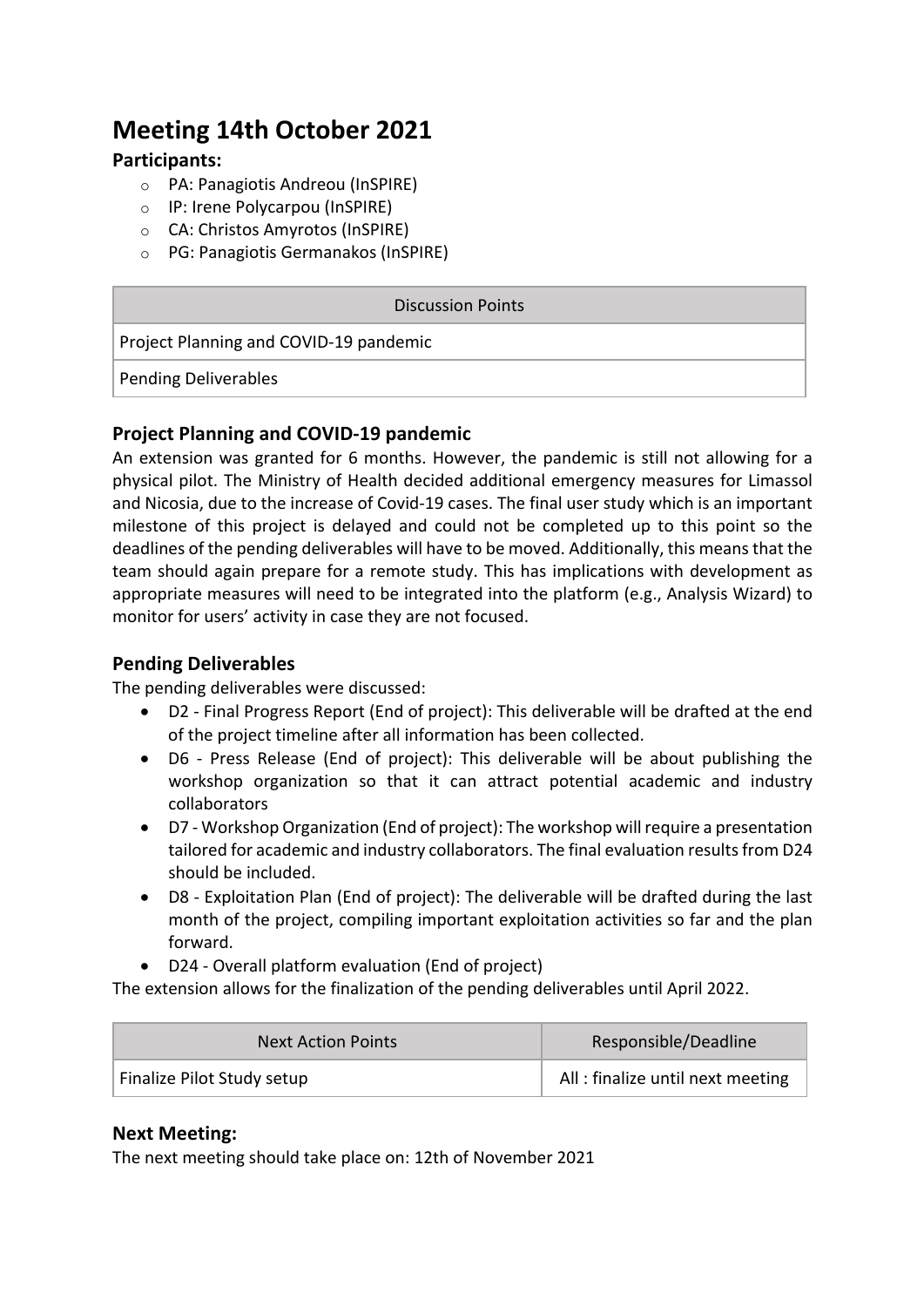## **Meeting 12th November 2021**

#### **Participants:**

- PA: Panagiotis Andreou (InSPIRE)
- IP: Irene Polycarpou (InSPIRE)
- PG: Panagiotis Germanakos (InSPIRE)
- CA: Christos Amyrotos (InSPIRE)
- GN: Gerasimos Ntouskas (KPMG)
- OT: Olympios Toumazou (RAI Consultants)

#### Discussion Points

Pilot Study Setup

#### **Pilot Study Setup**

A list of 20 non-personalized tasks were defined with a preselected visualization for each task, to be returned to the user exploring data to address an analysis task. Moreover, another set of 20 tasks, identical in complexity but not identical to the previous 20 adaptive tasks were created, where the system will select the best-fit visualization for each task based on the user's user model. CA should load the dataset on the IDEALVis platform so we can test each question's output.

The industry partners raised concerns for the time required for the study and for the duration. It was decided that the pilot study will be best executed between after the Christmas holidays, between 12/01/2022 and 15/02/2022, including one week for training, and the rest for the pilot.

#### **Next Meeting:**

The next meeting should take place on: 16th of December 2021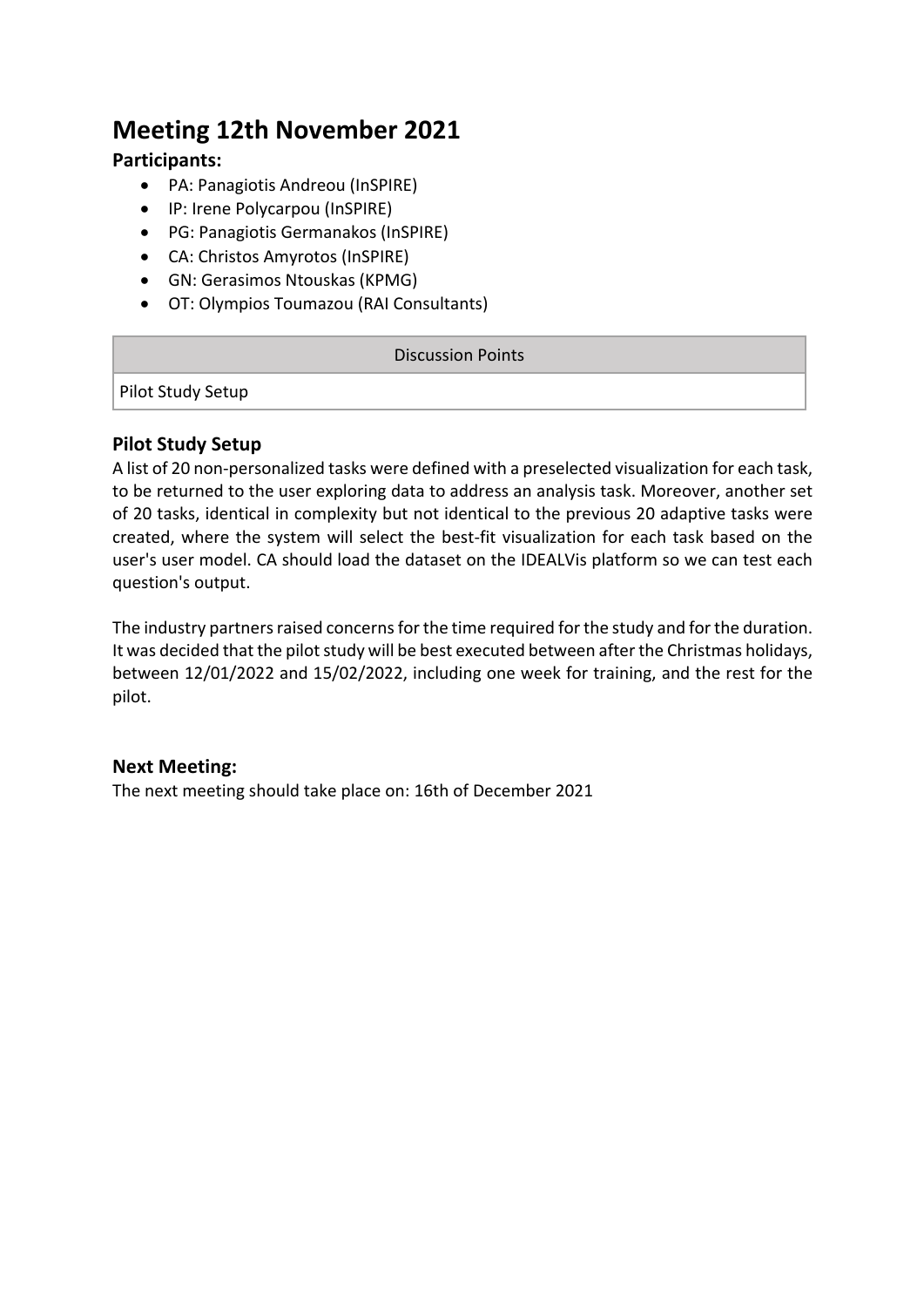## **Meeting 16th December 2021**

#### **Participants:**

- PA: Panagiotis Andreou (InSPIRE)
- IP: Irene Polycarpou (InSPIRE)
- PG: Panagiotis Germanakos (InSPIRE)
- CA: Christos Amyrotos (InSPIRE)
- LP: Lilia Psalta (InSPIRE)
- MH: Milto Hadjikyriakou (InSPIRE)

| Discussion Points                |
|----------------------------------|
| Pilot Study Setup                |
| <b>WP7: Final Testing</b>        |
| D24: Overall platform evaluation |
| D23: Pilot Setup and Deployment  |

#### **Pilot Study Setup**

The final dates for the pilot study were decided:

- User Platform Training: 12th January 2022
- User Study 3 Part A: 17th-22nd January 2022
- User Study 3 Part B: 24th January 07th February 2022

Appropriate content will be created by the team for the training session.

#### **WP7: Final Testing**

Now that all analysis tasks are completed they should be loaded and tested with the existing adaptation engine. A simple user interface should be created that will enable the user to select the task they are currently working on.

#### **D24: Overall platform evaluation**

The User Experience Questionnaire (UEQ) and System Usability Scale Questionnaire (SUS) should be created as Google Forms. Those questionnaires will be answered by all participants twice. The first time participants will complete the two questionnaires will be after they completed the first set of analysis tasks using non-personalized data visualizations. The second time the participants will complete the two questionnaires will be after they were exposed to the second set of analysis tasks that use the adapted data visualizations.

#### **D23: Pilot Setup and Deployment**

After all updates after the testing have been integrated, the pilot will be deployed as final version on the cloud.

| <b>Next Action Points</b>    | Responsible/Deadline           |
|------------------------------|--------------------------------|
| WP7: Test all analysis tasks | All: finalize until 23/12/2021 |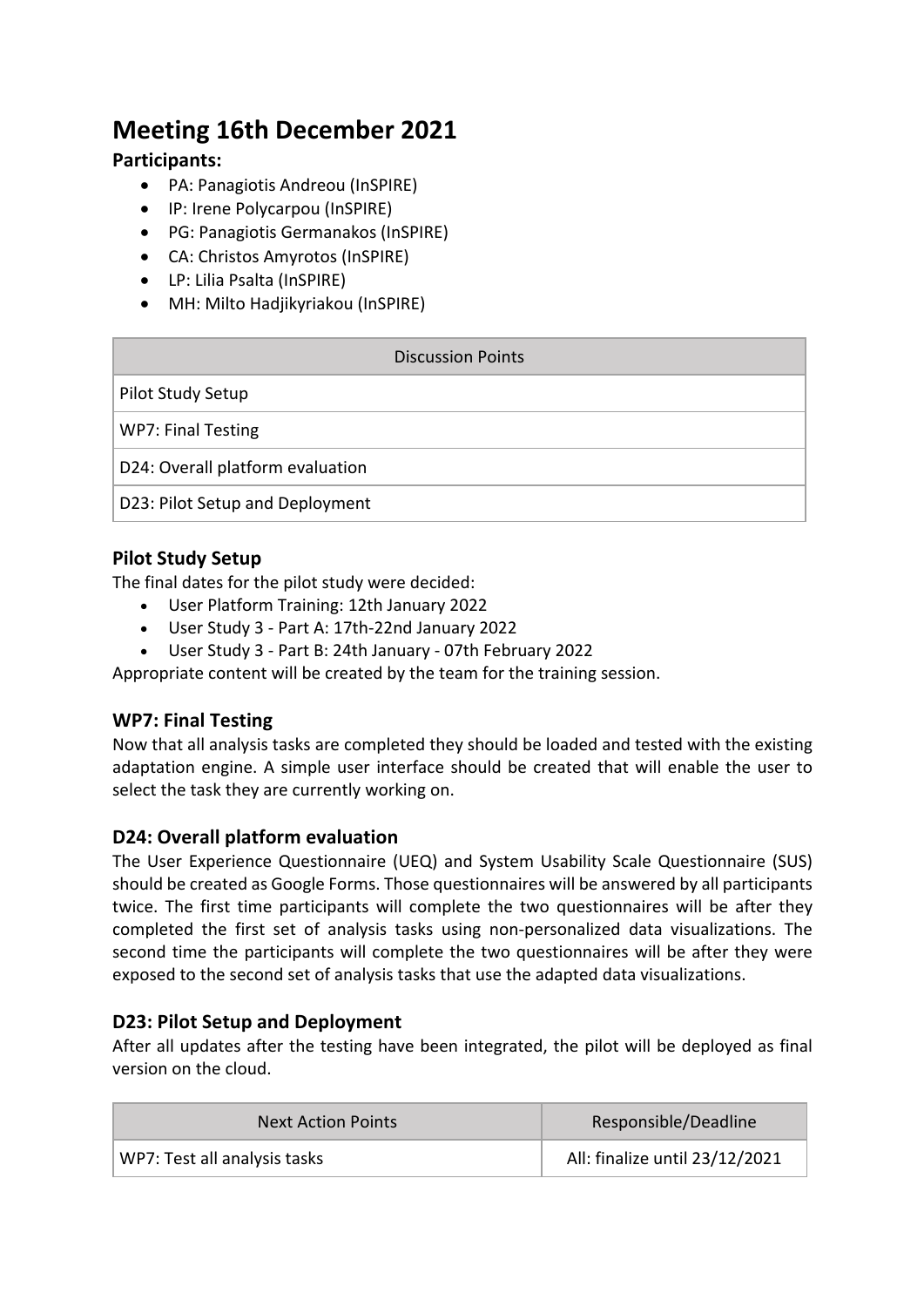| D23: Pilot Setup and Deployment<br>Deploy final version on the cloud<br>Create training material<br>Update deliverable | CA: until 04/01/2022<br>CA: until 06/01/2022<br>PA: until 06/01/2022 |
|------------------------------------------------------------------------------------------------------------------------|----------------------------------------------------------------------|
| D24: Overall platform evaluation<br>Deploy UEQ and SUS using google forms                                              | CA: until 06/01/2022                                                 |

## **Next Meeting:**

The next meeting should take place on: 6th of January 2022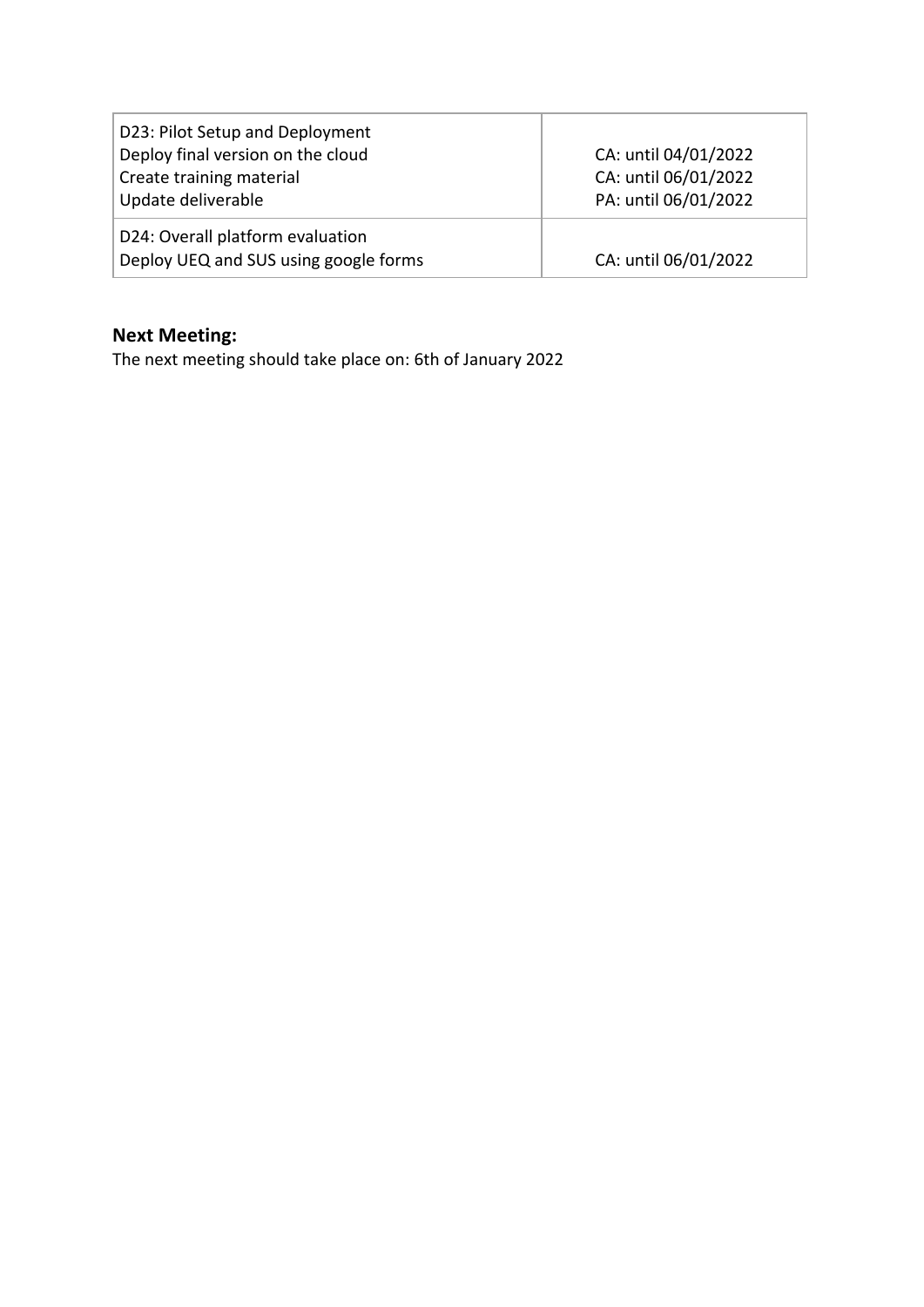## **Meeting 6th January 2022**

#### **Participants:**

- PA: Panagiotis Andreou (InSPIRE)
- IP: Irene Polycarpou (InSPIRE)
- PG: Panagiotis Germanakos (InSPIRE)
- CA: Christos Amyrotos (InSPIRE)
- VR: Vanja Radivojevic (KPMG)
- CM: Cristina Michael (RAI Consultants)

#### Discussion Points

Pilot Study Setup

#### **Pilot Study Setup**

CA will assist any new user (i.e., users that did not participate in the first user profiling study) to complete their profile and perform some additional cognitive tests. Essentially, at this step we need to extract the user model of the new users and load this on the platform. CA will need to prepare appropriate invitation emails both for the User Study and Training Sessions and send them to all participants as soon as possible. Specific emails for new users will also have to be created since those users need to complete their profiles (i.e., User Models) before they are able to engage with the final User Study.

#### **Next Meeting:**

The next meeting should take place on: 10th of February 2022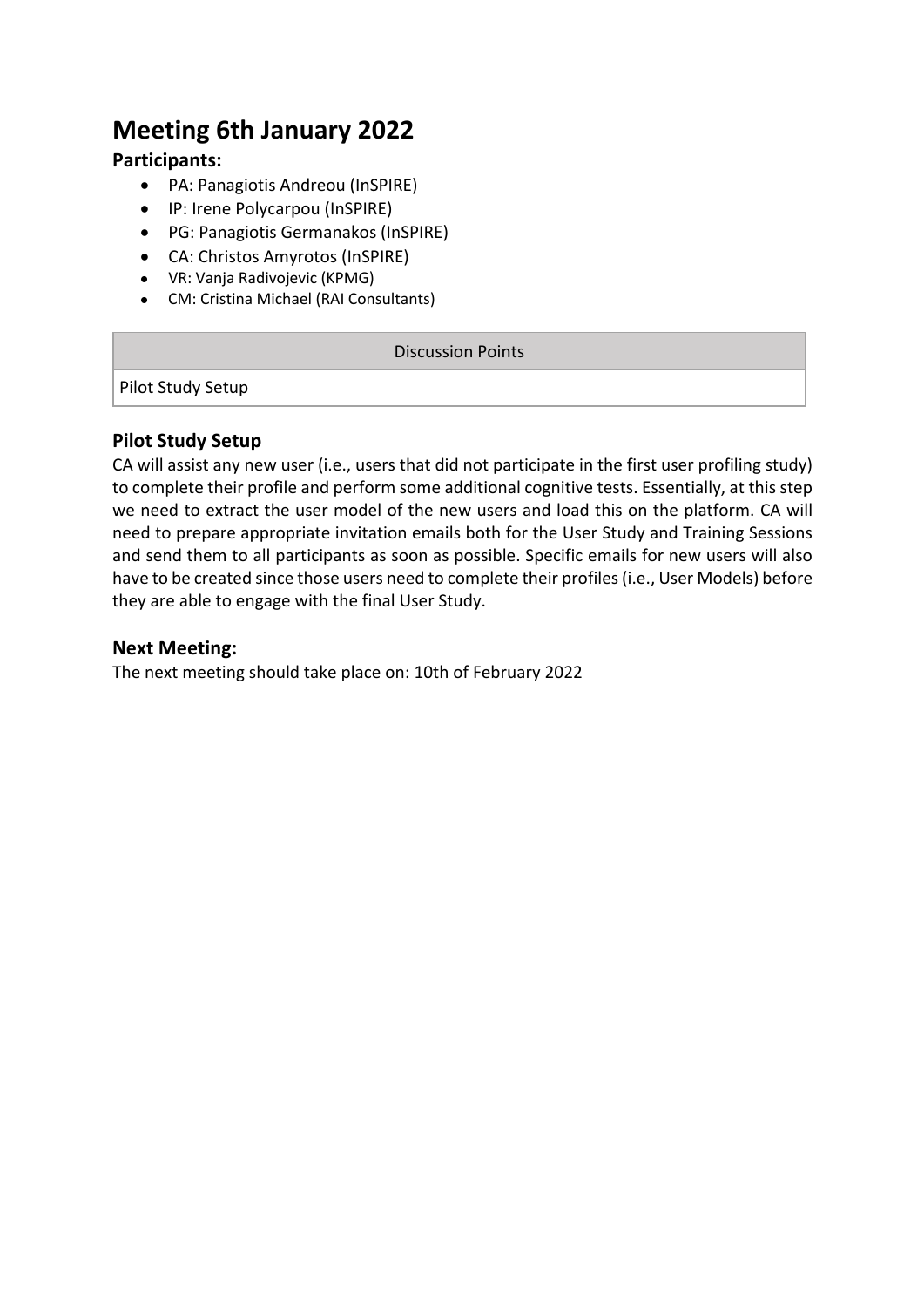## **Meeting 10th February 2022**

#### **Participants:**

- PA: Panagiotis Andreou (InSPIRE)
- PG: Panagiotis Germanakos (InSPIRE)
- CA: Christos Amyrotos (InSPIRE)
- MH: Milto Hadjikyriakou (InSPIRE)
- IP: Irene Polycarpou (InSPIRE)
- GN: Gerasimos Ntouskas (KPMG)
- OT: Olympios Toumazou (RAI Consultants)

#### Discussion Points

Pilot Study: After math

Planning for project finalization

#### **Pilot Study**

Pilot study was finalized successfully. The data need to be exported (preferably the whole database) so the next step of the analysis and system evaluation can begin. CA should export the data and send it to the team for analysis. PA should cancel the Azure subscription to avoid further unnecessary costs.

CA will have to obtain the extracted data from the platform and prepare it appropriately so it can be easily analyzed by the rest of the team so the overall platform evaluation can be finalized. The best way to go would be to prepare the collected data in 6 datasets as follows.

- System Usability Scale (SUS) Questionnaire Responses (before adaptation)
- System Usability Scale (SUS) Questionnaire Responses (after adaptation)
- User Experience Questionnaire (UEQ) Responses (before adaptation)
- User Experience Questionnaire (UEQ) Responses (after adaptation)
- Performance and Accuracy of all 20 Tasks per user (first set i.e., adaptation off)
- Performance and Accuracy of all 20 Tasks per user (second set i.e., adaptation on)

#### **Planning for project finalization**

First priority should be to finalize the analysis so that D24 can be finalized After D24, the workshop (D06, D07) should be organized to present the results. D08 can be finalized after the workshop is completed to include the results of the workshop.

| <b>Next Action Points</b>        | Responsible/Deadline             |
|----------------------------------|----------------------------------|
| D24: Overall platform evaluation |                                  |
| Export all data                  | CA: 11/02/2022                   |
| Cancel Azure subscription        | PA: 11/02/2022                   |
| <b>Start Analysis of results</b> | All: 17/02/2022                  |
| Present results                  | CA: provide an update until next |
|                                  | meeting                          |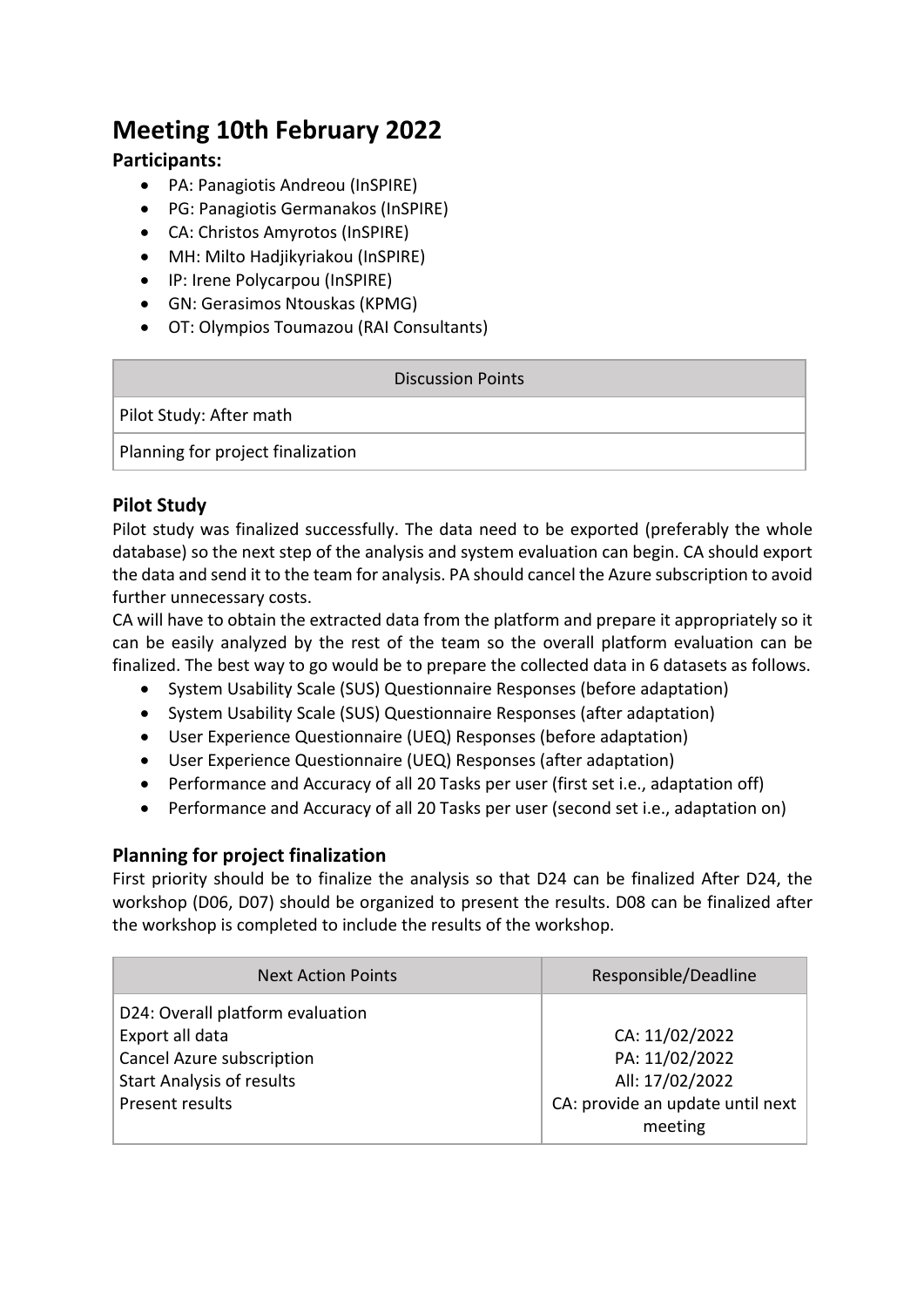#### **Next Meeting:**

The next meeting should take place on: 10th of March 2022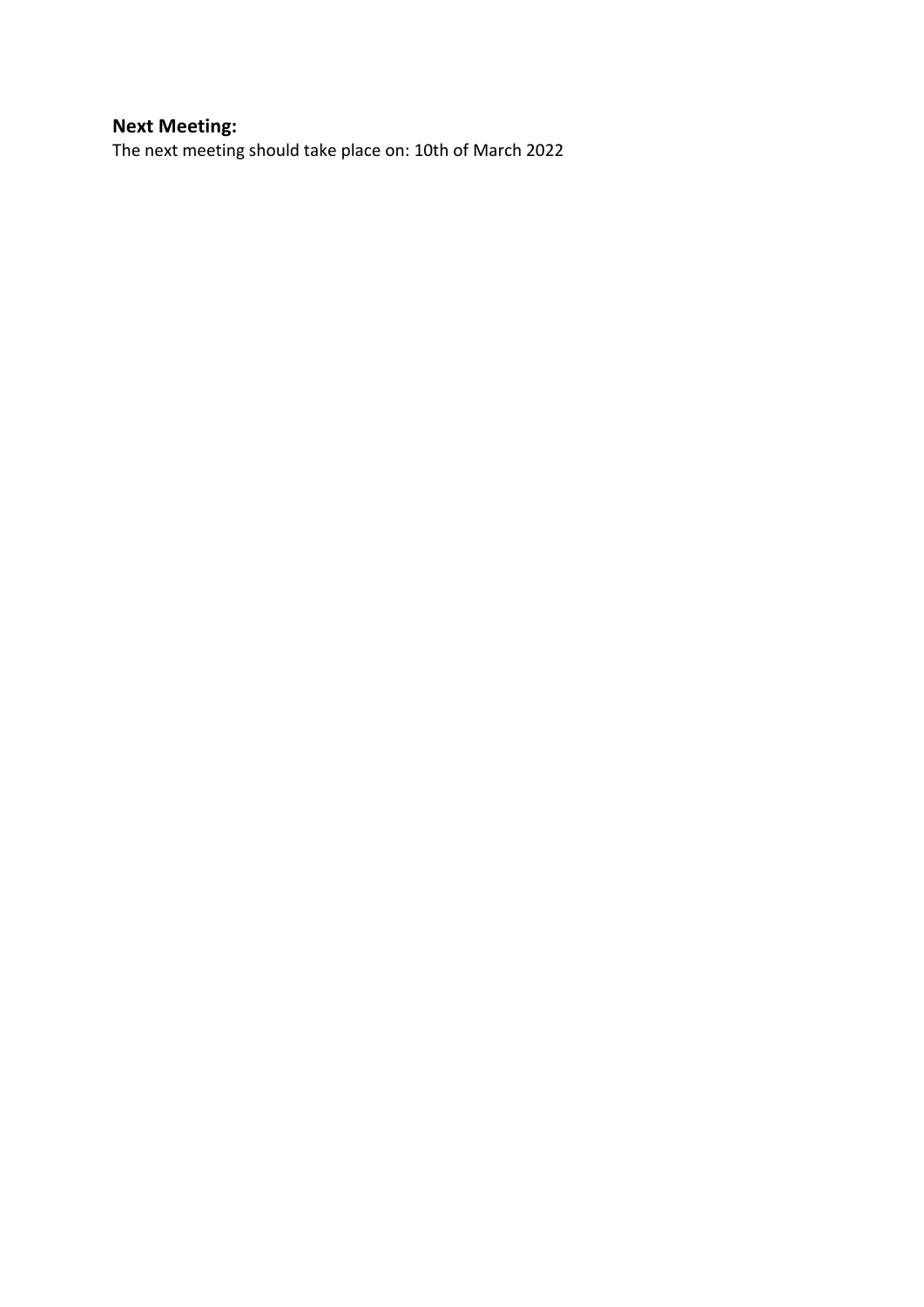## **Meeting 10th March 2022**

#### **Participants:**

- PA: Panagiotis Andreou (InSPIRE)
- IP: Irene Polycarpou (InSPIRE)
- PG: Panagiotis Germanakos (InSPIRE)
- CA: Christos Amyrotos (InSPIRE)

| Discussion Points                |
|----------------------------------|
| D06: Press Release               |
| D07: Workshop Organization       |
| D24: Overall platform evaluation |

#### **D06 and D07**

In this meeting the team discussed about the next steps regarding the press release and the workshop. It was decided that the press release and the workshop presentation of findings should be both finalized by the 1st of April. Moreover, with the finalization of the above deliverables the press release should be published on social media for all interested people to be able to attend the workshop.

Moreover, it was decided that the workshop was to take place on the 8th of April. Delivery of the workshop had to be online (using MS Teams) to increase participation and to further contain the spread of COVID-19.

| <b>Next Action Points</b>                         | Responsible/Deadline |
|---------------------------------------------------|----------------------|
| D06: Press Release<br>Finalize                    | PA, PG: 01/04/2022   |
| D07: Workshop Organization<br>Create presentation | PA: 01/04/2022       |

#### **Next Meeting:**

The next meeting should take place on: 8th of April 2022 after the workshop